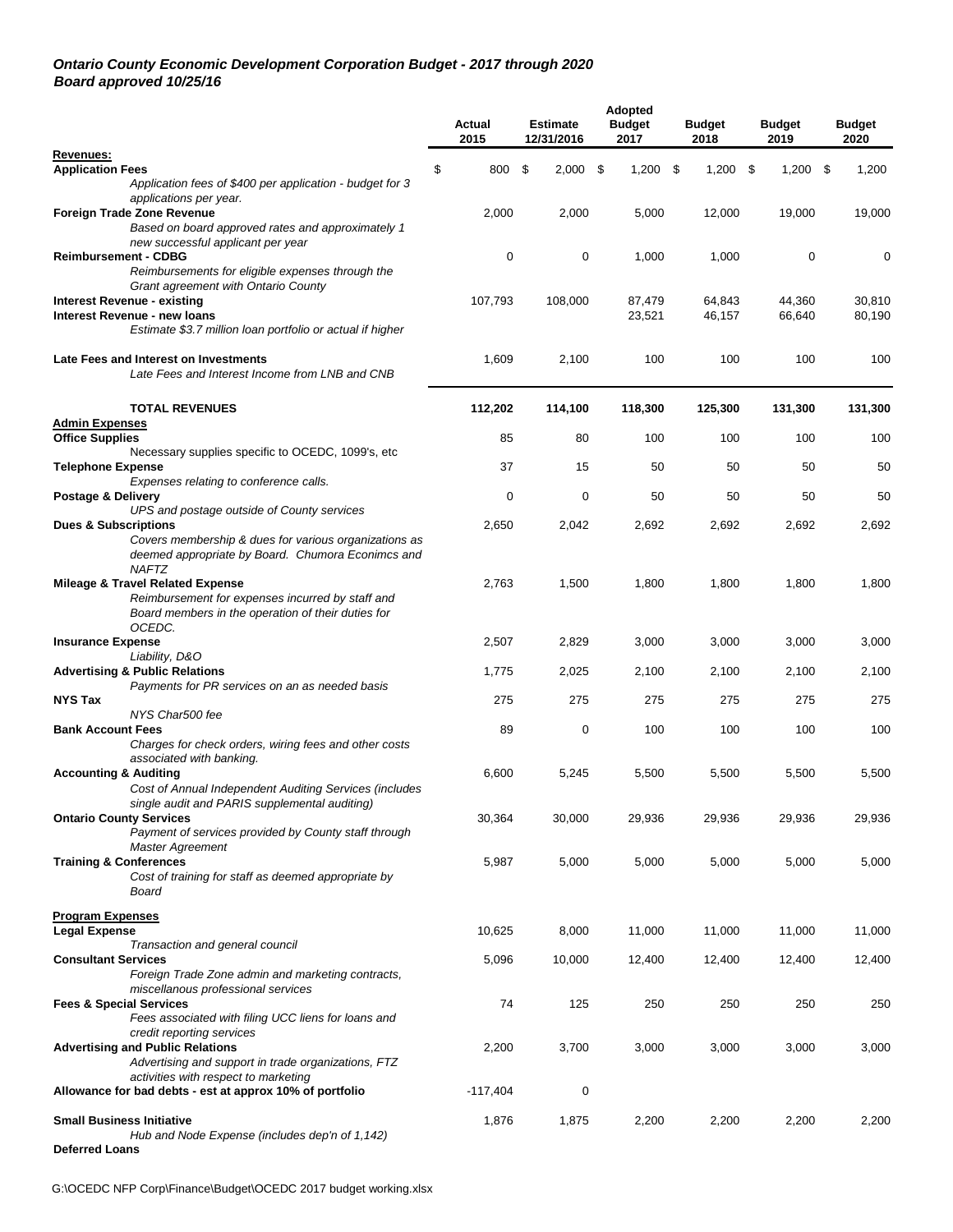| <b>Grants to Workforce Development</b><br><b>Existing Deferred Loans</b><br>New Deferred Loans - estimate \$24,000 per yr. | 20.000<br>26.469 | 40.000<br>24.000 | 20,000<br>55,903<br>4,000 | 20,000<br>8.334<br>12.000 | 20,000<br>15.402<br>20,000 | 20,000<br>$\Omega$<br>24,000 |
|----------------------------------------------------------------------------------------------------------------------------|------------------|------------------|---------------------------|---------------------------|----------------------------|------------------------------|
| <b>Ontario County</b><br>Payment of services provided by County staff through<br><b>Master Agreement</b>                   | 36.084           | 34.000           | 36.936                    | 36,936                    | 36.936                     | 36,936                       |
| <b>TOTAL EXPENSES</b>                                                                                                      | 38.152           | 170.711          | 196.292                   | 156.723                   | 171.791                    | 160.389                      |
| <b>Corporation Excess (Deficit)</b>                                                                                        | 74,050           | (56, 611)        | (77,992)                  | (31, 423)                 | (40, 491)                  | (29,089)                     |
| Use of Unrestricted Fund Balance                                                                                           |                  | 56,611           | 77,992                    | 31,423                    | 40,491                     | 29,089                       |
| <b>Net Budget</b>                                                                                                          |                  | \$0              | \$0                       | \$0                       | \$0                        | \$0                          |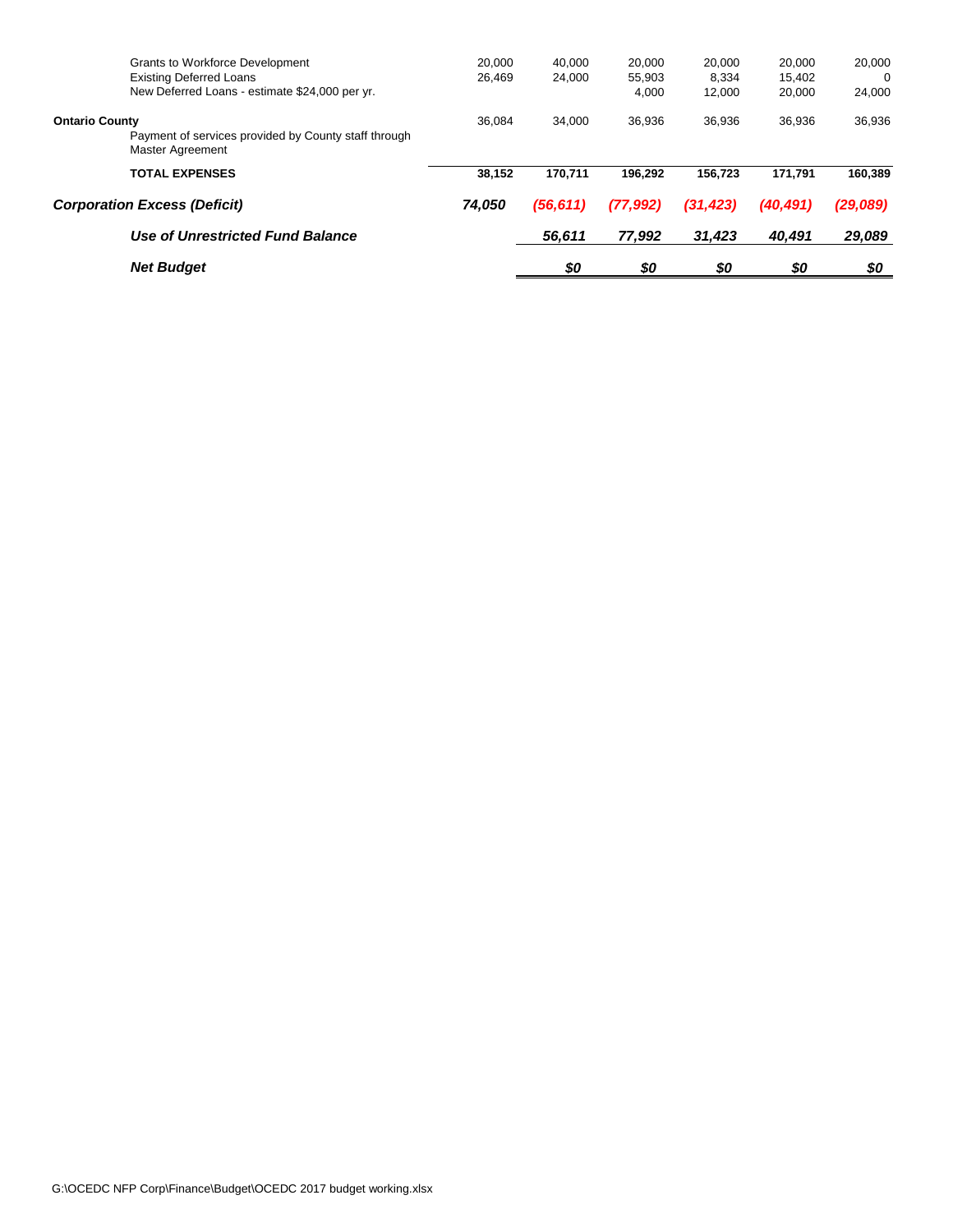#### *Ontario County Economic Development Corporation Budget - 2017 through 2020 for Board meeting 10/25/16*

|                                                                                                                                                            | Actual<br>2015 | <b>Estimate</b><br>12/31/2016 | <b>Budget</b><br>2017 | <b>Budget</b><br>2018 | <b>Budget</b><br>2019 | <b>Budget</b><br>2020 |
|------------------------------------------------------------------------------------------------------------------------------------------------------------|----------------|-------------------------------|-----------------------|-----------------------|-----------------------|-----------------------|
| Revenues:<br><b>Application Fees</b>                                                                                                                       | \$<br>800      | \$<br>2,000                   | \$<br>1,200           | $1,200$ \$<br>\$      | 1,200                 | - \$<br>1,200         |
| Application fees of \$400 per application - budget for 3                                                                                                   |                |                               |                       |                       |                       |                       |
| applications per year.<br>Foreign Trade Zone Revenue<br>Based on board approved rates and approximately 1                                                  | 2,000          | 2,000                         | 5,000                 | 12,000                | 19,000                | 19,000                |
| new successful applicant per year<br>Reimbursement - CDBG<br>Reimbursements for eligible expenses through the Grant                                        | 0              | 0                             | 1,000                 | 1,000                 | 0                     | 0                     |
| agreement with Ontario County<br><b>Interest Revenue - existing</b>                                                                                        | 107,793        | 108,000                       | 87,479                | 64,843                | 44,360                | 30,810                |
| Interest Revenue - new loans<br>Estimate \$3.7 million loan portfolio or actual if higher                                                                  |                |                               | 23,521                | 46,157                | 66,640                | 80,190                |
| Late Fees and Interest on Investments<br>Late Fees and Interest Income from LNB and CNB                                                                    | 1,609          | 2,100                         | 100                   | 100                   | 100                   | 100                   |
| <b>TOTAL REVENUES</b><br><b>Admin Expenses</b>                                                                                                             | 112,202        | 114,100                       | 118,300               | 125,300               | 131,300               | 131,300               |
| <b>Office Supplies</b>                                                                                                                                     | 85             | 80                            | 100                   | 100                   | 100                   | 100                   |
| Necessary supplies specific to OCEDC, 1099's, etc.<br><b>Telephone Expense</b>                                                                             | 37             | 15                            | 50                    | 50                    | 50                    | 50                    |
| Expenses relating to conference calls.                                                                                                                     |                |                               |                       |                       |                       |                       |
| Postage & Delivery<br>UPS and postage outside of County services                                                                                           | 0              | 0                             | 50                    | 50                    | 50                    | 50                    |
| <b>Dues &amp; Subscriptions</b><br>Covers membership & dues for various organizations as<br>deemed appropriate by Board. Chumora Econimcs and              | 2,650          | 2,042                         | 2,692                 | 2,692                 | 2,692                 | 2,692                 |
| <b>NAFTZ</b><br>Mileage & Travel Related Expense<br>Reimbursement for expenses incurred by staff and<br>Board members in the operation of their duties for | 2,763          | 1,500                         | 1,800                 | 1,800                 | 1,800                 | 1,800                 |
| OCEDC.<br><b>Insurance Expense</b>                                                                                                                         | 2,507          | 2,829                         | 3,000                 | 3,000                 | 3,000                 | 3,000                 |
| Liability, D&O<br><b>Advertising &amp; Public Relations</b>                                                                                                | 1,775          | 2,025                         | 2,100                 | 2,100                 | 2,100                 | 2,100                 |
| Payments for PR services on an as needed basis<br>NYS Tax                                                                                                  | 275            | 275                           | 275                   | 275                   | 275                   | 275                   |
| NYS Char500 fee<br><b>Bank Account Fees</b>                                                                                                                | 89             | 0                             | 100                   | 100                   | 100                   | 100                   |
| Charges for check orders, wiring fees and other costs                                                                                                      |                |                               |                       |                       |                       |                       |
| associated with banking.<br><b>Accounting &amp; Auditing</b><br>Cost of Annual Independent Auditing Services (includes                                     | 6,600          | 5,245                         | 5,500                 | 5,500                 | 5,500                 | 5,500                 |
| single audit and PARIS supplemental auditing)<br><b>Ontario County Services</b><br>Payment of services provided by County staff through                    | 30,364         | 30,000                        | 29,936                | 29,936                | 29,936                | 29,936                |
| Master Agreement<br><b>Training &amp; Conferences</b><br>Cost of training for staff as deemed appropriate by<br>Board                                      | 5,987          | 5,000                         | 5,000                 | 5,000                 | 5,000                 | 5,000                 |
|                                                                                                                                                            |                |                               |                       |                       |                       |                       |
| <b>Program Expenses</b><br><b>Legal Expense</b>                                                                                                            | 10,625         | 8,000                         | 11,000                | 11,000                | 11,000                | 11,000                |
| Transaction and general council<br><b>Consultant Services</b>                                                                                              | 5,096          | 10,000                        | 12,400                | 12,400                | 12,400                | 12,400                |
| Foreign Trade Zone admin and marketing contracts,                                                                                                          |                |                               |                       |                       |                       |                       |
| miscellanous professional services<br><b>Fees &amp; Special Services</b><br>Fees associated with filing UCC liens for loans and                            | 74             | 125                           | 250                   | 250                   | 250                   | 250                   |
| credit reporting services<br><b>Advertising and Public Relations</b><br>Advertising and support in trade organizations, FTZ                                | 2,200          | 3,700                         | 3,000                 | 3,000                 | 3,000                 | 3,000                 |
| activities with respect to marketing<br>Allowance for bad debts - est at approx 10% of portfolio                                                           | $-117,404$     | 0                             |                       |                       |                       |                       |
| <b>Small Business Initiative</b><br>Hub and Node Expense (includes dep'n of 1,142)                                                                         | 1,876          | 1,875                         | 2,200                 | 2,200                 | 2,200                 | 2,200                 |
| Deferred Loans<br>Grants to Workforce Development                                                                                                          | 20,000         | 40,000                        | 20.000                | 20,000                | 20,000                | 20,000                |
| <b>Existing Deferred Loans</b><br>New Deferred Loans - estimate \$24,000 per yr.                                                                           | 26,469         | 24,000                        | 40,501<br>4,000       | 8,334<br>12,000       | 0<br>20,000           | 24,000                |
| <b>Ontario County</b><br>Payment of services provided by County staff through<br>Master Agreement                                                          | 36,084         | 34,000                        | 36,936                | 36,936                | 36,936                | 36,936                |
| <b>TOTAL EXPENSES</b>                                                                                                                                      | 38,152         | 170,711                       | 180,890               | 156,723               | 156,389               | 160,389               |
| <b>Corporation Excess (Deficit)</b>                                                                                                                        | 74,050         | (56, 611)                     | (62, 590)             | (31, 423)             | (25,089)              | (29,089)              |
| <b>Use of Unrestricted Fund Balance</b>                                                                                                                    |                | 56,611                        | 62,590                | 31,423                | 25,089                | 29,089                |
| <b>Net Budget</b>                                                                                                                                          |                | \$0                           | \$0                   | \$0                   | \$0                   | \$0                   |
|                                                                                                                                                            |                |                               |                       |                       |                       |                       |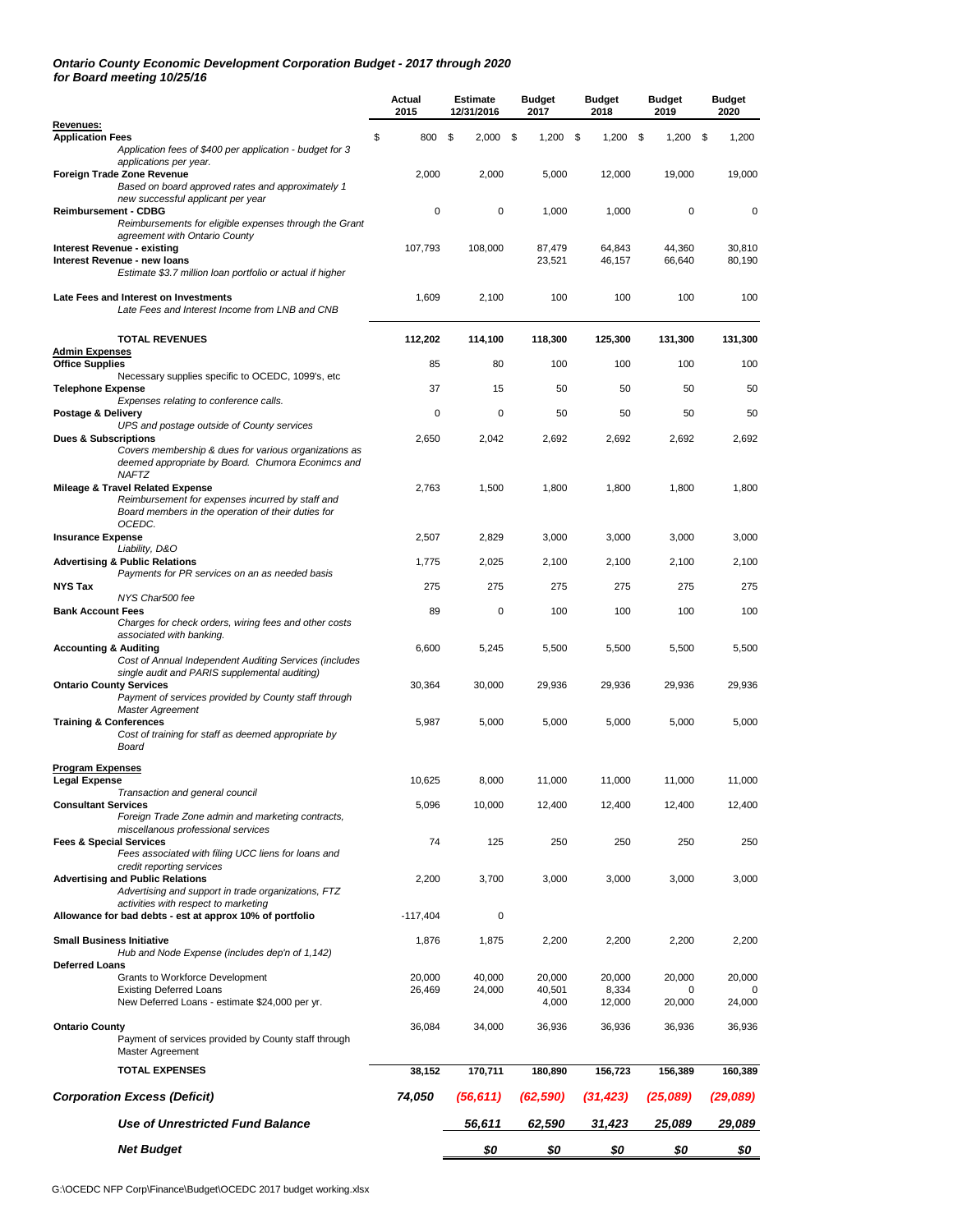#### *Ontario County Economic Development Corporation Budget - 2016 through 2019 Approved at the 9/22/15 Board Meeting*

|                                                              |                                                                                                      | <b>Actual</b><br>2014 | <b>Estimate</b><br>2015 | <b>Budget</b><br>2016 | <b>Budget</b><br>2017 | <b>Budget</b><br>2018 |
|--------------------------------------------------------------|------------------------------------------------------------------------------------------------------|-----------------------|-------------------------|-----------------------|-----------------------|-----------------------|
| Revenues:                                                    |                                                                                                      |                       |                         |                       |                       |                       |
| <b>Application Fees</b>                                      | Application fees of \$400 per application - budget for 3 applications per year.                      | 1,300                 | 1,600<br>- \$           | \$<br>1,200           | \$<br>$1,200$ \$      | 1,200                 |
| Foreign Trade Zone Revenue                                   |                                                                                                      | 5,000                 | 2,000                   | 7,000                 | 9,000                 | 14,000                |
| <b>Reimbursement - CDBG</b>                                  | Based on board approved rates and approx 1 new applicant per year                                    | 3,881                 | 0                       | 0                     | 0                     | 0                     |
|                                                              | Reimbursements for eligible expenses through the Grant agreement with Ontario County                 |                       |                         |                       |                       |                       |
| Interest Revenue - existing                                  |                                                                                                      | 106,779               | 105,738                 | 87,479                | 64,843                | 44,360                |
| Interest Revenue - new loans                                 |                                                                                                      |                       |                         | 17,521                | 40,157                | 60,640                |
|                                                              | Estimate \$3.5 million loan portfolio or actual if higher                                            |                       |                         |                       |                       |                       |
| Late Fees and Interest on Investments<br><b>Misc Revenue</b> |                                                                                                      | 1,676<br>4,658        | 1,200<br>0              | 100                   | 100                   | 100                   |
| <b>Grants from County for direct loans</b>                   |                                                                                                      | 1,061,500             | 0                       |                       |                       |                       |
| <b>TOTAL REVENUES</b>                                        |                                                                                                      | 1,184,794             | 110,538                 | 113,300               | 115,300               | 120,300               |
| <b>Admin Expenses</b>                                        |                                                                                                      |                       |                         |                       |                       |                       |
| <b>Office Supplies</b>                                       |                                                                                                      | $\mathbf 0$           | 125                     | 250                   | 250                   | 250                   |
|                                                              | Necessary supplies specific to OCEDC                                                                 |                       |                         |                       |                       |                       |
| <b>Telephone Expense</b>                                     |                                                                                                      | 12                    | 50                      | 50                    | 50                    | 50                    |
| Postage & Delivery                                           |                                                                                                      | $\mathbf 0$           | 10                      | 50                    | 50                    | 50                    |
| Postage & Delivery                                           |                                                                                                      | 710                   |                         |                       |                       |                       |
| <b>Dues &amp; Subscriptions</b>                              | Covers membership & dues for various organizations as deemed appropriate by Board.                   |                       | 2,650                   | 1,900                 | 1,950                 | 2,000                 |
| Mileage, Travel & Staff Reimbursement                        |                                                                                                      | 1,958                 | 1,000                   | 1,000                 | 1,000                 | 1,000                 |
|                                                              | Reimbursement for expenses incurred by staff in the operation of their duties for OCEDC.             |                       |                         |                       |                       |                       |
| <b>Insurance Expense</b>                                     |                                                                                                      | 2,409                 | 3,800                   | 5,500                 | 5,600                 | 5,700                 |
|                                                              | Liability, D&O and Unbrella Insurance                                                                |                       |                         |                       |                       |                       |
| <b>Advertising &amp; Public Relations</b>                    | Payments for PR services on an as needed basis                                                       | 1,183                 | 1,775                   | 2,000                 | 2,000                 | 2,000                 |
| <b>NYS Tax</b>                                               |                                                                                                      | 275                   | 275                     | 275                   | 275                   | 275                   |
| <b>Bank Account Fees</b>                                     |                                                                                                      | -6                    | 64                      | 100                   | 100                   | 100                   |
|                                                              | Charges for check orders, wiring fees and other costs associated with banking.                       |                       |                         |                       |                       |                       |
| <b>Fees &amp; Special Services</b>                           |                                                                                                      | 0                     | 125                     | 250                   | 250                   | 250                   |
| <b>Accounting &amp; Auditing</b>                             | Fees associated with filing UCC liens for loans and credit reporting services                        | 5,100                 | 6,600                   | 6,800                 | 7,000                 | 7,200                 |
|                                                              | Cost of Annual Independent Auditing Services (includes single audit and PARIS supplimental auditing) |                       |                         |                       |                       |                       |
| <b>Ontario County Services</b>                               |                                                                                                      | 19,998                | 28,000                  | 29,936                | 29,936                | 29,936                |
|                                                              | Payment of services provided by County staff through Master Agreement                                |                       |                         |                       |                       |                       |
| <b>Training &amp; Conferences</b>                            |                                                                                                      | 6,430                 | 9,000                   | 7,000                 | 7,000                 | 7,000                 |
|                                                              | Cost of training for staff as deemed appropriate by Board.                                           |                       |                         |                       |                       |                       |
|                                                              |                                                                                                      |                       |                         |                       |                       |                       |
| <b>Program Expenses</b><br><b>Legal Expense</b>              |                                                                                                      | 18,920                | 11,000                  | 11,000                | 11,000                | 11,000                |
|                                                              | Transaction and general council                                                                      |                       |                         |                       |                       |                       |
| <b>Consultant Services</b>                                   |                                                                                                      | 13,268                | 5,000                   | 12,750                | 12,750                | 12,750                |
|                                                              | Foreign Trade Zone admin and marketing                                                               |                       |                         |                       |                       |                       |
| <b>Advertising and Public Relations</b>                      |                                                                                                      | 1,000                 | 2,200                   |                       |                       |                       |
|                                                              | Allowance for bad debts - est at approx 15% of portfolio                                             | 92,465                | 0                       |                       |                       |                       |
|                                                              |                                                                                                      |                       |                         |                       |                       |                       |
| <b>Small Business Initiative</b>                             | Hub and Node Expense (includes depreciation)                                                         | 28,159                | 1,200                   | 2,200                 | 2,200                 | 2,200                 |
| <b>Deferred Loans</b>                                        |                                                                                                      |                       |                         |                       |                       |                       |
|                                                              | <b>Grants to Workforce Development</b>                                                               |                       | 40,000                  | 20,000                | 20,000                | 20,000                |
| <b>Existing Deferred Loans</b>                               |                                                                                                      |                       | 10,792                  | 22,269                | 16,705                | 11,867                |
|                                                              | New Deferred Loans - estimate \$24,000 per yr.                                                       |                       |                         | 4,000                 | 12,000                | 20,000                |
|                                                              |                                                                                                      |                       |                         |                       |                       |                       |
| <b>Ontario County</b>                                        |                                                                                                      | 31,398                | 32,000                  | 36,936                | 36,936                | 36,936                |
|                                                              | Payment of services provided by County staff through Master Agreement                                |                       |                         |                       |                       |                       |
| <b>TOTAL EXPENSES</b>                                        |                                                                                                      | 223,279               | 155,666                 | 164,266               | 167,052               | 170,564               |
| <b>Corporation Excess (Deficit)</b>                          |                                                                                                      | 961,515               | (45, 128)               | (50, 966)             | (51, 752)             | (50, 264)             |
|                                                              | <b>Use of Unrestricted Fund Balance</b>                                                              |                       | 45,128                  | 50,966                | 51,752                | 50,264                |
| <b>Net Budget</b>                                            |                                                                                                      |                       | \$0                     | \$0                   | \$0                   | \$0                   |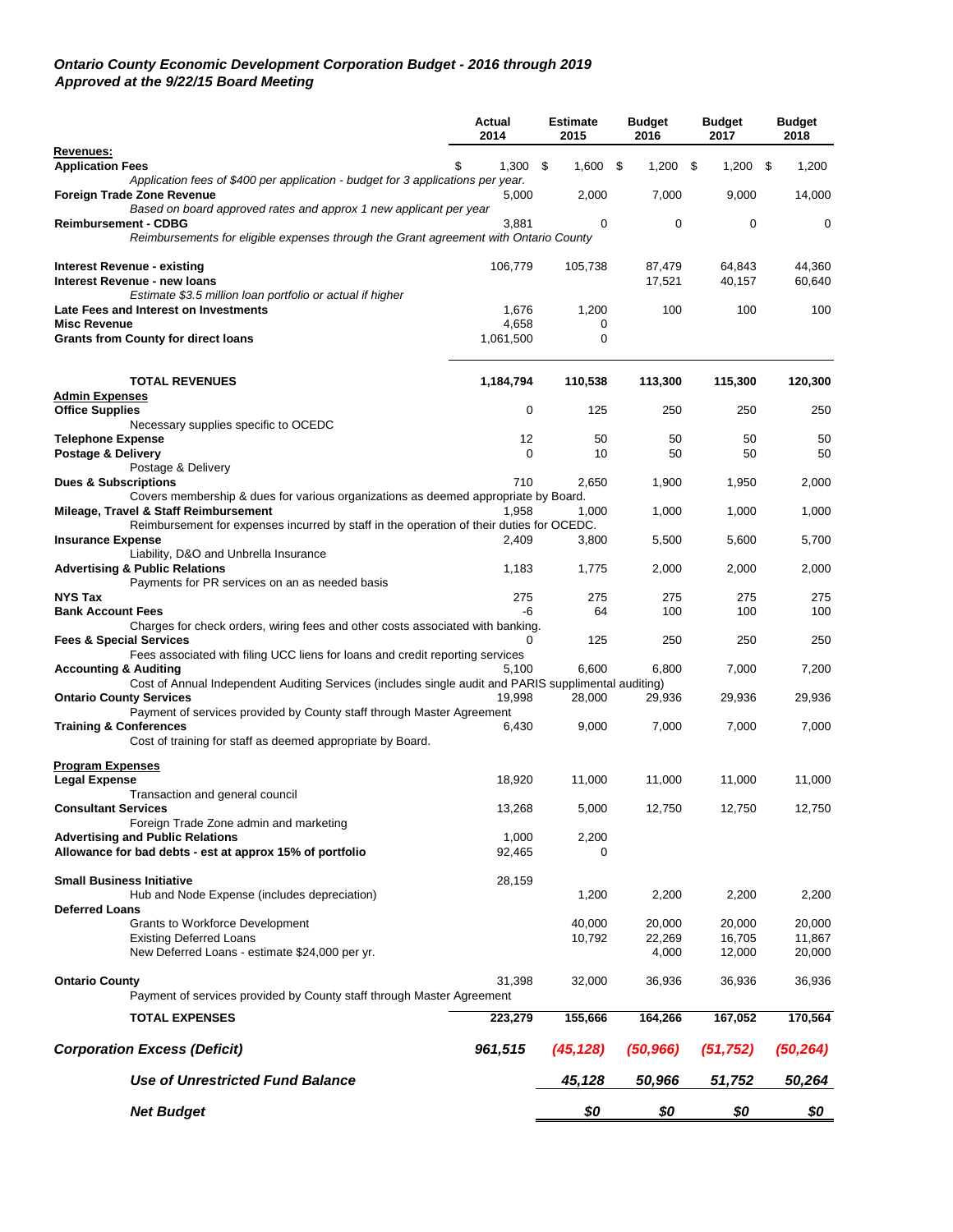|              | Budget<br>2019    |
|--------------|-------------------|
| $\mathbb{S}$ | 1,200             |
|              | 21,000            |
|              | $\pmb{0}$         |
|              |                   |
|              | 30,810<br>74,190  |
|              | 100               |
|              |                   |
|              | 127,300           |
|              | 250               |
|              | $50\,$            |
|              | 50                |
|              | 2,000             |
|              | 1,000             |
|              | 5,800             |
|              | 2,000             |
|              | 275<br>$100\,$    |
|              | 250               |
|              | 7,200             |
|              | 29,936            |
|              | 7,000             |
|              |                   |
|              | 11,000            |
|              | 12,750            |
|              |                   |
|              | 2,200             |
|              | 20,000            |
|              | $0$<br>24,000     |
|              | 36,936            |
|              | 162,797           |
|              | (35, 497)         |
|              | 35,497            |
|              | $\underline{\$0}$ |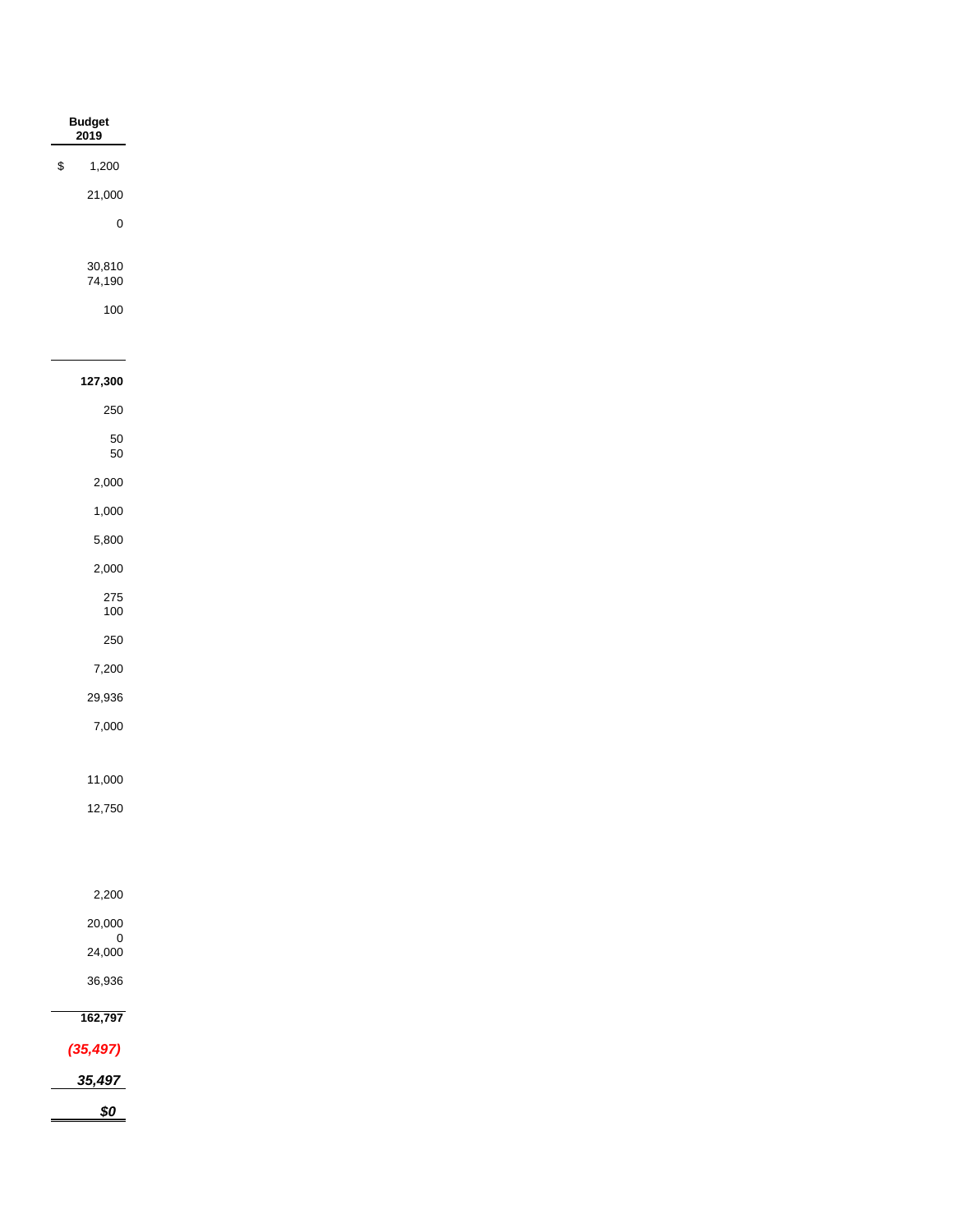### *Ontario County Economic Development Corporation Budget - 2016 through 2019 Board Meeting 9-22-15*

|                                                                                                                                          | Actual<br>2014     | <b>Estimate</b><br>2015 | <b>Budget</b><br>2016 | <b>Budget</b><br>2017 | <b>Budget</b><br>2018 | <b>Budget</b><br>2019 |
|------------------------------------------------------------------------------------------------------------------------------------------|--------------------|-------------------------|-----------------------|-----------------------|-----------------------|-----------------------|
| Revenues:<br><b>Application Fees</b>                                                                                                     | 1,300              | 1,600<br>- \$           | - \$<br>$1,200$ \$    | 1,200                 | \$<br>1,200           | -\$<br>1,200          |
| Application fees of \$400 per application - budget for 3 applications per year.<br><b>Foreign Trade Zone Revenue</b>                     |                    |                         |                       |                       |                       |                       |
| Based on board approved rates and approx 1 new applicant per year                                                                        | 5,000              | 2,000                   | 7,000                 | 9,000                 | 14,000                | 21,000                |
| <b>Reimbursement - CDBG</b><br>Reimbursements for eligible expenses through the Grant agreement with Ontario County                      | 3,881              | 0                       | 0                     | 0                     | 0                     | 0                     |
| Interest Revenue - existing                                                                                                              | 106,779            | 105,738                 | 87,479                | 64,843                | 44,360                | 30,810                |
| Interest Revenue - new loans<br>Estimate \$3.5 million loan portfolio or actual if higher                                                |                    |                         | 17,521                | 40,157                | 60,640                | 74,190                |
| Late Fees and Interest on Investments                                                                                                    | 1,676              | 1,200                   | 100                   | 100                   | 100                   | 100                   |
| <b>Misc Revenue</b><br><b>Grants from County for direct loans</b>                                                                        | 4,658<br>1,061,500 | 0<br>0                  |                       |                       |                       |                       |
|                                                                                                                                          |                    |                         |                       |                       |                       |                       |
| <b>TOTAL REVENUES</b>                                                                                                                    | 1,184,794          | 110,538                 | 113,300               | 115,300               | 120,300               | 127,300               |
| <b>Admin Expenses</b><br><b>Office Supplies</b>                                                                                          | $\mathbf 0$        | 125                     | 250                   | 250                   | 250                   | 250                   |
| Necessary supplies specific to OCEDC                                                                                                     |                    |                         |                       |                       |                       |                       |
| <b>Telephone Expense</b><br>Postage & Delivery                                                                                           | 12<br>$\mathbf 0$  | 50<br>10                | 50<br>50              | 50<br>50              | 50<br>50              | 50<br>50              |
| Postage & Delivery                                                                                                                       |                    |                         |                       |                       |                       |                       |
| <b>Dues &amp; Subscriptions</b>                                                                                                          | 710                | 2.650                   | 1,900                 | 1,950                 | 2,000                 | 2,000                 |
| Covers membership & dues for various organizations as deemed appropriate by Board.<br>Mileage, Travel & Staff Reimbursement              | 1.958              | 1,000                   | 1,000                 | 1,000                 | 1,000                 | 1,000                 |
| Reimbursement for expenses incurred by staff in the operation of their duties for OCEDC.                                                 |                    |                         |                       |                       |                       |                       |
| <b>Insurance Expense</b><br>Liability, D&O and Unbrella Insurance                                                                        | 2,409              | 3,800                   | 5,500                 | 5,600                 | 5,700                 | 5,800                 |
| <b>Advertising &amp; Public Relations</b><br>Payments for PR services on an as needed basis                                              | 1,183              | 1,775                   | 2,000                 | 2,000                 | 2,000                 | 2,000                 |
| <b>NYS Tax</b>                                                                                                                           | 275                | 275                     | 275                   | 275                   | 275                   | 275                   |
| <b>Bank Account Fees</b><br>Charges for check orders, wiring fees and other costs associated with banking.                               | -6                 | 64                      | 100                   | 100                   | 100                   | 100                   |
| <b>Fees &amp; Special Services</b>                                                                                                       |                    | 125                     | 250                   | 250                   | 250                   | 250                   |
| Fees associated with filing UCC liens for loans and credit reporting services                                                            |                    |                         |                       |                       |                       |                       |
| <b>Accounting &amp; Auditing</b><br>Cost of Annual Independent Auditing Services (includes single audit and PARIS supplimental auditing) | 5,100              | 6,600                   | 6,800                 | 7,000                 | 7,200                 | 7,200                 |
| <b>Ontario County Services</b>                                                                                                           | 19.998             | 28,000                  | 29,936                | 29,936                | 29,936                | 29,936                |
| Payment of services provided by County staff through Master Agreement<br><b>Training &amp; Conferences</b>                               | 6,430              | 9,000                   | 7,000                 | 7,000                 | 7,000                 | 7,000                 |
| Cost of training for staff as deemed appropriate by Board.                                                                               |                    |                         |                       |                       |                       |                       |
| <b>Program Expenses</b>                                                                                                                  |                    |                         |                       |                       |                       |                       |
| <b>Legal Expense</b>                                                                                                                     | 18,920             | 11.000                  | 11,000                | 11,000                | 11,000                | 11,000                |
| Transaction and general council                                                                                                          |                    |                         |                       |                       |                       |                       |
| <b>Consultant Services</b><br>Foreign Trade Zone admin and marketing                                                                     | 13,268             | 5,000                   | 12,750                | 12,750                | 12,750                | 12,750                |
| <b>Advertising and Public Relations</b>                                                                                                  | 1,000              | 2,200                   |                       |                       |                       |                       |
| Allowance for bad debts - est at approx 15% of portfolio                                                                                 | 92,465             | 0                       |                       |                       |                       |                       |
| <b>Small Business Initiative</b><br>Hub and Node Expense (includes depreciation)                                                         | 28,159             | 1,200                   | 2,200                 | 2,200                 | 2,200                 | 2,200                 |
| <b>Deferred Loans</b>                                                                                                                    |                    |                         |                       |                       |                       |                       |
| <b>Grants to Workforce Development</b><br><b>Existing Deferred Loans</b>                                                                 |                    | 40,000<br>10,792        | 20,000<br>22,269      | 20,000<br>16,705      | 20,000<br>11,867      | 20,000                |
| New Deferred Loans - estimate \$24,000 per yr.                                                                                           |                    |                         | 4,000                 | 12,000                | 20,000                | 24,000                |
| <b>Ontario County</b>                                                                                                                    | 31,398             | 32,000                  | 36,936                | 36,936                | 36,936                | 36,936                |
| Payment of services provided by County staff through Master Agreement                                                                    |                    |                         |                       |                       |                       |                       |
| <b>TOTAL EXPENSES</b>                                                                                                                    | 223,279            | 155,666                 | 164,266               | 167,052               | 170,564               | 162,797               |
| <b>Corporation Excess (Deficit)</b>                                                                                                      | 961,515            | (45, 128)               | (50, 966)             | (51, 752)             | (50,264)              | (35, 497)             |
| <b>Use of Unrestricted Fund Balance</b>                                                                                                  |                    | 45,128                  | 50,966                | 51,752                | 50,264                | 35,497                |
| <b>Net Budget</b>                                                                                                                        |                    | \$0                     | \$0                   | \$0                   | \$0                   | \$0                   |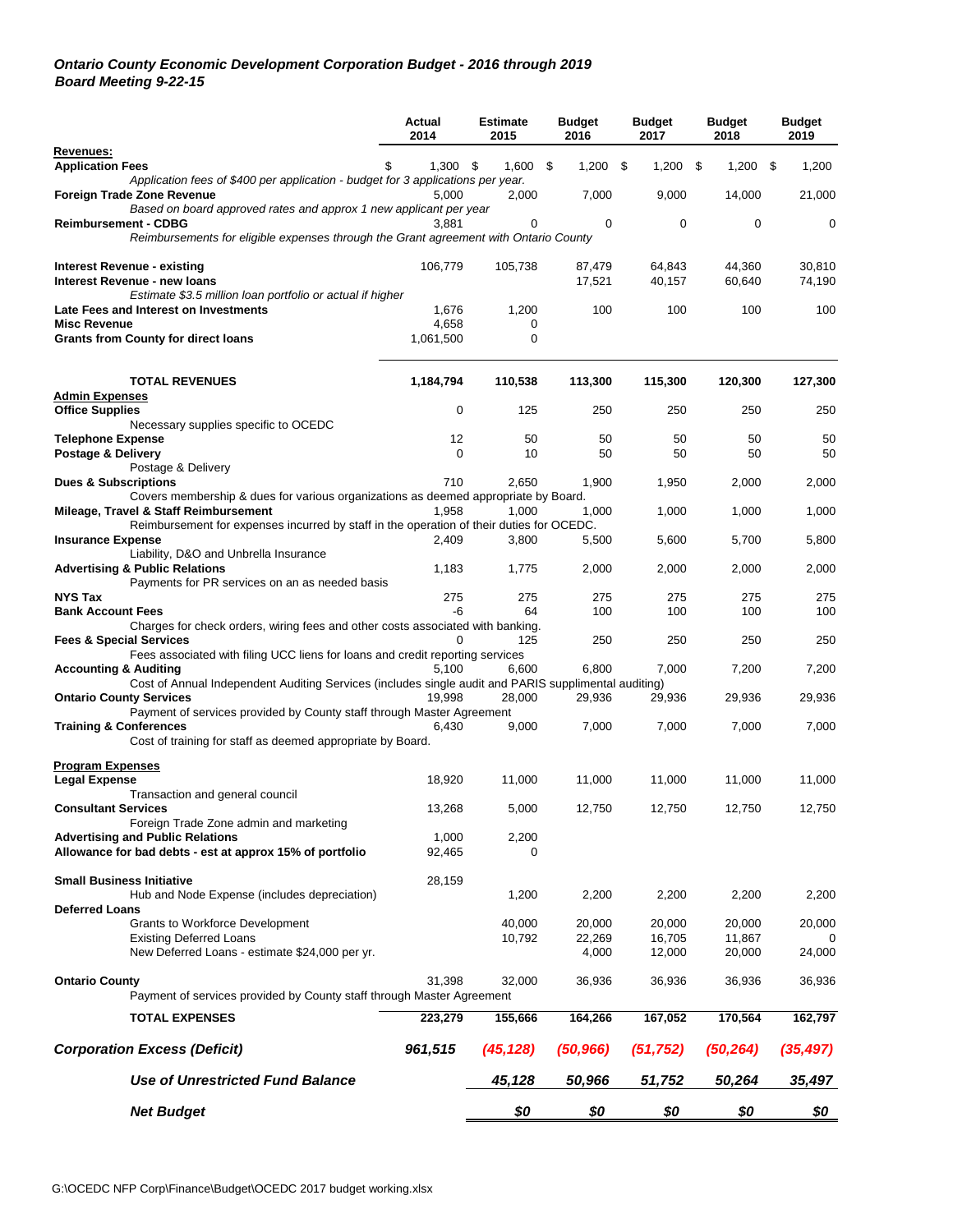#### 2016 for PARIS working

## *Ontario County Economic Development Corporation Budget - 2015 through 2018*

*For Full Board Meeting 10-17-14*

|                                                                                                                                   |    | Actual<br>2013 | Actual<br>2014  | 2015<br><b>Small</b><br><b>Business</b> |      | 2015<br>Foreign<br><b>Trade Zone</b> |                | 2015<br><b>Operating</b><br><b>Budget</b> |     | 2015<br><b>Total</b><br><b>Budget</b> | <b>Budget</b><br>2016 | <b>Budget</b><br>2017 |     | <b>Budget</b><br>2018 |
|-----------------------------------------------------------------------------------------------------------------------------------|----|----------------|-----------------|-----------------------------------------|------|--------------------------------------|----------------|-------------------------------------------|-----|---------------------------------------|-----------------------|-----------------------|-----|-----------------------|
| Revenues:<br><b>Application Fees</b>                                                                                              | £. | $2,900$ \$     | 500 \$          |                                         | \$   |                                      | $\mathfrak{L}$ | 1,600                                     | -\$ | 1,600                                 | \$<br>$1,600$ \$      | $1,600$ \$            |     | 1,600                 |
| Application fees of \$400 per application - budget for 4 applications per year.<br>Foreign Trade Zone Revenue                     |    |                | 5,000           |                                         |      | 15,000                               |                |                                           |     | 15,000                                | 23,000                | 24,000                |     | 27,000                |
| Based on board approved rates and approx 1-2 new applicants per year<br><b>Reimbursement - CDBG</b>                               |    | 24,151         | 3,881           |                                         |      |                                      |                |                                           |     |                                       |                       |                       |     |                       |
| Reimbursements for eligible expenses through the Grant agreement with Ontario County                                              |    |                |                 |                                         |      |                                      |                |                                           |     |                                       |                       |                       |     |                       |
| Interest Revenue - existing                                                                                                       |    | 68,731         | 100,801         |                                         |      |                                      |                | 88,861                                    |     | 88,861                                | 69,352<br>10,898      | 40,987<br>39,263      |     | 24,536<br>55,714      |
| Interest Revenue - new loans<br>new loans - estimate \$2.5 million loan portfolio                                                 |    |                |                 |                                         |      |                                      |                |                                           |     |                                       |                       |                       |     |                       |
| Late Fees and Interest on Investments<br><b>Miscellaneous Revenue</b>                                                             |    | 300<br>16,640  | 1,200<br>4,658  |                                         |      |                                      |                |                                           |     |                                       |                       |                       |     |                       |
| <b>Grants from County for direct loans</b>                                                                                        |    | 99,000         | 1,061,500       |                                         |      |                                      |                |                                           |     |                                       |                       |                       |     |                       |
| <b>TOTAL REVENUES</b>                                                                                                             |    | 211,721        | \$<br>1,177,540 | \$                                      | - \$ | $15,000$ \$                          |                | 90,461                                    | \$  | 105,461                               | \$104,850             | \$<br>105,850         | \$  | 108,850               |
| <b>Admin Expenses</b><br><b>Office Supplies</b>                                                                                   |    |                | 500             |                                         |      |                                      |                | 250                                       |     | 250                                   | 250                   | 250                   |     | 250                   |
| Necessary supplies specific to OCEDC<br>Postage & Delivery                                                                        |    |                | 7               |                                         |      |                                      |                | 50                                        |     | 50                                    | 50                    | 50                    |     | 50                    |
| Postage & Delivery are part of the Master Agreement with Ontario County unless deemed excessive                                   |    |                |                 |                                         |      |                                      |                |                                           |     |                                       |                       |                       |     |                       |
| <b>Dues &amp; Subscriptions</b><br>Covers membership & dues for various organizations as deemed appropriate by Board.             |    |                | 710             |                                         |      | 1,600                                |                | 250                                       |     | 1,850                                 | 1,900                 | 1,950                 |     | 2,000                 |
| Mileage, Travel & Staff Reimbursement<br>Reimbursement for expenses incurred by staff in the operation of their duties for OCEDC. |    | 2,470          | 500             |                                         |      |                                      |                | 1,250                                     |     | 1,250                                 | 1,250                 | 1,250                 |     | 1,250                 |
| <b>Insurance Expense</b><br>Liability & D&O Insurance                                                                             |    | 1,953          | 2,409           |                                         |      |                                      |                | 2,600                                     |     | 2,600                                 | 2,700                 | 2,800                 |     | 2,900                 |
| <b>Advertising &amp; Public Relations</b><br>Annual Report production, etc. and PR services as needed basis                       |    | 1,570          | 1,183           |                                         |      |                                      |                | 2,000                                     |     | 2,000                                 | 2,000                 | 2,000                 |     | 2,000                 |
| <b>NYS Tax</b>                                                                                                                    |    |                | 275             |                                         |      |                                      |                | 275                                       |     | 275                                   | 275                   | 275                   |     | 275                   |
| Annual NYS filing fee<br><b>Bank Account Fees</b>                                                                                 |    | 6              | (6)             |                                         |      |                                      |                | 50                                        |     | 50                                    | 100                   | 100                   |     | 100                   |
| Charges for check orders, wiring fees and other costs associated with banking.<br><b>Fees &amp; Special Services</b>              |    | 363            | 500             |                                         |      |                                      |                | 500                                       |     | 500                                   | 500                   | 500                   |     | 500                   |
| Fees associated with filing UCC liens for loans and credit reporting services<br><b>Accounting &amp; Auditing</b>                 |    | 4,795          | 5,100           |                                         |      |                                      |                | 6,600                                     |     | 6,600                                 | 6,800                 | 7,000                 |     | 7,200                 |
| Cost of Annual Independent Auditing Services (includes single audit)                                                              |    |                |                 |                                         |      |                                      |                |                                           |     |                                       |                       |                       |     |                       |
| <b>Ontario County Services</b><br>Payment of services provided by County staff through Master Agreement                           |    | 17,559         | 19,314          |                                         |      |                                      |                | 19,645                                    |     | 19,645                                | 20,234                | 20,841                |     | 21,466                |
| <b>Training &amp; Conferences</b>                                                                                                 |    | 5,310          | 7,000           |                                         |      | 3,000                                |                | 6,000                                     |     | 9,000                                 | 7,000                 | 7,000                 |     | 7,000                 |
| Cost of training for staff as deemed appropriate by Board.                                                                        |    |                |                 |                                         |      |                                      |                |                                           |     |                                       |                       |                       |     |                       |
| <b>Program Expenses</b><br><b>Legal Expense</b>                                                                                   |    | 14,207         | 18,000          |                                         |      | 2,000                                |                | 9,000                                     |     | 11,000                                | 10,000                | 10,000                |     | 10,000                |
| Transaction and general council<br><b>Consultant Services</b>                                                                     |    | 18,404         | 14,000          |                                         |      | 12,750                               |                | 2,000                                     |     | 14,750                                | 13,750                | 13,750                |     | 13,750                |
| Harry Sicherman / FTZ consultants<br>Allowance for bad debts - establish at 17.5% of portfo                                       |    | 403,750        |                 |                                         |      |                                      |                |                                           |     |                                       |                       |                       |     |                       |
| <b>FTZ Expense</b>                                                                                                                |    | 3,455          |                 |                                         |      |                                      |                |                                           |     |                                       |                       |                       |     |                       |
| <b>Small Business Initiatitve</b>                                                                                                 |    | 6,440          | 32,329          |                                         |      |                                      |                |                                           |     |                                       |                       |                       |     |                       |
| Grants to Workforce Development<br>Hub and Node Expense                                                                           |    |                |                 | 20,000<br>12,000                        |      |                                      |                |                                           |     | 20,000<br>12,000                      | 20,000<br>12,000      | 20,000<br>12,000      |     | 20,000<br>12,000      |
| <b>Deferred Loans</b><br>New Deferred Loans - estimate \$20,000 per year expense                                                  |    |                |                 |                                         |      |                                      |                | 13,899                                    |     | 13,899<br>6,101                       | 14,321<br>5,679       | 7,398<br>12,602       |     | 20,000                |
| <b>Ontario County</b>                                                                                                             |    | 50,662         | 43,715          |                                         |      | 3,220                                |                | 39,291                                    |     | 42,511                                | 45,062                | 45,513                |     | 46,878                |
| Payment of services provided by County staff through Master Agreement                                                             |    |                |                 |                                         |      |                                      |                |                                           |     |                                       |                       |                       |     |                       |
| <b>TOTAL EXPENSES</b>                                                                                                             |    | 530,944 \$     | 145,536         | \$<br>32,000 \$                         |      | 22,570 \$                            |                |                                           |     | 103,660 \$ 164,331                    | \$163,871             | $$165,279$ \$         |     | 167,619               |
| <b>Corporation Excess (Deficit)</b>                                                                                               |    | (319, 223)     | 1,032,004       | (32,000)                                |      | (7,570)                              |                | (13, 199)                                 |     | (58, 870)                             | (59, 021)             |                       |     | (58, 769)             |
|                                                                                                                                   |    |                |                 |                                         |      |                                      |                |                                           |     |                                       |                       | (59, 429)             |     |                       |
| Use of Unrestricted Fund Balance                                                                                                  |    |                | (1,032,004)     |                                         |      |                                      |                |                                           |     | 58,870                                | 59,021                | 59,429                |     | 58,769                |
| <b>Net Budget</b>                                                                                                                 |    |                | \$              |                                         |      |                                      |                |                                           | \$  |                                       | \$<br>$\sim$          | \$<br>$\sim$          | -\$ |                       |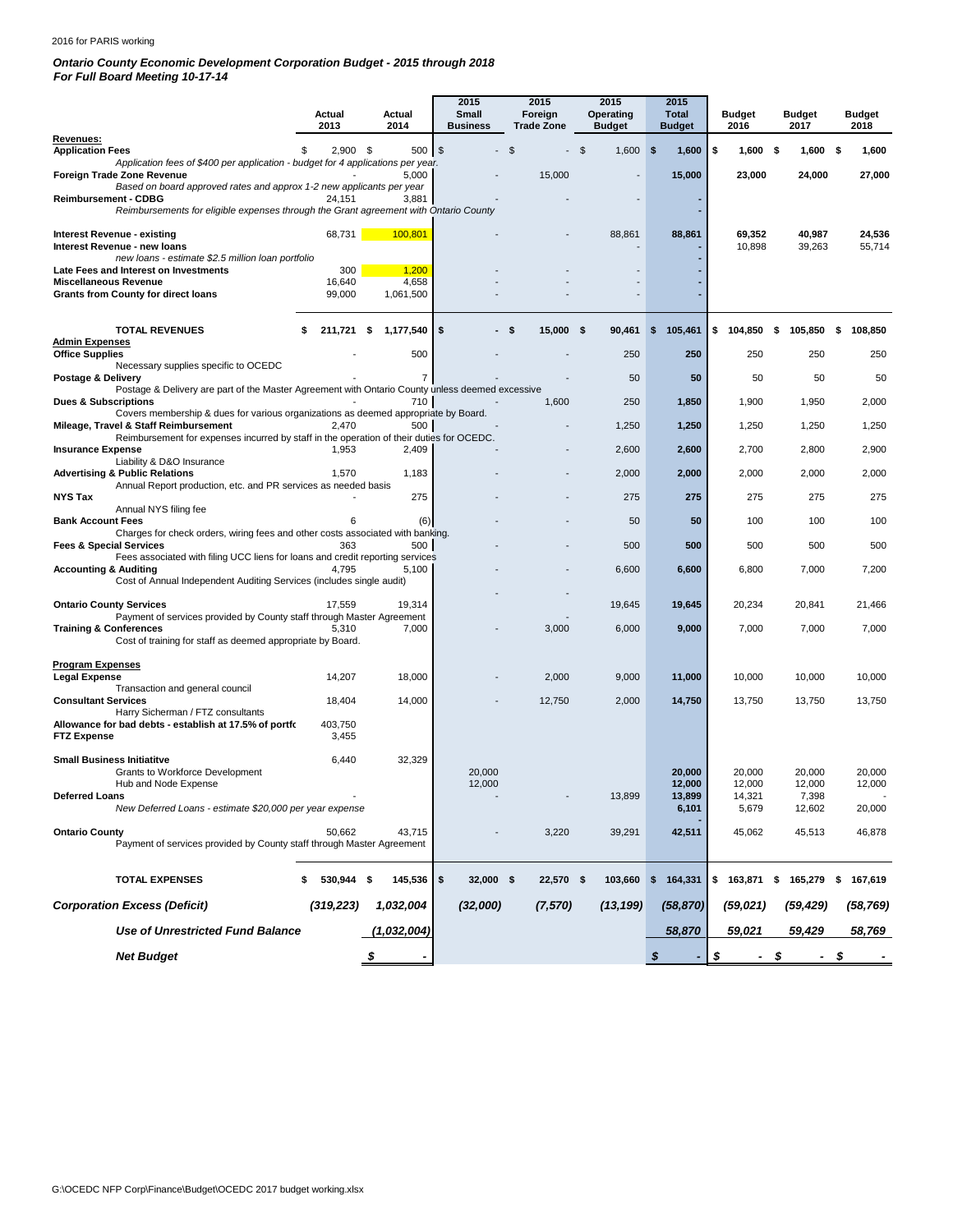### *Ontario County Economic Development Corporation Budget - 2015 through 2018 Approved at the 10/21/14 Board Meeting*

|                                                                                                | Actual<br>2013 | <b>Estimate</b><br>2014 | <b>Budget</b><br>2015 | <b>Budget</b><br>2016 | <b>Budget</b><br>2017 | <b>Budget</b><br>2018 |
|------------------------------------------------------------------------------------------------|----------------|-------------------------|-----------------------|-----------------------|-----------------------|-----------------------|
| Revenues:                                                                                      |                |                         |                       |                       |                       |                       |
| <b>Application Fees</b>                                                                        | \$2,900        | \$500                   | \$1,600               | \$1,600               | \$1,600               | \$1,600               |
| Application fees of \$400 per application - budget for 4 applications per year.                |                |                         |                       |                       |                       |                       |
| Foreign Trade Zone Revenue                                                                     |                | 5,000                   | 15,000                | 23,000                | 24,000                | 27,000                |
| Based on board approved rates and approx. 1-2 new applicants per year                          |                |                         |                       |                       |                       |                       |
| <b>Reimbursement - CDBG</b>                                                                    | 24,151         | 3,881                   |                       |                       |                       |                       |
| Reimbursements for eligible expenses through the Grant agreement with Ontario County           |                |                         |                       |                       |                       |                       |
| Interest Revenue - existing                                                                    | 68,731         | 100,801                 | 88,861                | 69,352                | 40,987                | 24,536                |
| Interest Revenue - new loans                                                                   |                |                         |                       | 10,898                | 39,263                | 55,714                |
| estimate \$2.5 million loan portfolio or actual if higher                                      |                |                         |                       |                       |                       |                       |
| Late Fees and Interest on Investments                                                          | 300            | 1,200                   |                       |                       |                       |                       |
| <b>Grant Administrative Revenue</b>                                                            | 16,640         | 4,658                   |                       |                       |                       |                       |
| <b>Grants from County for direct loans</b>                                                     | 99,000         | 1,061,500               |                       |                       |                       |                       |
|                                                                                                |                |                         |                       |                       |                       |                       |
| <b>TOTAL REVENUES</b>                                                                          | 211,721        | 1,177,540               | 105,461               | 104,850               | 105,850               | 108,850               |
| <b>Admin Expenses</b>                                                                          |                |                         |                       |                       |                       |                       |
| <b>Office Supplies</b>                                                                         | 0              | 500                     | 250                   | 250                   | 250                   | 250                   |
| Necessary supplies specific to OCEDC                                                           | 0              | 7                       | 50                    | 50                    | 50                    | 50                    |
| Postage & Delivery<br>Postage & Delivery                                                       |                |                         |                       |                       |                       |                       |
| <b>Dues &amp; Subscriptions</b>                                                                | 0              | 710                     | 1,850                 | 1,900                 | 1,950                 | 2,000                 |
| Covers membership & dues for various organizations as deemed appropriate by Board.             |                |                         |                       |                       |                       |                       |
| Mileage, Travel & Staff Reimbursement                                                          | 2,470          | 500                     | 1,250                 | 1,250                 | 1,250                 | 1,250                 |
| Reimbursement for expenses incurred by staff in the operation of their duties for OCEDC.       |                |                         |                       |                       |                       |                       |
| <b>Insurance Expense</b>                                                                       | 1,953          | 2,409                   | 2,600                 | 2,700                 | 2,800                 | 2,900                 |
| Liability & D&O Insurance                                                                      |                |                         |                       |                       |                       |                       |
| <b>Advertising &amp; Public Relations</b>                                                      | 1,570          | 1,183                   | 2,000                 | 2,000                 | 2,000                 | 2,000                 |
| Payments for PR services on an as needed basis                                                 |                |                         |                       |                       |                       |                       |
| <b>NYS Tax</b>                                                                                 |                | 275                     | 275                   | 275                   | 275                   | 275                   |
| <b>Bank Account Fees</b>                                                                       | 6              | -6                      | 50                    | 100                   | 100                   | 100                   |
| Charges for check orders, wiring fees and other costs associated with banking.                 |                |                         |                       |                       |                       |                       |
| <b>Fees &amp; Special Services</b>                                                             | 363            | 500                     | 500                   | 500                   | 500                   | 500                   |
| Fees associated with filing UCC liens for loans and credit reporting services                  |                |                         |                       |                       |                       |                       |
| <b>Accounting &amp; Auditing</b>                                                               | 4,795          | 5,100                   | 6,600                 | 6,800                 | 7,000                 | 7,200                 |
| Cost of Annual Independent Auditing Services (includes single audit)                           |                |                         |                       |                       |                       |                       |
| <b>Ontario County Services</b>                                                                 | 17,559         | 19,314                  | 19,645                | 20,234                | 20,841                | 21,466                |
| Payment of services provided by County staff through Master Agreement                          |                |                         |                       |                       |                       |                       |
| <b>Training &amp; Conferences</b>                                                              | 5,310          | 7,000                   | 9,000                 | 7,000                 | 7,000                 | 7,000                 |
| Cost of training for staff as deemed appropriate by Board.                                     |                |                         |                       |                       |                       |                       |
| <b>Program Expenses</b>                                                                        |                |                         |                       |                       |                       |                       |
| Legal Expense                                                                                  | 14,207         | 18.000                  | 11,000                | 10,000                | 10,000                | 10,000                |
| Transaction and general council                                                                |                |                         |                       |                       |                       |                       |
| <b>Consultant Services</b>                                                                     | 18,404         | 14,000                  | 14,750                | 13,750                | 13,750                | 13,750                |
| FTZ and Grant Consultant                                                                       |                |                         |                       |                       |                       |                       |
| Allowance for bad debts - establish at 15% of portfolio                                        | 403,750        |                         |                       |                       |                       |                       |
| <b>FTZ Expense</b>                                                                             | 3,455          |                         |                       |                       |                       |                       |
|                                                                                                |                |                         |                       |                       |                       |                       |
| <b>Small Business Initiative</b>                                                               | 6,440          | 32,329                  |                       |                       |                       |                       |
| <b>Grants to Workforce Development</b>                                                         |                |                         | 20,000                | 20,000                | 20,000                | 20,000                |
| Hub and Node Expense                                                                           |                |                         | 12,000                | 12,000                | 12,000                | 12,000                |
| <b>Deferred Loans</b>                                                                          | 0              |                         | 13,899                | 14,321                | 7,398                 |                       |
| New Deferred Loans - estimate \$20,000 per yr.                                                 | 50,662         |                         | 6,101<br>42,511       | 5,679<br>45,062       | 12,602                | 20,000                |
| <b>Ontario County</b><br>Payment of services provided by County staff through Master Agreement |                | 43,715                  |                       |                       | 45,513                | 46,878                |
| <b>TOTAL EXPENSES</b>                                                                          | 530,944        | 145,536                 | 164,331               | 163,871               | 165,279               | 167,619               |
|                                                                                                |                |                         |                       |                       |                       |                       |
| <b>Corporation Excess (Deficit)</b>                                                            | (319, 223)     | 1,032,004               | (58, 870)             | (59, 021)             | (59, 429)             | (58, 769)             |
| Use of Unrestricted Fund Balance                                                               |                |                         | 58,870                | 59,021                | 59,429                | 58,769                |
| <b>Net Budget</b>                                                                              |                |                         | \$0                   | \$0                   | \$0                   | <u>\$0</u>            |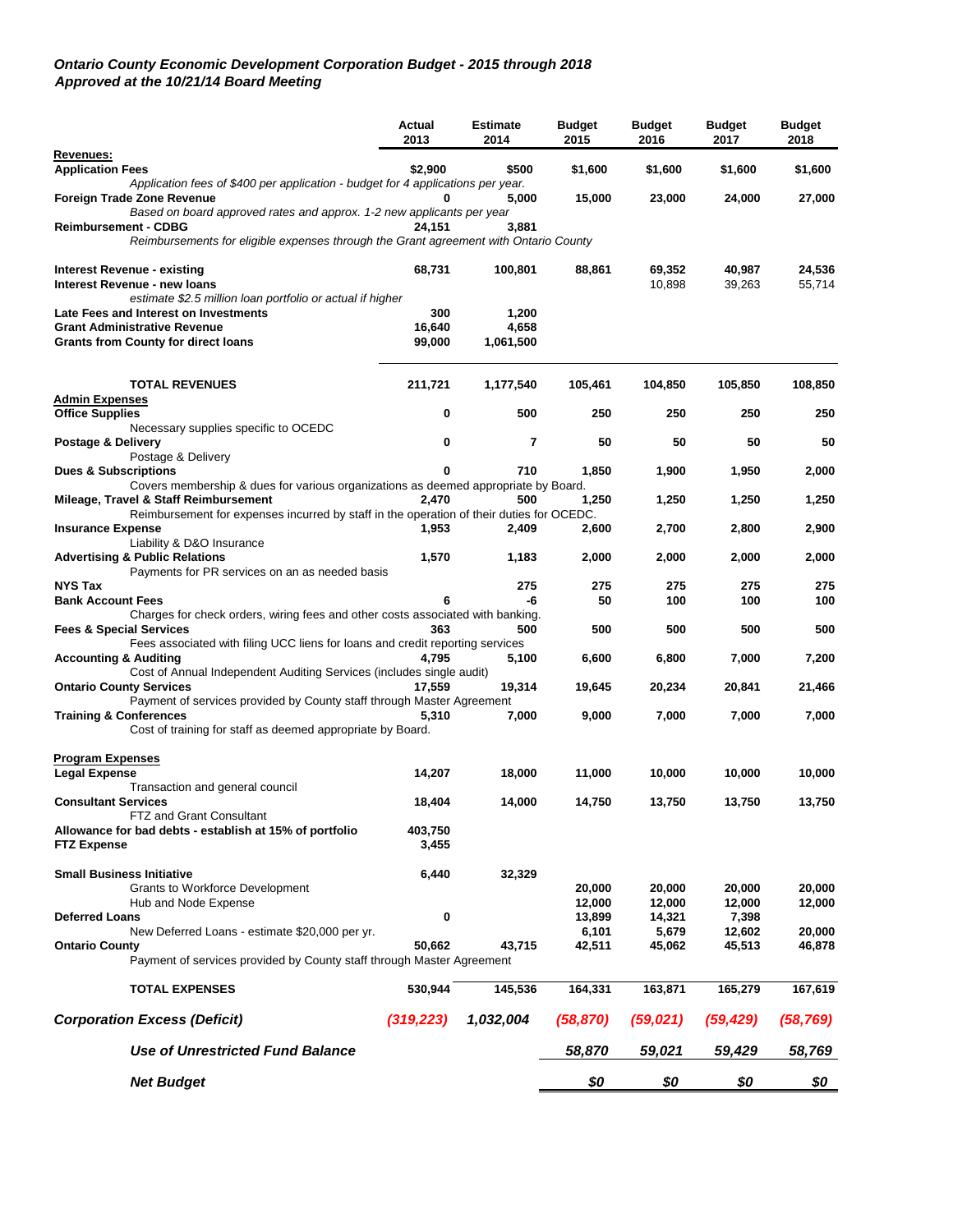## *Ontario County Economic Development Corporation Budget - 2016 through 2019 Finance Committee meeting 9/18/15*

|                                                                                                                       | Actual<br>2014 | <b>Estimate</b><br>2015 | <b>Budget</b><br>2016 | <b>Budget</b><br>2017 | <b>Budget</b><br>2018 | <b>Budget</b><br>2019 |
|-----------------------------------------------------------------------------------------------------------------------|----------------|-------------------------|-----------------------|-----------------------|-----------------------|-----------------------|
| Revenues:                                                                                                             |                |                         |                       |                       |                       |                       |
| <b>Application Fees</b><br>Application fees of \$400 per application - budget for 4 applications per year.            | $1.300$ \$     | 1,600                   | \$<br>$1,200$ \$      | 1,200                 | \$<br>1,200           | -\$<br>1,200          |
| Foreign Trade Zone Revenue<br>Based on board approved rates and approx. 1-2 new applicants per year                   | 5,000          | 2,000                   | 7,000                 | 9,000                 | 14,000                | 21,000                |
| <b>Reimbursement - CDBG</b>                                                                                           | 3,881          | $\Omega$                | 0                     | 0                     | 0                     | 0                     |
| Reimbursements for eligible expenses through the Grant agreement with Ontario County                                  |                |                         |                       |                       |                       |                       |
|                                                                                                                       |                |                         |                       |                       |                       |                       |
| Interest Revenue - existing<br>Interest Revenue - new loans                                                           | 106,779        | 105,738                 | 87,479<br>17,521      | 64,843<br>40,157      | 44,360<br>60,640      | 30,810<br>74,190      |
| estimate \$3.5 million loan portfolio or actual if higher                                                             |                |                         |                       |                       |                       |                       |
| Late Fees and Interest on Investments                                                                                 | 1,676          | 1,200                   | 100                   | 100                   | 100                   | 100                   |
| <b>Grant Administrative Revenue</b>                                                                                   | 4,658          | 0                       |                       |                       |                       |                       |
| <b>Grants from County for direct loans</b>                                                                            | 1,061,500      | 0                       |                       |                       |                       |                       |
|                                                                                                                       |                |                         |                       |                       |                       |                       |
| <b>TOTAL REVENUES</b>                                                                                                 | 1,184,794      | 110,538                 | 113,300               | 115,300               | 120,300               | 127,300               |
| <b>Admin Expenses</b>                                                                                                 |                |                         |                       |                       |                       |                       |
| <b>Office Supplies</b>                                                                                                | $\mathbf 0$    | 125                     | 250                   | 250                   | 250                   | 250                   |
| Necessary supplies specific to OCEDC                                                                                  |                |                         |                       |                       |                       |                       |
| <b>Telephone Expense</b>                                                                                              | 12             | 50                      | 50                    | 50                    | 50                    | 50                    |
| Postage & Delivery                                                                                                    | $\mathbf 0$    | 10                      | 50                    | 50                    | 50                    | 50                    |
| Postage & Delivery                                                                                                    | 710            |                         |                       |                       |                       |                       |
| <b>Dues &amp; Subscriptions</b><br>Covers membership & dues for various organizations as deemed appropriate by Board. |                | 2,650                   | 1,900                 | 1,950                 | 2,000                 | 2,000                 |
| Mileage, Travel & Staff Reimbursement                                                                                 | 1.958          | 1,000                   | 1,000                 | 1,000                 | 1,000                 | 1,000                 |
| Reimbursement for expenses incurred by staff in the operation of their duties for OCEDC.                              |                |                         |                       |                       |                       |                       |
| <b>Insurance Expense</b>                                                                                              | 2,409          | 3,800                   | 5,000                 | 5,100                 | 5,200                 | 5,300                 |
| Liability & D&O Insurance and Unbrella                                                                                |                |                         |                       |                       |                       |                       |
| <b>Advertising &amp; Public Relations</b>                                                                             | 1,183          | 1,775                   | 2,000                 | 2,000                 | 2,000                 | 2,000                 |
| Payments for PR services on an as needed basis                                                                        |                |                         |                       |                       |                       |                       |
| <b>NYS Tax</b>                                                                                                        | 275            | 275                     | 275                   | 275                   | 275                   | 275                   |
| <b>Bank Account Fees</b>                                                                                              | -6             | 64                      | 100                   | 100                   | 100                   | 100                   |
| Charges for check orders, wiring fees and other costs associated with banking.<br><b>Fees &amp; Special Services</b>  |                | 125                     | 250                   | 250                   | 250                   | 250                   |
| Fees associated with filing UCC liens for loans and credit reporting services                                         |                |                         |                       |                       |                       |                       |
| <b>Accounting &amp; Auditing</b>                                                                                      | 5,100          | 6,600                   | 6,800                 | 7,000                 | 7,200                 | 7,200                 |
| Cost of Annual Independent Auditing Services (includes single audit)                                                  |                |                         |                       |                       |                       |                       |
| <b>Ontario County Services</b>                                                                                        | 19.998         | 28,000                  | 29,936                | 29,936                | 29,936                | 29,936                |
| Payment of services provided by County staff through Master Agreement                                                 |                |                         |                       |                       |                       |                       |
| <b>Training &amp; Conferences</b>                                                                                     | 6,430          | 9,000                   | 7,000                 | 7,000                 | 7,000                 | 7,000                 |
| Cost of training for staff as deemed appropriate by Board.                                                            |                |                         |                       |                       |                       |                       |
| <b>Program Expenses</b>                                                                                               |                |                         |                       |                       |                       |                       |
| <b>Legal Expense</b>                                                                                                  | 18,920         | 11,000                  | 11,000                | 11,000                | 11,000                | 11,000                |
| Transaction and general council                                                                                       |                |                         |                       |                       |                       |                       |
| Consultant Services                                                                                                   | 13,268         | 5,000                   | 12,750                | 12,750                | 12,750                | 12,750                |
| FTZ and Grant Consultant                                                                                              |                |                         |                       |                       |                       |                       |
| <b>Advertising and Public Relations</b>                                                                               | 1,000          | 2,200                   |                       |                       |                       |                       |
| Allowance for bad debts - establish at 15% of portfolio                                                               | 92,465         | 0                       |                       |                       |                       |                       |
| <b>FTZ Expense</b>                                                                                                    |                |                         |                       |                       |                       |                       |
| <b>Small Business Initiative</b>                                                                                      | 28,159         |                         |                       |                       |                       |                       |
| Hub and Node Expense (includes depreciation)                                                                          |                | 1,200                   | 2,200                 | 2,200                 | 2,200                 | 2,200                 |
| <b>Deferred Loans</b>                                                                                                 |                |                         |                       |                       |                       |                       |
| <b>Grants to Workforce Development</b>                                                                                |                | 40,000                  | 20,000                | 20,000                | 20,000                | 20,000                |
| <b>Existing Deferred Loans</b>                                                                                        |                | 10,792                  | 22,269                | 16,705                | 11,867                |                       |
| New Deferred Loans - estimate \$24,000 per yr.                                                                        |                |                         | 4,000                 | 12,000                | 20,000                | 24,000                |
| <b>Ontario County</b>                                                                                                 | 31,398         | 32,000                  | 36,936                | 36,936                | 36,936                | 36,936                |
| Payment of services provided by County staff through Master Agreement                                                 |                |                         |                       |                       |                       |                       |
| <b>TOTAL EXPENSES</b>                                                                                                 | 223,279        | 155,666                 | 163,766               | 166,552               | 170,064               | 162,297               |
| <b>Corporation Excess (Deficit)</b>                                                                                   | 961,515        | (45, 128)               | (50, 466)             | (51, 252)             | (49, 764)             | (34, 997)             |
| Use of Unrestricted Fund Balance                                                                                      |                | 45,128                  | 50,466                | 51,252                | 49,764                | 34,997                |
| <b>Net Budget</b>                                                                                                     |                | \$0                     | \$0                   | \$0                   | \$0                   | \$0                   |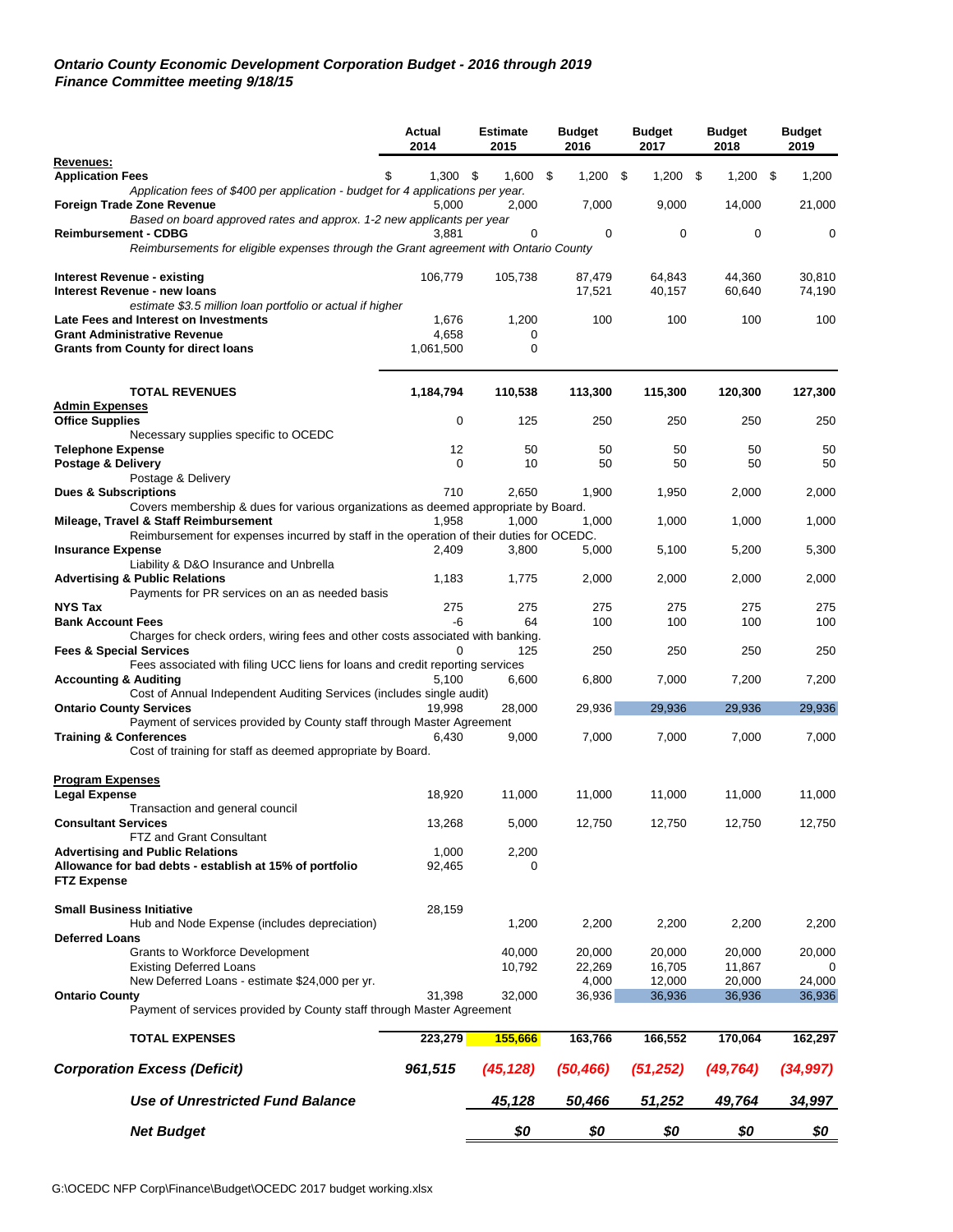## *Ontario County Economic Development Corporation Budget - 2015 Original Budget Approved at the 10/21/14 Board Meeting Amendment Presented to Board 12/2/14*

|                                                                                                                      |    | Approved<br><b>Budget</b><br>2015 |      | Amended<br><b>Budget</b><br>2015 |      | Change  |
|----------------------------------------------------------------------------------------------------------------------|----|-----------------------------------|------|----------------------------------|------|---------|
| Revenues:                                                                                                            |    |                                   |      |                                  |      |         |
| <b>Application Fees</b>                                                                                              |    | 1,600                             | - \$ | 1,600                            | S.   |         |
| Application fees of \$400 per application - budget for 4 applications per year.<br>Foreign Trade Zone Revenue        |    | 15,000                            |      | 15,000                           |      | 0       |
| Based on board approved rates and approx. 1-2 new applicants per year                                                |    |                                   |      |                                  |      |         |
| <b>Reimbursement - CDBG</b><br>Reimbursements for eligible expenses through the Grant agreement with Ontario County  |    |                                   |      |                                  |      |         |
| Interest Revenue - existing                                                                                          |    | 88,861                            |      | 92,981                           |      | 4,120   |
| Interest Revenue - new loans                                                                                         |    |                                   |      |                                  |      |         |
| estimate \$2.5 million loan portfolio or actual if higher                                                            |    |                                   |      |                                  |      |         |
| Late Fees and Interest on Investments                                                                                |    |                                   |      |                                  |      |         |
| <b>Grant Administrative Revenue</b>                                                                                  |    |                                   |      |                                  |      |         |
| <b>Grants from County for direct loans</b>                                                                           |    |                                   |      |                                  |      |         |
| <b>TOTAL REVENUES</b>                                                                                                | \$ | 105,461                           | \$   | 109,581                          | \$   | 4,120   |
| <b>Admin Expenses</b>                                                                                                |    |                                   |      |                                  |      |         |
| <b>Office Supplies</b>                                                                                               | \$ | 250                               | - \$ | 250                              | S    |         |
| Necessary supplies specific to OCEDC                                                                                 |    |                                   |      |                                  |      |         |
| Postage & Delivery                                                                                                   |    | 50                                |      | 50                               |      | 0       |
| Postage & Delivery                                                                                                   |    |                                   |      |                                  |      |         |
| <b>Dues &amp; Subscriptions</b>                                                                                      |    | 1,850                             |      | 1,850                            |      | 0       |
| Covers membership & dues for various organizations as deemed appropriate by Board.                                   |    |                                   |      |                                  |      |         |
| Mileage, Travel & Staff Reimbursement                                                                                |    | 1,250                             |      | 1,250                            |      | 0       |
| Reimbursement for expenses incurred by staff in the operation of their duties for OCEDC.<br><b>Insurance Expense</b> |    | 2,600                             |      | 2,600                            |      | 0       |
| Liability & D&O Insurance                                                                                            |    |                                   |      |                                  |      |         |
| <b>Advertising &amp; Public Relations</b>                                                                            |    | 2,000                             |      | 2,000                            |      | 0       |
| Payments for PR services on an as needed basis                                                                       |    |                                   |      |                                  |      |         |
| NYS Tax                                                                                                              |    | 275                               |      | 275                              |      | 0       |
| <b>Bank Account Fees</b>                                                                                             |    | 50                                |      | 50                               |      | 0       |
| Charges for check orders, wiring fees and other costs associated with banking.                                       |    |                                   |      |                                  |      |         |
| <b>Fees &amp; Special Services</b>                                                                                   |    | 500                               |      | 500                              |      | 0       |
| Fees associated with filing UCC liens for loans and credit reporting services                                        |    |                                   |      |                                  |      |         |
| <b>Accounting &amp; Auditing</b>                                                                                     |    | 6,600                             |      | 6,600                            |      | 0       |
| Cost of Annual Independent Auditing Services (includes single audit)                                                 |    | 19,645                            |      |                                  |      | 0       |
| <b>Ontario County Services</b><br>Payment of services provided by County staff through Master Agreement              |    |                                   |      | 19,645                           |      |         |
| <b>Training &amp; Conferences</b>                                                                                    |    | 9,000                             |      | 9,000                            |      | 0       |
| Cost of training for staff as deemed appropriate by Board.                                                           |    |                                   |      |                                  |      |         |
|                                                                                                                      |    |                                   |      |                                  |      |         |
| <b>Program Expenses</b>                                                                                              |    |                                   |      |                                  |      |         |
| <b>Legal Expense</b>                                                                                                 |    | 11,000                            |      | 11,000                           |      |         |
| Transaction and general council                                                                                      |    |                                   |      |                                  |      |         |
| <b>Consultant Services</b>                                                                                           |    | 14,750                            |      | 14,750                           |      | 0       |
| FTZ and Grant Consultant                                                                                             |    |                                   |      |                                  |      |         |
| Allowance for bad debts - establish at 15% of portfolio<br><b>FTZ Expense</b>                                        |    |                                   |      |                                  |      |         |
|                                                                                                                      |    |                                   |      |                                  |      |         |
| <b>Small Business Initiative</b>                                                                                     |    |                                   |      |                                  |      |         |
| <b>Grants to Workforce Development</b>                                                                               |    | 20,000                            |      | 20,000<br>12,000                 |      | 0       |
| Hub and Node Expense<br><b>Deferred Loans</b>                                                                        |    | 12,000<br>13,899                  |      | 13,899                           |      | 0<br>0  |
| New Deferred Loans - estimate \$20,000 per yr.                                                                       |    | 6,101                             |      | 6,101                            |      | 0       |
| <b>Ontario County</b>                                                                                                |    | 42,511                            |      | 42,511                           |      | 0       |
| Payment of services provided by County staff through Master Agreement                                                |    |                                   |      |                                  |      |         |
| <b>TOTAL EXPENSES</b>                                                                                                | S  | 164.331                           | \$   | 164,331                          | \$   |         |
| <b>Corporation Excess (Deficit)</b>                                                                                  |    | (58,870)                          |      | (54, 750)                        |      | 4,120   |
| Use of Unrestricted Fund Balance                                                                                     |    | 58,870                            |      | 54,750                           |      | (4,120) |
| <b>Net Budget</b>                                                                                                    | \$ |                                   | - \$ |                                  | - \$ |         |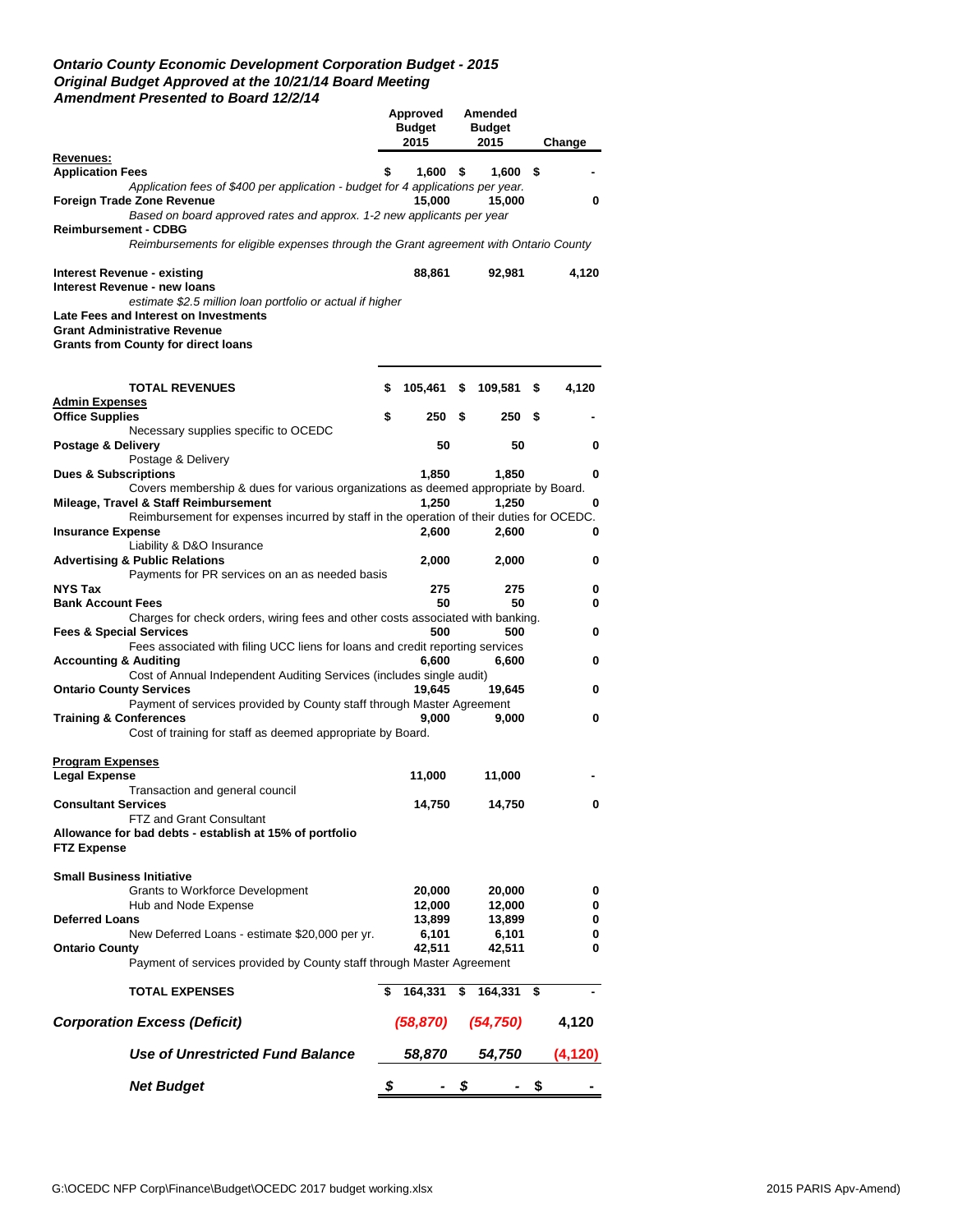### *Ontario County Economic Development Corporation Budget - 2015 Original Budget Approved at the 10/21/14 Board Meeting 1st Amendment Approved at the 12/2/14 Board Meeting 2nd Amendment Presented to the 5/19/15 Board Meeting*

|                                                                                                                            | <b>Budget</b><br>Mar 31,2015 |      | Approved 1st Amended<br><b>Budget</b><br>2015 |      | # 2 Amounts |      | Total<br><b>Amendment 2nd Amended</b><br><b>Budget</b> |                                 |
|----------------------------------------------------------------------------------------------------------------------------|------------------------------|------|-----------------------------------------------|------|-------------|------|--------------------------------------------------------|---------------------------------|
| <u>Revenues:</u><br><b>Application Fees</b>                                                                                | \$<br>$1,600$ \$             |      | $1,600$ \$                                    |      |             | - \$ | 1,600                                                  |                                 |
| Application fees of \$400 per application - budget for 4 applications per year.                                            |                              |      |                                               |      |             |      |                                                        |                                 |
| Foreign Trade Zone Revenue<br>Based on board approved rates and approx. 1-2 new applicants per year                        | 15,000                       |      | 15,000                                        |      | 0           |      | 15,000                                                 |                                 |
| <b>Reimbursement - CDBG</b><br>Reimbursements for eligible expenses through the Grant agreement with Ontario County        |                              |      |                                               |      |             |      |                                                        |                                 |
| Interest Revenue - existing                                                                                                | 88,861                       |      | 92,981                                        |      | 12,757      |      | 105,738                                                |                                 |
| Interest Revenue - new loans                                                                                               |                              |      |                                               |      |             |      |                                                        |                                 |
| estimate \$2.5 million loan portfolio or actual if higher                                                                  |                              |      |                                               |      |             |      |                                                        |                                 |
| Late Fees and Interest on Investments<br><b>Grant Administrative Revenue</b><br><b>Grants from County for direct loans</b> |                              |      |                                               |      |             |      |                                                        |                                 |
|                                                                                                                            |                              |      |                                               |      |             |      |                                                        |                                 |
| <b>TOTAL REVENUES</b><br><b>Admin Expenses</b>                                                                             | \$<br>105,461                | \$   | 109,581                                       | \$.  | 12,757      |      | 122,338                                                |                                 |
| <b>Office Supplies</b>                                                                                                     | \$<br>250                    | - \$ | 250                                           | - \$ |             |      | 250                                                    |                                 |
| Necessary supplies specific to OCEDC                                                                                       |                              |      |                                               |      |             |      |                                                        |                                 |
| Postage & Delivery                                                                                                         | 50                           |      | 50                                            |      | 0           |      | 50                                                     |                                 |
| Postage & Delivery<br><b>Dues &amp; Subscriptions</b>                                                                      | 1,850                        |      | 1,850                                         |      | 0           |      | 1,850                                                  |                                 |
| Covers membership & dues for various organizations as deemed appropriate by Board.                                         |                              |      |                                               |      |             |      |                                                        |                                 |
| Mileage, Travel & Staff Reimbursement                                                                                      | 1,250                        |      | 1,250                                         |      | 0           |      | 1,250                                                  |                                 |
| Reimbursement for expenses incurred by staff in the operation of their duties for OCEDC.                                   |                              |      |                                               |      |             |      |                                                        |                                 |
| <b>Insurance Expense</b>                                                                                                   | 2,600                        |      | 2,600                                         |      | 0           |      | 2,600                                                  |                                 |
| Liability & D&O Insurance<br><b>Advertising &amp; Public Relations</b><br>Payments for PR services on an as needed basis   | 2,000                        |      | 2,000                                         |      | 0           |      | 2,000                                                  |                                 |
| <b>NYS Tax</b>                                                                                                             | 275                          |      | 275                                           |      | 0           |      | 275                                                    |                                 |
| <b>Bank Account Fees</b>                                                                                                   | 50                           |      | 50                                            |      | 0           |      | 50                                                     |                                 |
| Charges for check orders, wiring fees and other costs associated with banking.                                             |                              |      |                                               |      |             |      |                                                        |                                 |
| <b>Fees &amp; Special Services</b>                                                                                         | 500                          |      | 500                                           |      | 0           |      | 500                                                    |                                 |
| Fees associated with filing UCC liens for loans and credit reporting services<br><b>Accounting &amp; Auditing</b>          | 6,600                        |      | 6,600                                         |      | 0           |      | 6,600                                                  |                                 |
| Cost of Annual Independent Auditing Services (includes single audit)                                                       |                              |      |                                               |      |             |      |                                                        |                                 |
| <b>Ontario County Services</b>                                                                                             | 19,645                       |      | 19,645                                        |      | 0           |      | 19,645                                                 |                                 |
| Payment of services provided by County staff through Master Agreement                                                      |                              |      |                                               |      |             |      |                                                        |                                 |
| <b>Training &amp; Conferences</b><br>Cost of training for staff as deemed appropriate by Board.                            | 9,000                        |      | 9,000                                         |      | 0           |      | 9,000                                                  |                                 |
| <b>Program Expenses</b>                                                                                                    |                              |      |                                               |      |             |      |                                                        |                                 |
| <b>Legal Expense</b>                                                                                                       | 11,000                       |      | 11,000                                        |      |             |      | 11,000                                                 |                                 |
| Transaction and general council<br><b>Consultant Services</b>                                                              | 14,750                       |      | 14,750                                        |      | 0           |      | 14,750                                                 |                                 |
| FTZ and Grant Consultant                                                                                                   |                              |      |                                               |      |             |      |                                                        |                                 |
| Allowance for bad debts - establish at 15% of portfolio<br><b>FTZ Expense</b>                                              |                              |      |                                               |      |             |      |                                                        |                                 |
| <b>Small Business Initiative</b>                                                                                           |                              |      |                                               |      |             |      |                                                        |                                 |
| <b>Grants to Workforce Development</b>                                                                                     | 20,000                       |      | 20,000                                        |      | 0           |      | 20,000                                                 |                                 |
| Hub and Node Expense                                                                                                       | 12,000                       |      | 12,000                                        |      | 0           |      | 12,000                                                 |                                 |
| <b>Deferred Loans/Grants</b>                                                                                               | 13,899                       |      | 13,899                                        |      | 0           |      | 13,899                                                 |                                 |
| New and Existing Deferred Loans/Grants                                                                                     | 6,101                        |      | 6,101                                         |      | 54,513      |      |                                                        | 60,614 Add Zotos, Spelman, Lisk |
| <b>Ontario County</b><br>Payment of services provided by County staff through Master Agreement                             | 42,511                       |      | 42,511                                        |      | 0           |      | 42,511                                                 |                                 |
| <b>TOTAL EXPENSES</b>                                                                                                      | 164,331 \$                   |      | 164,331 \$                                    |      | 54,513 \$   |      | 218,844                                                |                                 |
| <b>Corporation Excess (Deficit)</b>                                                                                        | (58, 870)                    |      | (54, 750)                                     |      | (41, 756)   |      | (96, 506)                                              |                                 |
| Use of Unrestricted Fund Balance                                                                                           | 58,870                       |      | 54,750                                        |      | 41,756      |      | 96,506                                                 |                                 |
| <b>Net Budget</b>                                                                                                          | \$                           | \$   |                                               | \$   |             | \$   |                                                        |                                 |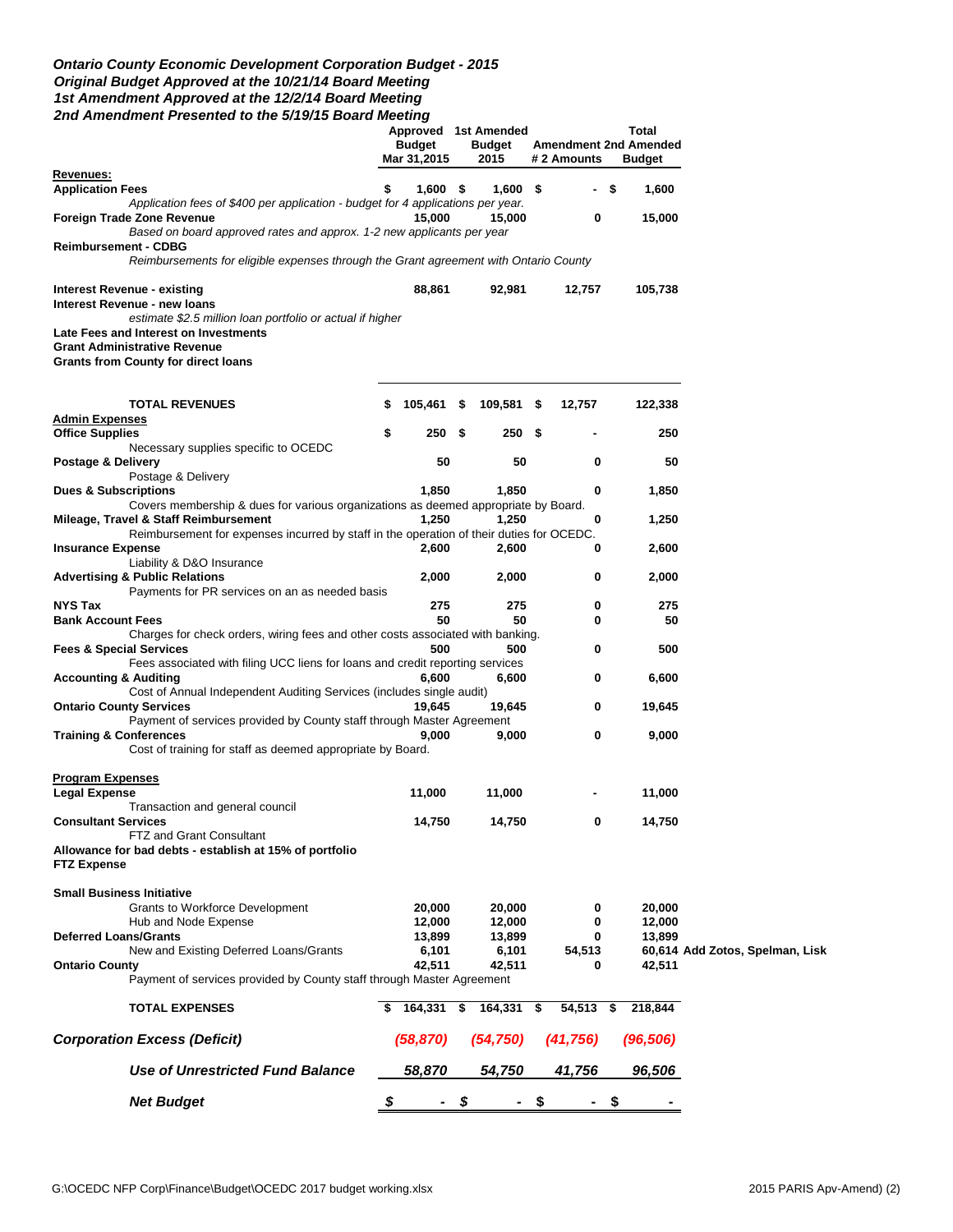#### *Ontario County Economic Development Corporation Budget - 2014 through 2017 Approved by Board 10-29-2013*

|                                                                                                                                  | Actual<br>2012 | <b>Budget</b><br>2013 | Est<br>12/31/2012 | <b>Budget</b><br>2014 | <b>Budget</b><br>2015 | <b>Budget</b><br>2016 | <b>Budget</b><br>2017 |
|----------------------------------------------------------------------------------------------------------------------------------|----------------|-----------------------|-------------------|-----------------------|-----------------------|-----------------------|-----------------------|
| Revenues:                                                                                                                        | \$800          |                       |                   |                       |                       |                       |                       |
| <b>Application Fees</b><br>Application fees of \$400 per application - budget for 4 applications per year.                       |                | \$1,600               | \$2,000           | \$1,600               | \$1,600               | \$1,600               | \$1,600               |
| Foreign Trade Zone Revenue                                                                                                       |                | 5,400                 | 0                 | 13,000                | 19,500                | 27,000                | 33,000                |
| Based on board approved rates and approx 1-2 new applicants per year<br><b>Reimbursement - CDBG</b>                              | 12,457         | 15,000                | 20,000            | 10,000                | 5,000                 | 3,000                 | 3,000                 |
| Reimbursements for eligible expenses through the Grant agreement with Ontario County                                             |                |                       |                   |                       |                       |                       |                       |
| <b>Interest Revenue - existing</b>                                                                                               | 67,578         | 61,526                | 76,040            | 80,525                | 65,825                | 58,557                | 34,980                |
| Interest Revenue - new loans                                                                                                     |                | 13,474                |                   |                       | 9,175                 | 16,443                | 40,020                |
| estimate \$2,5 million loan portfolio                                                                                            |                |                       |                   |                       |                       |                       |                       |
| Late Fees and Interest on Investments<br><b>Grant Administrative Revenue</b>                                                     | 2,718<br>2,891 | 0<br>5,000            | 1,624<br>0        | 0<br>0                | 0<br>0                | 0<br>0                | 0<br>0                |
| <b>Grants from County for direct loans</b>                                                                                       | 400,000        |                       | 939,000           |                       |                       |                       |                       |
|                                                                                                                                  |                |                       |                   |                       |                       |                       |                       |
| <b>TOTAL REVENUES</b><br>Admin Expenses                                                                                          | 486,444        | 102,000               | 1,038,664         | 105,125               | 101,100               | 106,600               | 112,600               |
| <b>Office Supplies</b>                                                                                                           | 0              | 500                   | 84                | 500                   | 500                   | 500                   | 500                   |
| Necessary supplies specific to OCEDC                                                                                             |                |                       |                   |                       |                       |                       |                       |
| Postage & Delivery<br>Postage & Delivery are part of the Master Agreement with Ontario County unless deemed excessive            |                | 50                    | 0                 | 50                    | 50                    | 50                    | 50                    |
| <b>Dues &amp; Subscriptions</b>                                                                                                  |                | 250                   | 0                 | 250                   | 250                   | 250                   | 250                   |
| Covers membership & dues for various organizations as deemed appropriate by Board.                                               |                |                       |                   |                       |                       |                       |                       |
| Mileage, Travel & Staff Reimbursement<br>Reimbursement for expenses incurred by staff in the operation of their duties for OCEDC | 1,073          | 1,200                 | 2,012             | 2,000                 | 2,000                 | 2,000                 | 2,000                 |
| <b>Insurance Expense</b>                                                                                                         | 1,854          | 1,900                 | 1,953             | 2,100                 | 2,200                 | 2,300                 | 2,400                 |
| Liability & D&O Insurance                                                                                                        |                |                       |                   |                       |                       |                       |                       |
| <b>Advertising &amp; Public Relations</b><br>Payments to Dixon Schwabl to PR services on an as needed basis                      | 1,642          | 2,500                 | 1,570             | 2,500                 | 2,500                 | 2,500                 | 2,500                 |
| <b>Bank Account Fees</b>                                                                                                         | 47             | 100                   | 0                 | 100                   | 100                   | 100                   | 100                   |
| Charges for check orders, wiring fees and other costs associated with banking.                                                   |                |                       |                   |                       |                       |                       |                       |
| <b>Fees &amp; Special Services</b><br>Fees associated with filing UCC liens for loans and credit reporting services              | 427            | 500                   | 500               | 500                   | 500                   | 500                   | 500                   |
| <b>Accounting &amp; Auditing</b>                                                                                                 | 4.570          | 6,370                 | 4,795             | 6,370                 | 6,690                 | 7,020                 | 7,370                 |
| Cost of Annual Independent Auditing Services (includes single audit)                                                             |                |                       |                   |                       |                       |                       |                       |
| <b>Ontario County Services</b>                                                                                                   | 18,449         | 15,000                | 14,382            | 15,750                | 16,500                | 17,250                | 18,000                |
| Payment of services provided by County staff through Master Agreement                                                            |                |                       |                   |                       |                       |                       |                       |
| <b>Training &amp; Conferences</b><br>Cost of training for staff as deemed appropriate by Board.                                  | 537            | 6,000                 | 6,232             | 6,000                 | 6,000                 | 6,000                 | 6,000                 |
|                                                                                                                                  |                |                       |                   |                       |                       |                       |                       |
| <b>Program Expenses</b><br><b>Legal Expense</b>                                                                                  |                |                       |                   |                       |                       |                       |                       |
| Transaction and general council                                                                                                  | 13,598         | 15,000                | 13,372            | 15,000                | 15,500                | 16,000                | 16,500                |
| <b>Consultant Services</b>                                                                                                       | 30,471         | 17,000                | 16,621            | 1,000                 |                       |                       |                       |
| FTZ and Grant Consultant<br>Allowance for bad debts - establish at 15% of portfolio                                              |                |                       | 375,000           |                       |                       |                       |                       |
| <b>FTZ Expense</b>                                                                                                               |                |                       |                   | 32,415                | 22,535                | 26,175                | 29,885                |
| Expenses relating to the Foreign Trade Zone                                                                                      |                |                       |                   |                       |                       |                       |                       |
| <b>Small Business Initiatitve</b>                                                                                                | 16,342         | 30,000                | 3,352             | 20,000                | 20,000                | 20,000                | 20,000                |
| <b>Deferred Loans</b>                                                                                                            | 0              | 3,802                 | 4,535             | 3,917                 | 4,037                 | 4,159                 | 2,843                 |
| Amort of deferred loans<br><b>Ontario County</b>                                                                                 | 26,764         | 35,000                | 48,964            | 36,750                | 38,500                | 40,250                |                       |
| Payment of services provided by County staff through Master Agreement                                                            |                |                       |                   |                       |                       |                       | 42,000                |
|                                                                                                                                  |                |                       |                   |                       |                       |                       |                       |
| <b>TOTAL EXPENSES</b>                                                                                                            | 115,774        | 135,172               | 493,371           | 145,202               | 137,862               | 145,054               | 150,898               |
|                                                                                                                                  |                |                       |                   |                       |                       |                       |                       |
| <b>Corporation Excess (Deficit)</b>                                                                                              | 370,670        | (33, 172)             | 545,293           | (40, 077)             | (36, 762)             | (38, 454)             | (38, 298)             |
| <b>Use of Unrestricted Fund Balance</b>                                                                                          |                |                       |                   | 40,077                | 36,762                | 38,454                | 38,298                |
| <b>Net Budget</b>                                                                                                                |                | (\$33,172)            |                   | \$0                   | <u>\$0</u>            | \$0                   | \$0                   |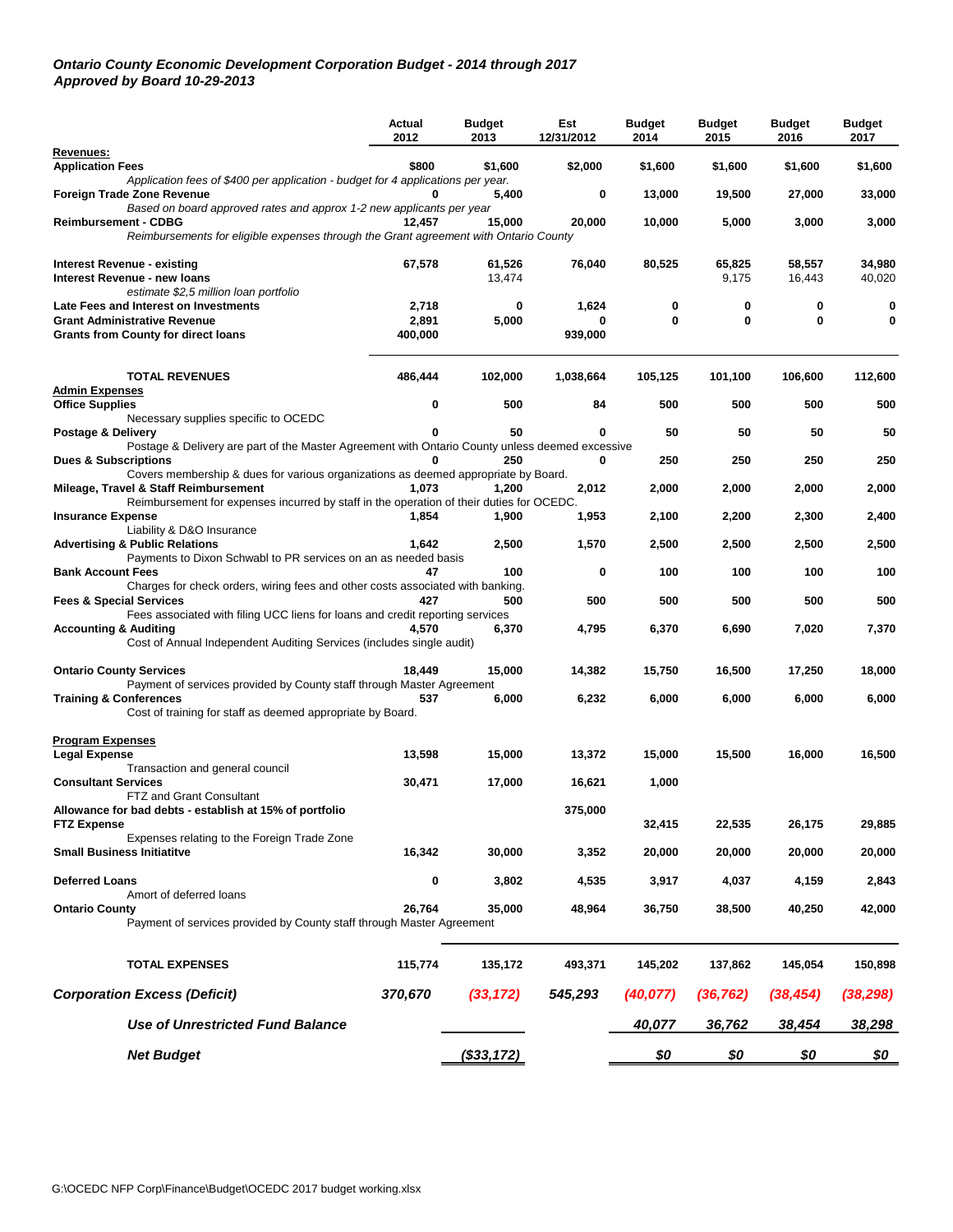#### *Ontario County Economic Development Corporation Budget - 2014 through 2017 Approved by Board 10-29-2013*

|                                                                                                                                   | Actual<br>2012 | <b>Budget</b><br>2013 | <b>Estimate</b><br>12/31/2012 | <b>Budget</b><br>2014 | <b>Budget</b><br>2015 | <b>Budget</b><br>2016 | <b>Budget</b><br>2017 |
|-----------------------------------------------------------------------------------------------------------------------------------|----------------|-----------------------|-------------------------------|-----------------------|-----------------------|-----------------------|-----------------------|
| Revenues:                                                                                                                         |                |                       |                               |                       |                       |                       |                       |
| <b>Application Fees</b><br>Application fees of \$400 per application - budget for 4 applications per year.                        | \$800          | \$1,600               | \$2,000                       | \$1,600               | \$1,600               | \$1,600               | \$1,600               |
| Foreign Trade Zone Revenue<br>Based on board approved rates and approx 1-2 new applicants per year                                |                | 5,400                 | 0                             | 13,000                | 19,500                | 27,000                | 33,000                |
| <b>Reimbursement - CDBG</b><br>Reimbursements for eligible expenses through the Grant agreement with Ontario County               | 12,457         | 15,000                | 20,000                        | 10,000                | 5,000                 | 3,000                 | 3,000                 |
| <b>Interest Revenue - existing</b>                                                                                                | 67,578         | 61,526                | 76,040                        | 80,525                | 65,825                | 58,557                | 34,980                |
| Interest Revenue - new loans                                                                                                      |                | 13,474                |                               |                       | 9,175                 | 16,443                | 40,020                |
| estimate \$2,5 million loan portfolio<br>Late Fees and Interest on Investments                                                    |                |                       |                               |                       |                       |                       |                       |
| <b>Grant Administrative Revenue</b>                                                                                               | 2,718<br>2,891 | 0<br>5,000            | 1,624<br>0                    | 0<br>0                | 0<br>0                | 0<br>0                | 0<br>0                |
| <b>Grants from County for direct loans</b>                                                                                        | 400,000        |                       |                               |                       |                       |                       |                       |
| <b>TOTAL REVENUES</b>                                                                                                             | 486,444        | 102,000               | 99,664                        | 105,125               | 101,100               | 106,600               | 112,600               |
| <b>Admin Expenses</b>                                                                                                             |                |                       |                               |                       |                       |                       |                       |
| <b>Office Supplies</b><br>Necessary supplies specific to OCEDC                                                                    | 0              | 500                   | 84                            | 500                   | 500                   | 500                   | 500                   |
| Postage & Delivery                                                                                                                |                | 50                    | 0                             | 50                    | 50                    | 50                    | 50                    |
| Postage & Delivery are part of the Master Agreement with Ontario County unless deemed excessive                                   |                |                       |                               |                       |                       |                       |                       |
| <b>Dues &amp; Subscriptions</b><br>Covers membership & dues for various organizations as deemed appropriate by Board.             |                | 250                   | 0                             | 250                   | 250                   | 250                   | 250                   |
| Mileage, Travel & Staff Reimbursement<br>Reimbursement for expenses incurred by staff in the operation of their duties for OCEDC. | 1,073          | 1,200                 | 2,012                         | 2,000                 | 2,000                 | 2,000                 | 2,000                 |
| <b>Insurance Expense</b>                                                                                                          | 1,854          | 1,900                 | 1,953                         | 2,100                 | 2,200                 | 2,300                 | 2,400                 |
| Liability & D&O Insurance<br><b>Advertising &amp; Public Relations</b>                                                            | 1,642          | 2,500                 | 1,570                         | 2,500                 | 2,500                 | 2,500                 | 2,500                 |
| Payments to Dixon Schwabl to PR services on an as needed basis<br><b>Bank Account Fees</b>                                        | 47             | 100                   | 0                             | 100                   | 100                   | 100                   | 100                   |
| Charges for check orders, wiring fees and other costs associated with banking.                                                    |                |                       |                               |                       |                       |                       |                       |
| <b>Fees &amp; Special Services</b><br>Fees associated with filing UCC liens for loans and credit reporting services               | 427            | 500                   | 500                           | 500                   | 500                   | 500                   | 500                   |
| <b>Accounting &amp; Auditing</b><br>Cost of Annual Independent Auditing Services (includes single audit)                          | 4,570          | 6,370                 | 4,795                         | 6,370                 | 6,690                 | 7,020                 | 7,370                 |
| <b>Ontario County Services</b>                                                                                                    | 18,449         | 15,000                | 14,382                        | 15,750                | 16,500                | 17,250                | 18,000                |
| Payment of services provided by County staff through Master Agreement                                                             |                |                       |                               |                       |                       |                       |                       |
| <b>Training &amp; Conferences</b><br>Cost of training for staff as deemed appropriate by Board.                                   | 537            | 6,000                 | 6,232                         | 6,000                 | 6,000                 | 6,000                 | 6,000                 |
| <b>Program Expenses</b>                                                                                                           |                |                       |                               |                       |                       |                       |                       |
| <b>Legal Expense</b><br>Transaction and general council                                                                           | 13,598         | 15,000                | 13,372                        | 15,000                | 15,500                | 16,000                | 16,500                |
| <b>Consultant Services</b><br><b>FTZ and Grant Consultant</b>                                                                     | 30,471         | 17,000                | 16,621                        | 1,000                 |                       |                       |                       |
| Allowance for bad debts                                                                                                           |                |                       |                               |                       |                       |                       |                       |
| <b>FTZ Expense</b>                                                                                                                |                |                       |                               | 32,415                | 22,535                | 26,175                | 29,885                |
| Expenses relating to the Foreign Trade Zone<br><b>Small Business Initiatitve</b>                                                  | 16,342         | 30,000                | 3,352                         | 20,000                | 20,000                | 20,000                | 20,000                |
| <b>Deferred Loans</b>                                                                                                             | 0              | 3,802                 | 4,535                         | 3,917                 | 4,037                 | 4,159                 | 2,843                 |
| Amort of deferred loans                                                                                                           |                |                       |                               |                       |                       |                       |                       |
| <b>Ontario County</b><br>Payment of services provided by County staff through Master Agreement                                    | 26,764         | 35,000                | 48,964                        | 36,750                | 38,500                | 40,250                | 42,000                |
| <b>TOTAL EXPENSES</b>                                                                                                             | 115,774        | 135,172               | 118,371                       | 145,202               | 137,862               | 145,054               | 150,898               |
| <b>Corporation Excess (Deficit)</b>                                                                                               | 370,670        | (33, 172)             | (18, 707)                     | (40, 077)             | (36, 762)             | (38, 454)             | (38, 298)             |
| <b>Use of Unrestricted Fund Balance</b>                                                                                           |                | 33,172                |                               | 40,077                | 36,762                | 38,454                | 38,298                |
| <b>Net Budget</b>                                                                                                                 |                | <u>\$0</u>            |                               | <u>\$0</u>            | \$0                   | \$0                   | \$0                   |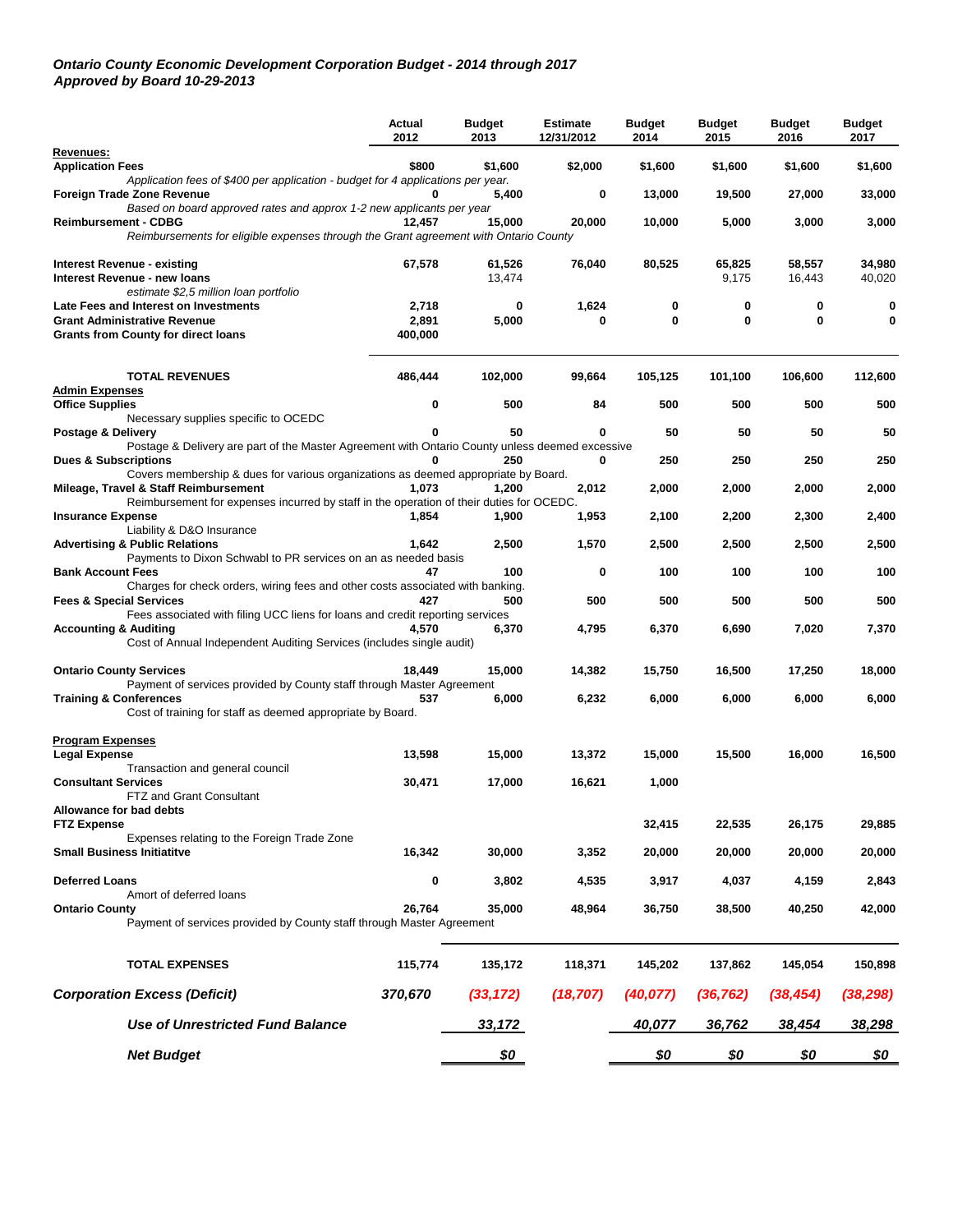## *Ontario County Economic Development Corporation Budget - 2014 through 2017 Document for PARIS Input*

|                                                                                                                       | Actual<br>2012 | <b>Budget</b><br>2013 | Est<br>12/31/2012 | <b>Budget</b><br>2014 | <b>Budget</b><br>2015 | Preliminary Preliminary Preliminary Preliminary<br><b>Budget</b><br>2016 | <b>Budget</b><br>2017 |
|-----------------------------------------------------------------------------------------------------------------------|----------------|-----------------------|-------------------|-----------------------|-----------------------|--------------------------------------------------------------------------|-----------------------|
| Revenues:                                                                                                             |                |                       |                   |                       |                       |                                                                          |                       |
| <b>Application Fees</b><br>Application fees of \$400 per application - budget for 4 applications per year.            | \$800          | \$1,600               | \$2,000           | \$1,600               | \$1,600               | \$1,600                                                                  | \$1,600               |
| Foreign Trade Zone Revenue<br>Based on board approved rates and approx 1-2 new applicants per year                    |                | 5,400                 | 0                 | 13,000                | 19,500                | 27,000                                                                   | 33,000                |
| <b>Reimbursement - CDBG</b>                                                                                           | 12,457         | 15,000                | 20,000            | 10,000                | 5,000                 | 3,000                                                                    | 3,000                 |
| Reimbursements for eligible expenses through the Grant agreement with Ontario County                                  |                |                       |                   |                       |                       |                                                                          |                       |
| <b>Interest Revenue - existing</b><br>Interest Revenue - new loans<br>estimate \$2,5 million loan portfolio           | 67,578         | 61,526<br>13,474      | 84,040            | 80,525                | 65,825<br>9,175       | 58,557<br>16,443                                                         | 34,980<br>40,020      |
| Late Fees and Interest on Investments                                                                                 | 2,718          | 0                     | 1,624             | 0                     | 0                     | 0                                                                        | 0                     |
| <b>Grant Administrative Revenue</b><br>Revenue for first generation grant administration                              | 2,891          | 5,000                 | 0                 | 0                     | 0                     | 0                                                                        | 0                     |
| <b>TOTAL REVENUES</b>                                                                                                 | 86,444         | 102,000               | 107,664           | 105,125               | 101,100               | 106,600                                                                  | 112,600               |
| Admin Expenses<br><b>Office Supplies</b>                                                                              | 0              | 500                   | 84                | 500                   | 500                   | 500                                                                      | 500                   |
| Necessary supplies specific to OCEDC                                                                                  |                |                       |                   |                       |                       |                                                                          |                       |
| Postage & Delivery                                                                                                    | 0              | 50                    | 0                 | 50                    | 50                    | 50                                                                       | 50                    |
| Postage & Delivery are part of the Master Agreement with Ontario County unless deemed excessive                       |                |                       |                   |                       |                       |                                                                          |                       |
| <b>Dues &amp; Subscriptions</b><br>Covers membership & dues for various organizations as deemed appropriate by Board. | 0              | 250                   | 0                 | 250                   | 250                   | 250                                                                      | 250                   |
| Mileage, Travel & Staff Reimbursement                                                                                 | 1,073          | 1,200                 | 2,012             | 2,000                 | 2,000                 | 2,000                                                                    | 2,000                 |
| Reimbursement for expenses incurred by staff in the operation of their duties for OCEDC.<br><b>Insurance Expense</b>  | 1,854          | 1,900                 | 1,953             | 2,100                 | 2,200                 | 2,300                                                                    | 2,400                 |
| Liability & D&O Insurance<br><b>Advertising &amp; Public Relations</b>                                                | 1,642          | 2,500                 | 1,570             | 2,500                 | 2,500                 | 2,500                                                                    | 2,500                 |
| Payments to Dixon Schwabl to PR services on an as needed basis                                                        |                |                       |                   |                       |                       |                                                                          |                       |
| <b>Bank Account Fees</b>                                                                                              | 47             | 100                   | $\mathbf 0$       | 100                   | 100                   | 100                                                                      | 100                   |
| Charges for check orders, wiring fees and other costs associated with banking.<br><b>Fees &amp; Special Services</b>  | 427            | 500                   | 500               | 500                   | 500                   | 500                                                                      | 500                   |
| Fees associated with filing UCC liens for loans and credit reporting services<br><b>Accounting &amp; Auditing</b>     | 4.570          | 6,370                 | 4,795             | 6,370                 | 6,690                 | 7,020                                                                    | 7,370                 |
| Cost of Annual Independent Auditing Services (includes single audit)                                                  |                |                       |                   |                       |                       |                                                                          |                       |
| <b>Ontario County Services</b>                                                                                        | 18,449         | 15,000                | 14,382            | 15,750                | 16,500                | 17,250                                                                   | 18,000                |
| Payment of services provided by County staff through Master Agreement<br><b>Training &amp; Conferences</b>            | 537            | 6,000                 | 6,232             | 6,000                 | 6,000                 | 6,000                                                                    | 6,000                 |
| Cost of training for staff as deemed appropriate by Board.                                                            |                |                       |                   |                       |                       |                                                                          |                       |
| Program Expenses                                                                                                      |                |                       |                   |                       |                       |                                                                          |                       |
| <b>Legal Expense</b>                                                                                                  | 13,598         | 15,000                | 13,372            | 15,000                | 15,500                | 16,000                                                                   | 16,500                |
| Transaction and general council<br><b>Consultant Services</b>                                                         | 30,471         |                       | 16,621            |                       |                       |                                                                          |                       |
| <b>IMS Worldwide</b>                                                                                                  |                | 12,000                |                   |                       |                       |                                                                          |                       |
| H Sicherman                                                                                                           |                | 5,000                 |                   | 1,000                 |                       |                                                                          |                       |
| <b>FTZ Expense - Contract</b>                                                                                         |                |                       | 3,352             | 23,410                | 13,530                | 17,170                                                                   | 20,880                |
| FTZ Expense - Other                                                                                                   |                |                       |                   | 9,005                 | 9,005                 | 9,005                                                                    | 9,005                 |
| Grants<br><b>Small Business Initiative</b><br>Deferred Loans                                                          | 16,342         | 30,000<br>3,802       |                   | 20,000                | 20,000                | 20,000                                                                   | 20,000                |
|                                                                                                                       |                |                       | 4,535             | 3,917                 | 4,037                 | 4,159                                                                    | 2,843                 |
| <b>Ontario County</b><br>Payment of services provided by County staff through Master Agreement                        | 26,764         | 35,000                | 48,964            | 36,750                | 38,500                | 40,250                                                                   | 42,000                |
| <b>TOTAL EXPENSES</b>                                                                                                 | 115,774        | 135,172               | 118,371           | 145,202               | 137,862               | 145,054                                                                  | 150,898               |
| <b>Corporation Excess (Deficit)</b>                                                                                   | (29, 330)      | (33, 172)             | (10, 707)         | (40,077)              | (36, 762)             | (38, 454)                                                                | (38, 298)             |
| <b>Use of Unrestricted Fund Balance</b>                                                                               |                | 33,172                |                   | 40,077                | 36,762                | 38,454                                                                   | 38,298                |
| Net Budget                                                                                                            |                | \$0                   |                   | \$0                   | \$0                   | \$0                                                                      | \$0                   |

| <b>REVENUE</b>              | Actual<br>2011 | Est<br>12/31/2012 | Preliminary<br><b>Budget</b><br>2013 | Preliminary<br><b>Budget</b><br>2014 | Preliminary<br><b>Budget</b><br>2015 | Preliminary<br><b>Budget</b><br>2016 |                |
|-----------------------------|----------------|-------------------|--------------------------------------|--------------------------------------|--------------------------------------|--------------------------------------|----------------|
| <b>Charges for Services</b> | 18,866         | 23,624            | 24,600                               | 26,100                               | 31,600                               | 37,600                               |                |
| Rental & fianncing          | 67,578         | 84,040            | 80,525                               | 75,000                               | 75,000                               | 75,000                               | $\overline{c}$ |
| Other                       | 0              | 0                 | 0                                    | 0                                    | 0                                    | 0                                    |                |
|                             | 86,444         | 107,664           | 105,125                              | 101,100                              | 106,600                              | 112,600                              |                |
| <b>REVENUE</b>              |                |                   |                                      |                                      |                                      |                                      |                |
| Professional                | 95,495         | 103,055           | 100,780                              | 93,220                               | 100,190                              | 107,250                              | 12             |
| <b>Supplies</b>             | 0              | 84                | 500                                  | 500                                  | 500                                  | 500                                  | 13             |
| Other Oper Exp              | 20,279         | 10,697            | 40,005                               | 40,105                               | 40,205                               | 40,305                               | 14             |
| Grants                      | 0              | 4,535             | 3,917                                | 4,037                                | 4,159                                | 2,843                                | 19             |
|                             | 115,774        | 118,371           | 145,202                              | 137,862                              | 145,054                              | 150,898                              |                |
|                             | $-29,330$      | $-10,707$         | $-40,077$                            | $-36,762$                            | $-38,454$                            | $-38,298$                            |                |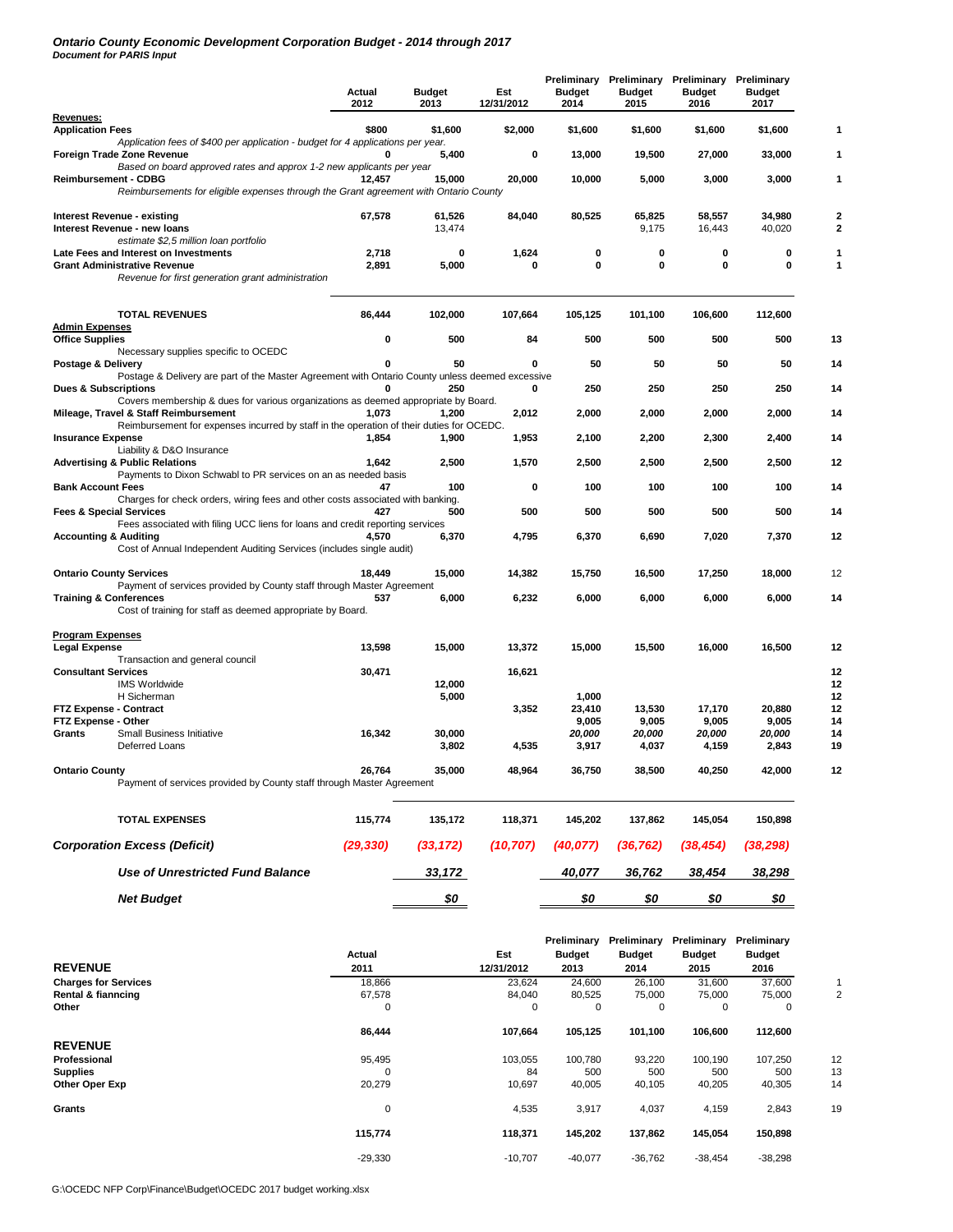|                                                 | <b>Ontario County Economic Development Corporation Budget - 2012</b><br>Document for EDC Board Meeting on 10/16/12 - DRAFT                                                            |                |                       |                         | <b>DRAFT</b>                         | <b>DRAFT</b>                         | <b>DRAFT</b>                         | <b>DRAFT</b>                         | <b>DRAFT</b>                         | <b>DRAFT</b>                         |
|-------------------------------------------------|---------------------------------------------------------------------------------------------------------------------------------------------------------------------------------------|----------------|-----------------------|-------------------------|--------------------------------------|--------------------------------------|--------------------------------------|--------------------------------------|--------------------------------------|--------------------------------------|
|                                                 |                                                                                                                                                                                       | Actual<br>2011 | <b>Budget</b><br>2012 | <b>YTD</b><br>9/28/2012 | Preliminary<br><b>Budget</b><br>2013 | Preliminary<br><b>Budget</b><br>2014 | Preliminary<br><b>Budget</b><br>2015 | Preliminary<br><b>Budget</b><br>2016 | Preliminary<br><b>Budget</b><br>2017 | Preliminary<br><b>Budget</b><br>2018 |
| Revenues:<br><b>Application Fees</b>            |                                                                                                                                                                                       | \$1,200        | \$2,000               | \$400                   | \$1,600                              | \$1,600                              | \$1,600                              | \$1,600                              | \$1,600                              | \$1,600                              |
|                                                 | Application fees of \$400 per application - budget for 4 applications per year.<br>Foreign Trade Zone Revenue                                                                         | \$0            | \$0                   | \$0                     | \$5,400                              | \$7,800                              | \$10,200                             | \$12,600                             | \$15,000                             | \$17,400                             |
|                                                 | Conservative based on lowest rates in NYS and 1 new sub zone per year<br>Reimbursement - CDBG<br>Reimbursements for eligible expenses through the Grant agreement with Ontario County | \$26,241       | \$20,000              | \$7,233                 | \$15,000                             | \$15,000                             | \$15,000                             | \$15,000                             | \$15,000                             | \$15,000                             |
|                                                 | <b>Interest Revenue - existing</b><br>Interest Revenue - new loans                                                                                                                    | \$73,798       | \$68,953              | \$50,554                | \$48,620<br>\$26,380                 | \$40,721<br>\$34,279                 | \$33,206<br>\$41,794                 | \$25,463<br>\$49,537                 | \$17,663<br>\$57,337                 | \$11,908<br>\$63,092                 |
|                                                 | estimate \$2,5 million loan portfolio<br>Late Fees and Interest on Investments                                                                                                        | \$1,036        | \$0                   | \$1,540                 | \$0                                  | \$0                                  | \$0                                  | \$0                                  | \$0                                  | \$0                                  |
|                                                 | <b>Grant Administrative Revenue</b><br>Revenue for first generation grant administration                                                                                              | \$394          | \$500                 | \$2,891                 | \$5,000                              | \$1,000                              | \$0                                  | \$0                                  | \$0                                  | \$0                                  |
|                                                 | <b>TOTAL REVENUES</b>                                                                                                                                                                 | \$102,669      | \$91,453              | \$62,618                | \$102,000                            | \$100,400                            | \$101,800                            | \$104,200                            | \$106,600                            | \$109,000                            |
| <b>Admin Expenses</b><br><b>Office Supplies</b> |                                                                                                                                                                                       | \$0            | \$500                 | \$0                     | \$500                                | \$500                                | \$500                                | \$500                                | \$500                                | \$500                                |
| Postage & Delivery                              | Necessary supplies specific to OCEDC                                                                                                                                                  | \$10           | \$50                  | \$0                     | \$50                                 | \$50                                 | \$50                                 | \$50                                 | \$50                                 | \$50                                 |
|                                                 | Postage & Delivery are part of the Master Agreement with Ontario County unless deemed excessive                                                                                       |                |                       |                         |                                      |                                      |                                      |                                      |                                      |                                      |
| <b>Dues &amp; Subscriptions</b>                 | Covers membership & dues for various organizations as deemed appropriate by Board.                                                                                                    | \$0            | \$500                 | \$0                     | \$250                                | \$250                                | \$250                                | \$250                                | \$250                                | \$250                                |
|                                                 | Mileage, Travel & Staff Reimbursement<br>Reimbursement for expenses incurred by staff in the operation of their duties for OCEDC.                                                     | \$538          | \$750                 | \$134                   | \$1,200                              | \$1,200                              | \$1,200                              | \$1,200                              | \$1,200                              | \$1,200                              |
| <b>Insurance Expense</b>                        | Liability & D&O Insurance                                                                                                                                                             | \$1,728        | \$1,800               | \$1,854                 | \$1,900                              | \$1,950                              | \$2,000                              | \$2,050                              | \$2,100                              | \$2,150                              |
|                                                 | <b>Advertising &amp; Public Relations</b><br>Payments to Dixon Schwabl to PR services on an as needed basis                                                                           | \$8,128        | \$5,000               | \$0                     | \$2,500                              | \$2,500                              | \$2,500                              | \$2,500                              | \$2,500                              | \$2,500                              |
| <b>Bank Account Fees</b>                        |                                                                                                                                                                                       | \$300          | \$500                 | \$47                    | \$100                                | \$100                                | \$100                                | \$100                                | \$100                                | \$100                                |
| <b>Fees &amp; Special Services</b>              | Charges for check orders, wiring fees and other costs associated with banking.                                                                                                        | \$0            | \$500                 | \$375                   | \$500                                | \$500                                | \$500                                | \$500                                | \$500                                | \$500                                |
| <b>Accounting &amp; Auditing</b>                | Fees associated with filing UCC liens for loans and credit reporting services<br>Cost of Annual Independent Auditing Services (includes single audit)                                 | \$5,850        | \$7,500               | \$4,570                 | \$6,370                              | \$6,690                              | \$7,020                              | \$7,370                              | \$7,750                              | \$7,750                              |
|                                                 | <b>Ontario County Services</b>                                                                                                                                                        | \$27,564       | \$16,000              | \$8,889                 | \$15,000                             | \$15,750                             | \$16,500                             | \$17,250                             | \$18,000                             | \$18,750                             |
| <b>Training &amp; Conferences</b>               | Payment of services provided by County staff through Master Agreement                                                                                                                 | \$3,620        | \$6,000               | \$537                   | \$6,000                              | \$6,000                              | \$6,000                              | \$6,000                              | \$6,000                              | \$6,000                              |
|                                                 | Cost of training for staff as deemed appropriate by Board.<br><b>Board Meeting Refreshments</b><br>Cost to provide refreshments for board meetings                                    | \$279          | \$200                 | \$116                   | \$200                                | \$200                                | \$200                                | \$200                                | \$200                                | \$200                                |
| <b>Program Expenses</b>                         |                                                                                                                                                                                       |                |                       |                         |                                      |                                      |                                      |                                      |                                      |                                      |
| <b>Legal Expense</b>                            | Transaction and general council                                                                                                                                                       | \$12,349       | \$20,000              | \$10,015                | \$15,000                             | \$15,500                             | \$16,000                             | \$16,500                             | \$17,000                             | \$17,500                             |
| <b>Consultant Services</b>                      | <b>IMS Worldwide</b><br>H Sicherman                                                                                                                                                   | \$15,010       | \$15,000              | \$14,000<br>\$3,484     | \$12,000<br>\$5,000                  | \$1,000                              |                                      |                                      |                                      |                                      |
| Grants                                          | <b>Small Business Initiative</b><br>Deferred Loans                                                                                                                                    | \$0            | \$0                   | \$100                   | \$30,000<br>\$3,802                  | \$40,000<br>\$3,917                  | \$40,000<br>\$4,037                  | \$40,000<br>\$4,159                  | \$40,000<br>\$2,843                  | \$40,000<br>\$0                      |
| <b>Ontario County</b>                           | Payment of services provided by County staff through Master Agreement                                                                                                                 | \$22,388       | \$24,000              | \$17,778                | \$35,000                             | \$36,750                             | \$38,500                             | \$40,250                             | \$42,000                             | \$43,750                             |
|                                                 | <b>TOTAL EXPENSES</b>                                                                                                                                                                 | \$97,764       | \$98,300              | \$61,899                | \$135,372                            | \$132,857                            | \$135,357                            | \$138,879                            | \$140,993                            | \$141,200                            |
|                                                 | <b>Corporation Excess (Deficit)</b>                                                                                                                                                   | \$4,905        | $($ \$6,847)          | \$719                   | $($ \$33,372)                        | $($ \$32,457)                        | $($ \$33,557)                        | ( \$34, 679)                         | $($ \$34,393)                        | (\$32,200)                           |
|                                                 | Use of Unrestricted Fund Balance                                                                                                                                                      |                | \$6,847               |                         | \$33,372                             | \$32,457                             | \$33,557                             | \$34,679                             | \$34,393                             | \$32,200                             |
|                                                 | <b>Net Budget</b>                                                                                                                                                                     |                | \$0                   |                         | \$0                                  | \$0                                  | \$0                                  | \$0                                  | \$0                                  | \$0                                  |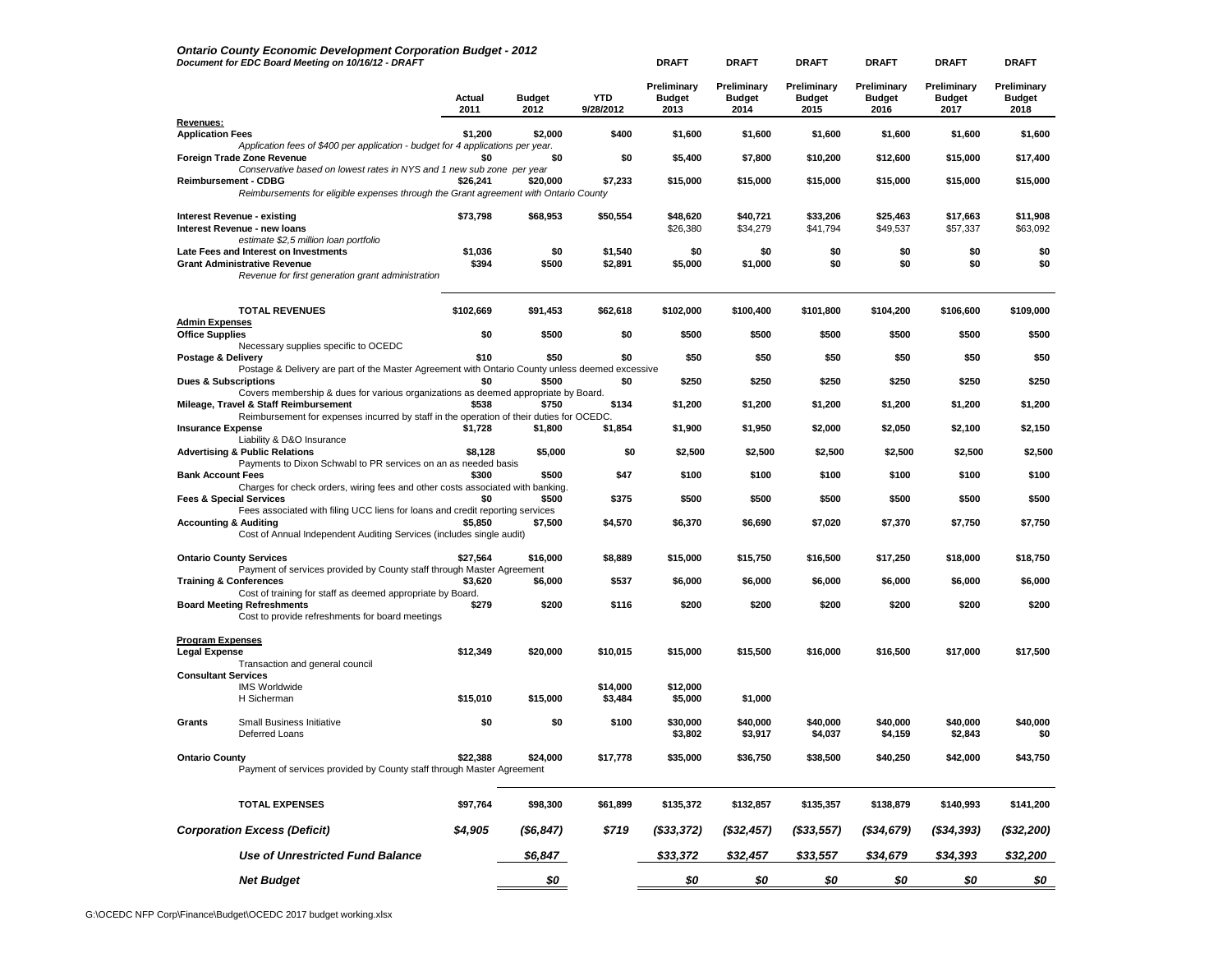|                             |          |            | Preliminary   | Preliminary   | Preliminary   | Preliminary   |  |
|-----------------------------|----------|------------|---------------|---------------|---------------|---------------|--|
|                             | Actual   | Est        | <b>Budget</b> | <b>Budget</b> | <b>Budget</b> | <b>Budget</b> |  |
| <b>REVENUE</b>              | 2011     | 12/31/2012 | 2013          | 2014          | 2015          | 2016          |  |
| <b>Charges for Services</b> | $\Omega$ |            |               |               | $\Omega$      |               |  |
| Rental & fianncing          |          |            |               |               | <sup>o</sup>  | $\mathbf 0$   |  |
| Other                       | 0        | 0          | 0             |               | 0             | 0             |  |
|                             | 0        | 0          | 0             | $\mathbf{0}$  | 0             | $\mathbf 0$   |  |
| <b>REVENUE</b>              |          |            |               |               |               |               |  |
| Professional                | 0        | 0          | 0             |               | 0             | $\mathbf 0$   |  |
| <b>Supplies</b>             |          |            | 0             |               | 0             | $\mathbf 0$   |  |
| Other Oper Exp              | 0        | 0          | 0             | $\Omega$      | 0             | $\mathbf 0$   |  |
| Grants                      | 0        | 0          | $\mathbf 0$   | 0             | $\mathbf 0$   | 0             |  |
|                             | 0        | 0          | 0             | 0             | $\mathbf 0$   | $\mathbf 0$   |  |
|                             | 0        | 0          | 0             | 0             | 0             | $\mathbf 0$   |  |
|                             |          |            |               |               |               |               |  |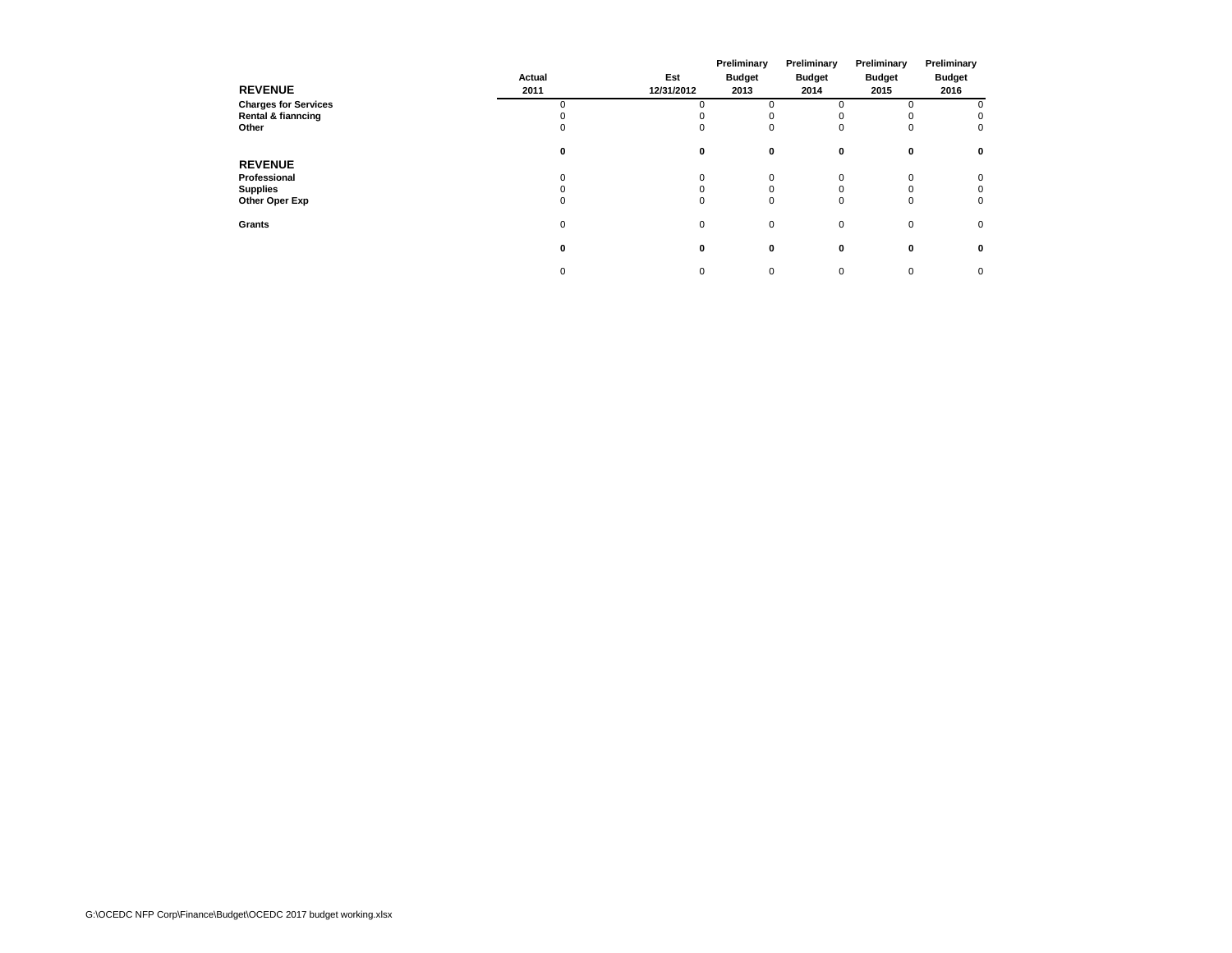# *Ontario County Economic Development Corporation Budget - 2012*

| Preliminary<br>Preliminary<br>Preliminary<br>Preliminary<br><b>YTD</b><br><b>Budget</b><br>Actual<br><b>Budget</b><br><b>Budget</b><br><b>Budget</b><br><b>Budget</b><br>9/28/2012<br>2013<br>2014<br>2016<br>2011<br>2012<br>2015<br>Revenues:<br><b>1200 Application Fees</b><br>\$1.200<br>\$400<br>\$1,600<br>\$1,600<br>\$1,600<br>\$2,000<br>\$1,600<br>Application fees of \$400 per application - budget for 4 applications per year.<br>1210 Foreign Trade Zone Revenue<br>\$0<br>\$0<br>\$0<br>\$5,400<br>\$7,800<br>\$7,200<br>\$10,200<br>Conservative based on lowest rates in NYS and 1 new sub zone per year<br>1220 Reimbursement - CDBG<br>\$7,233<br>\$26,241<br>\$20,000<br>\$15,000<br>\$15,000<br>\$15,000<br>\$15,000<br>Reimbursements for eligible expenses through the Grant agreement with Ontario County<br>\$12,000<br>\$25,463<br>2171 Interest Revenue - existing<br>\$73,798<br>\$68,953<br>\$50,554<br>\$48,620<br>\$40,721<br>\$33,206<br><b>Interest Revenue - new loans</b><br>\$26,380<br>\$34,279<br>\$41,794<br>\$49,537<br>estimate \$2,5 million loan portfolio<br>\$1,540<br>Late Fees and Interest on Investments<br>\$1,036<br>\$0<br>\$0<br>\$0<br>\$0<br>\$0<br>\$394<br>\$0<br>\$0<br><b>Grant Administrative Revenue</b><br>\$500<br>\$2,891<br>\$5,000<br>\$1,000<br>Revenue for first generation grant administration<br><b>TOTAL REVENUES</b><br>\$102,669<br>\$91,453<br>\$62,618<br>\$102,000<br>\$100,400<br>\$113,800<br>\$98,800<br><b>Admin Expenses</b><br>4100 Office Supplies<br>\$0<br>\$500<br>\$500<br>\$500<br>\$500<br>\$500<br>\$0<br>Necessary supplies specific to OCEDC<br>\$10<br>\$50<br>\$50<br>\$50<br>4140 Postage & Delivery<br>\$0<br>\$50<br>\$50<br>Postage & Delivery are part of the Master Agreement with Ontario County unless deemed excessive<br>\$500<br>\$0<br>\$250<br>\$250<br>\$250<br>\$250<br>4170 Dues & Subscriptions<br>\$0<br>Covers membership & dues for various organizations as deemed appropriate by Board.<br>4180 Mileage, Travel & Staff Reimbursement<br>\$538<br>\$750<br>\$134<br>\$1,200<br>\$1,200<br>\$1,200<br>\$1,200<br>Reimbursement for expenses incurred by staff in the operation of their duties for OCEDC.<br>4240 Insurance Expense<br>\$1,800<br>\$1,854<br>\$1,900<br>\$1,950<br>\$2,000<br>\$2,050<br>\$1,728<br>Liability & D&O Insurance<br>4260 Advertising & Public Relations<br>\$8,128<br>\$5,000<br>\$0<br>\$2,500<br>\$2,500<br>\$2,500<br>\$2,500<br>Payments to Dixon Schwabl to PR services on an as needed basis<br>\$300<br>\$500<br>\$47<br>\$100<br>4280 Bank Account Fees<br>\$100<br>\$100<br>\$100<br>Charges for check orders, wiring fees and other costs associated with banking.<br>4290 Fees & Special Services<br>\$0<br>\$500<br>\$375<br>\$500<br>\$500<br>\$500<br>\$500<br>Fees associated with filing UCC liens for loans and credit reporting services<br>\$5.850<br>\$7,500<br>\$4,570<br>\$6,370<br>\$6,690<br>\$7,020<br>\$7,370<br>4440 Accounting & Auditing<br>Cost of Annual Independent Auditing Services (includes single audit)<br>\$8,889<br>\$17,250<br>4740 Ontario County Services<br>\$27,564<br>\$16,000<br>\$15,000<br>\$15,750<br>\$16,500<br>Payment of services provided by County staff through Master Agreement<br>4750 Training & Conferences<br>\$3,620<br>\$6,000<br>\$537<br>\$6,000<br>\$6,000<br>\$6,000<br>\$6,000<br>Cost of training for staff as deemed appropriate by Board.<br>\$279<br>\$116<br>\$200<br>\$200<br>\$200<br>4966 Board Meeting Refreshments<br>\$200<br>\$200<br>Cost to provide refreshments for board meetings<br><b>Program Expenses</b><br>5230 Legal Expense<br>\$12,349<br>\$16,500<br>\$20,000<br>\$10,015<br>\$15,000<br>\$15,500<br>\$16,000<br>Transaction and general council<br><b>5250 Consultant Services</b><br><b>IMS Worldwide</b><br>\$17,484<br>\$12,000<br>\$15,010<br>\$15,000<br>H Sicherman<br>\$3,484<br>\$5,000<br>\$1,000<br>\$0<br>\$30,000<br>5733 Grants<br><b>Small Business Initiative</b><br>\$0<br>\$100<br>\$40,000<br>\$40,000<br>\$40,000<br>Deferred Loans<br>\$3,917<br>\$4,037<br>\$4,159<br>\$3,802<br>\$22,388<br>\$35,000<br>\$40,250<br>5740 Ontario County<br>\$24,000<br>\$17,778<br>\$36,750<br>\$38,500<br>Payment of services provided by County staff through Master Agreement<br><b>TOTAL EXPENSES</b><br>\$97,764<br>\$98,300<br>\$65,383<br>\$135,372<br>\$132,857<br>\$135,357<br>\$138,879<br>\$4,905<br>(\$6, 847)<br><b>Corporation Excess (Deficit)</b><br>(\$2,765)<br>(\$32,457)<br>(\$40,079)<br>$($ \$33,372)<br>$(\$21,557)$<br><b>Use of Unrestricted Fund Balance</b><br>\$6,847<br>\$33,372<br>\$32,457<br>\$40,079<br>\$21,557<br><b>Net Budget</b><br>\$0<br>\$0<br>\$0<br>\$0<br>\$0 | Document for EDC Audit Board Meeting on 10/2/12 - DRAFT |  | <b>DRAFT</b> | <b>DRAFT</b> | <b>DRAFT</b> | <b>DRAFT</b> |
|-------------------------------------------------------------------------------------------------------------------------------------------------------------------------------------------------------------------------------------------------------------------------------------------------------------------------------------------------------------------------------------------------------------------------------------------------------------------------------------------------------------------------------------------------------------------------------------------------------------------------------------------------------------------------------------------------------------------------------------------------------------------------------------------------------------------------------------------------------------------------------------------------------------------------------------------------------------------------------------------------------------------------------------------------------------------------------------------------------------------------------------------------------------------------------------------------------------------------------------------------------------------------------------------------------------------------------------------------------------------------------------------------------------------------------------------------------------------------------------------------------------------------------------------------------------------------------------------------------------------------------------------------------------------------------------------------------------------------------------------------------------------------------------------------------------------------------------------------------------------------------------------------------------------------------------------------------------------------------------------------------------------------------------------------------------------------------------------------------------------------------------------------------------------------------------------------------------------------------------------------------------------------------------------------------------------------------------------------------------------------------------------------------------------------------------------------------------------------------------------------------------------------------------------------------------------------------------------------------------------------------------------------------------------------------------------------------------------------------------------------------------------------------------------------------------------------------------------------------------------------------------------------------------------------------------------------------------------------------------------------------------------------------------------------------------------------------------------------------------------------------------------------------------------------------------------------------------------------------------------------------------------------------------------------------------------------------------------------------------------------------------------------------------------------------------------------------------------------------------------------------------------------------------------------------------------------------------------------------------------------------------------------------------------------------------------------------------------------------------------------------------------------------------------------------------------------------------------------------------------------------------------------------------------------------------------------------------------------------------------------------------------------------------------------------------------------------------------------------------------------------------------------------------------------------------------------------------------------------------------------------------------------------------------------------------------------------------------------------------------------------------------------------------------------------------------------------------------------------------------------------------------------------------------------------------------------------------------------------------------------------------------------------------------------------------------------------------------------------------------------------------------|---------------------------------------------------------|--|--------------|--------------|--------------|--------------|
|                                                                                                                                                                                                                                                                                                                                                                                                                                                                                                                                                                                                                                                                                                                                                                                                                                                                                                                                                                                                                                                                                                                                                                                                                                                                                                                                                                                                                                                                                                                                                                                                                                                                                                                                                                                                                                                                                                                                                                                                                                                                                                                                                                                                                                                                                                                                                                                                                                                                                                                                                                                                                                                                                                                                                                                                                                                                                                                                                                                                                                                                                                                                                                                                                                                                                                                                                                                                                                                                                                                                                                                                                                                                                                                                                                                                                                                                                                                                                                                                                                                                                                                                                                                                                                                                                                                                                                                                                                                                                                                                                                                                                                                                                                                                                                   |                                                         |  |              |              |              |              |
|                                                                                                                                                                                                                                                                                                                                                                                                                                                                                                                                                                                                                                                                                                                                                                                                                                                                                                                                                                                                                                                                                                                                                                                                                                                                                                                                                                                                                                                                                                                                                                                                                                                                                                                                                                                                                                                                                                                                                                                                                                                                                                                                                                                                                                                                                                                                                                                                                                                                                                                                                                                                                                                                                                                                                                                                                                                                                                                                                                                                                                                                                                                                                                                                                                                                                                                                                                                                                                                                                                                                                                                                                                                                                                                                                                                                                                                                                                                                                                                                                                                                                                                                                                                                                                                                                                                                                                                                                                                                                                                                                                                                                                                                                                                                                                   |                                                         |  |              |              |              |              |
|                                                                                                                                                                                                                                                                                                                                                                                                                                                                                                                                                                                                                                                                                                                                                                                                                                                                                                                                                                                                                                                                                                                                                                                                                                                                                                                                                                                                                                                                                                                                                                                                                                                                                                                                                                                                                                                                                                                                                                                                                                                                                                                                                                                                                                                                                                                                                                                                                                                                                                                                                                                                                                                                                                                                                                                                                                                                                                                                                                                                                                                                                                                                                                                                                                                                                                                                                                                                                                                                                                                                                                                                                                                                                                                                                                                                                                                                                                                                                                                                                                                                                                                                                                                                                                                                                                                                                                                                                                                                                                                                                                                                                                                                                                                                                                   |                                                         |  |              |              |              |              |
|                                                                                                                                                                                                                                                                                                                                                                                                                                                                                                                                                                                                                                                                                                                                                                                                                                                                                                                                                                                                                                                                                                                                                                                                                                                                                                                                                                                                                                                                                                                                                                                                                                                                                                                                                                                                                                                                                                                                                                                                                                                                                                                                                                                                                                                                                                                                                                                                                                                                                                                                                                                                                                                                                                                                                                                                                                                                                                                                                                                                                                                                                                                                                                                                                                                                                                                                                                                                                                                                                                                                                                                                                                                                                                                                                                                                                                                                                                                                                                                                                                                                                                                                                                                                                                                                                                                                                                                                                                                                                                                                                                                                                                                                                                                                                                   |                                                         |  |              |              |              |              |
|                                                                                                                                                                                                                                                                                                                                                                                                                                                                                                                                                                                                                                                                                                                                                                                                                                                                                                                                                                                                                                                                                                                                                                                                                                                                                                                                                                                                                                                                                                                                                                                                                                                                                                                                                                                                                                                                                                                                                                                                                                                                                                                                                                                                                                                                                                                                                                                                                                                                                                                                                                                                                                                                                                                                                                                                                                                                                                                                                                                                                                                                                                                                                                                                                                                                                                                                                                                                                                                                                                                                                                                                                                                                                                                                                                                                                                                                                                                                                                                                                                                                                                                                                                                                                                                                                                                                                                                                                                                                                                                                                                                                                                                                                                                                                                   |                                                         |  |              |              |              |              |
|                                                                                                                                                                                                                                                                                                                                                                                                                                                                                                                                                                                                                                                                                                                                                                                                                                                                                                                                                                                                                                                                                                                                                                                                                                                                                                                                                                                                                                                                                                                                                                                                                                                                                                                                                                                                                                                                                                                                                                                                                                                                                                                                                                                                                                                                                                                                                                                                                                                                                                                                                                                                                                                                                                                                                                                                                                                                                                                                                                                                                                                                                                                                                                                                                                                                                                                                                                                                                                                                                                                                                                                                                                                                                                                                                                                                                                                                                                                                                                                                                                                                                                                                                                                                                                                                                                                                                                                                                                                                                                                                                                                                                                                                                                                                                                   |                                                         |  |              |              |              |              |
|                                                                                                                                                                                                                                                                                                                                                                                                                                                                                                                                                                                                                                                                                                                                                                                                                                                                                                                                                                                                                                                                                                                                                                                                                                                                                                                                                                                                                                                                                                                                                                                                                                                                                                                                                                                                                                                                                                                                                                                                                                                                                                                                                                                                                                                                                                                                                                                                                                                                                                                                                                                                                                                                                                                                                                                                                                                                                                                                                                                                                                                                                                                                                                                                                                                                                                                                                                                                                                                                                                                                                                                                                                                                                                                                                                                                                                                                                                                                                                                                                                                                                                                                                                                                                                                                                                                                                                                                                                                                                                                                                                                                                                                                                                                                                                   |                                                         |  |              |              |              |              |
|                                                                                                                                                                                                                                                                                                                                                                                                                                                                                                                                                                                                                                                                                                                                                                                                                                                                                                                                                                                                                                                                                                                                                                                                                                                                                                                                                                                                                                                                                                                                                                                                                                                                                                                                                                                                                                                                                                                                                                                                                                                                                                                                                                                                                                                                                                                                                                                                                                                                                                                                                                                                                                                                                                                                                                                                                                                                                                                                                                                                                                                                                                                                                                                                                                                                                                                                                                                                                                                                                                                                                                                                                                                                                                                                                                                                                                                                                                                                                                                                                                                                                                                                                                                                                                                                                                                                                                                                                                                                                                                                                                                                                                                                                                                                                                   |                                                         |  |              |              |              |              |
|                                                                                                                                                                                                                                                                                                                                                                                                                                                                                                                                                                                                                                                                                                                                                                                                                                                                                                                                                                                                                                                                                                                                                                                                                                                                                                                                                                                                                                                                                                                                                                                                                                                                                                                                                                                                                                                                                                                                                                                                                                                                                                                                                                                                                                                                                                                                                                                                                                                                                                                                                                                                                                                                                                                                                                                                                                                                                                                                                                                                                                                                                                                                                                                                                                                                                                                                                                                                                                                                                                                                                                                                                                                                                                                                                                                                                                                                                                                                                                                                                                                                                                                                                                                                                                                                                                                                                                                                                                                                                                                                                                                                                                                                                                                                                                   |                                                         |  |              |              |              |              |
|                                                                                                                                                                                                                                                                                                                                                                                                                                                                                                                                                                                                                                                                                                                                                                                                                                                                                                                                                                                                                                                                                                                                                                                                                                                                                                                                                                                                                                                                                                                                                                                                                                                                                                                                                                                                                                                                                                                                                                                                                                                                                                                                                                                                                                                                                                                                                                                                                                                                                                                                                                                                                                                                                                                                                                                                                                                                                                                                                                                                                                                                                                                                                                                                                                                                                                                                                                                                                                                                                                                                                                                                                                                                                                                                                                                                                                                                                                                                                                                                                                                                                                                                                                                                                                                                                                                                                                                                                                                                                                                                                                                                                                                                                                                                                                   |                                                         |  |              |              |              |              |
|                                                                                                                                                                                                                                                                                                                                                                                                                                                                                                                                                                                                                                                                                                                                                                                                                                                                                                                                                                                                                                                                                                                                                                                                                                                                                                                                                                                                                                                                                                                                                                                                                                                                                                                                                                                                                                                                                                                                                                                                                                                                                                                                                                                                                                                                                                                                                                                                                                                                                                                                                                                                                                                                                                                                                                                                                                                                                                                                                                                                                                                                                                                                                                                                                                                                                                                                                                                                                                                                                                                                                                                                                                                                                                                                                                                                                                                                                                                                                                                                                                                                                                                                                                                                                                                                                                                                                                                                                                                                                                                                                                                                                                                                                                                                                                   |                                                         |  |              |              |              |              |
|                                                                                                                                                                                                                                                                                                                                                                                                                                                                                                                                                                                                                                                                                                                                                                                                                                                                                                                                                                                                                                                                                                                                                                                                                                                                                                                                                                                                                                                                                                                                                                                                                                                                                                                                                                                                                                                                                                                                                                                                                                                                                                                                                                                                                                                                                                                                                                                                                                                                                                                                                                                                                                                                                                                                                                                                                                                                                                                                                                                                                                                                                                                                                                                                                                                                                                                                                                                                                                                                                                                                                                                                                                                                                                                                                                                                                                                                                                                                                                                                                                                                                                                                                                                                                                                                                                                                                                                                                                                                                                                                                                                                                                                                                                                                                                   |                                                         |  |              |              |              |              |
|                                                                                                                                                                                                                                                                                                                                                                                                                                                                                                                                                                                                                                                                                                                                                                                                                                                                                                                                                                                                                                                                                                                                                                                                                                                                                                                                                                                                                                                                                                                                                                                                                                                                                                                                                                                                                                                                                                                                                                                                                                                                                                                                                                                                                                                                                                                                                                                                                                                                                                                                                                                                                                                                                                                                                                                                                                                                                                                                                                                                                                                                                                                                                                                                                                                                                                                                                                                                                                                                                                                                                                                                                                                                                                                                                                                                                                                                                                                                                                                                                                                                                                                                                                                                                                                                                                                                                                                                                                                                                                                                                                                                                                                                                                                                                                   |                                                         |  |              |              |              |              |
|                                                                                                                                                                                                                                                                                                                                                                                                                                                                                                                                                                                                                                                                                                                                                                                                                                                                                                                                                                                                                                                                                                                                                                                                                                                                                                                                                                                                                                                                                                                                                                                                                                                                                                                                                                                                                                                                                                                                                                                                                                                                                                                                                                                                                                                                                                                                                                                                                                                                                                                                                                                                                                                                                                                                                                                                                                                                                                                                                                                                                                                                                                                                                                                                                                                                                                                                                                                                                                                                                                                                                                                                                                                                                                                                                                                                                                                                                                                                                                                                                                                                                                                                                                                                                                                                                                                                                                                                                                                                                                                                                                                                                                                                                                                                                                   |                                                         |  |              |              |              |              |
|                                                                                                                                                                                                                                                                                                                                                                                                                                                                                                                                                                                                                                                                                                                                                                                                                                                                                                                                                                                                                                                                                                                                                                                                                                                                                                                                                                                                                                                                                                                                                                                                                                                                                                                                                                                                                                                                                                                                                                                                                                                                                                                                                                                                                                                                                                                                                                                                                                                                                                                                                                                                                                                                                                                                                                                                                                                                                                                                                                                                                                                                                                                                                                                                                                                                                                                                                                                                                                                                                                                                                                                                                                                                                                                                                                                                                                                                                                                                                                                                                                                                                                                                                                                                                                                                                                                                                                                                                                                                                                                                                                                                                                                                                                                                                                   |                                                         |  |              |              |              |              |
|                                                                                                                                                                                                                                                                                                                                                                                                                                                                                                                                                                                                                                                                                                                                                                                                                                                                                                                                                                                                                                                                                                                                                                                                                                                                                                                                                                                                                                                                                                                                                                                                                                                                                                                                                                                                                                                                                                                                                                                                                                                                                                                                                                                                                                                                                                                                                                                                                                                                                                                                                                                                                                                                                                                                                                                                                                                                                                                                                                                                                                                                                                                                                                                                                                                                                                                                                                                                                                                                                                                                                                                                                                                                                                                                                                                                                                                                                                                                                                                                                                                                                                                                                                                                                                                                                                                                                                                                                                                                                                                                                                                                                                                                                                                                                                   |                                                         |  |              |              |              |              |
|                                                                                                                                                                                                                                                                                                                                                                                                                                                                                                                                                                                                                                                                                                                                                                                                                                                                                                                                                                                                                                                                                                                                                                                                                                                                                                                                                                                                                                                                                                                                                                                                                                                                                                                                                                                                                                                                                                                                                                                                                                                                                                                                                                                                                                                                                                                                                                                                                                                                                                                                                                                                                                                                                                                                                                                                                                                                                                                                                                                                                                                                                                                                                                                                                                                                                                                                                                                                                                                                                                                                                                                                                                                                                                                                                                                                                                                                                                                                                                                                                                                                                                                                                                                                                                                                                                                                                                                                                                                                                                                                                                                                                                                                                                                                                                   |                                                         |  |              |              |              |              |
|                                                                                                                                                                                                                                                                                                                                                                                                                                                                                                                                                                                                                                                                                                                                                                                                                                                                                                                                                                                                                                                                                                                                                                                                                                                                                                                                                                                                                                                                                                                                                                                                                                                                                                                                                                                                                                                                                                                                                                                                                                                                                                                                                                                                                                                                                                                                                                                                                                                                                                                                                                                                                                                                                                                                                                                                                                                                                                                                                                                                                                                                                                                                                                                                                                                                                                                                                                                                                                                                                                                                                                                                                                                                                                                                                                                                                                                                                                                                                                                                                                                                                                                                                                                                                                                                                                                                                                                                                                                                                                                                                                                                                                                                                                                                                                   |                                                         |  |              |              |              |              |
|                                                                                                                                                                                                                                                                                                                                                                                                                                                                                                                                                                                                                                                                                                                                                                                                                                                                                                                                                                                                                                                                                                                                                                                                                                                                                                                                                                                                                                                                                                                                                                                                                                                                                                                                                                                                                                                                                                                                                                                                                                                                                                                                                                                                                                                                                                                                                                                                                                                                                                                                                                                                                                                                                                                                                                                                                                                                                                                                                                                                                                                                                                                                                                                                                                                                                                                                                                                                                                                                                                                                                                                                                                                                                                                                                                                                                                                                                                                                                                                                                                                                                                                                                                                                                                                                                                                                                                                                                                                                                                                                                                                                                                                                                                                                                                   |                                                         |  |              |              |              |              |
|                                                                                                                                                                                                                                                                                                                                                                                                                                                                                                                                                                                                                                                                                                                                                                                                                                                                                                                                                                                                                                                                                                                                                                                                                                                                                                                                                                                                                                                                                                                                                                                                                                                                                                                                                                                                                                                                                                                                                                                                                                                                                                                                                                                                                                                                                                                                                                                                                                                                                                                                                                                                                                                                                                                                                                                                                                                                                                                                                                                                                                                                                                                                                                                                                                                                                                                                                                                                                                                                                                                                                                                                                                                                                                                                                                                                                                                                                                                                                                                                                                                                                                                                                                                                                                                                                                                                                                                                                                                                                                                                                                                                                                                                                                                                                                   |                                                         |  |              |              |              |              |
|                                                                                                                                                                                                                                                                                                                                                                                                                                                                                                                                                                                                                                                                                                                                                                                                                                                                                                                                                                                                                                                                                                                                                                                                                                                                                                                                                                                                                                                                                                                                                                                                                                                                                                                                                                                                                                                                                                                                                                                                                                                                                                                                                                                                                                                                                                                                                                                                                                                                                                                                                                                                                                                                                                                                                                                                                                                                                                                                                                                                                                                                                                                                                                                                                                                                                                                                                                                                                                                                                                                                                                                                                                                                                                                                                                                                                                                                                                                                                                                                                                                                                                                                                                                                                                                                                                                                                                                                                                                                                                                                                                                                                                                                                                                                                                   |                                                         |  |              |              |              |              |
|                                                                                                                                                                                                                                                                                                                                                                                                                                                                                                                                                                                                                                                                                                                                                                                                                                                                                                                                                                                                                                                                                                                                                                                                                                                                                                                                                                                                                                                                                                                                                                                                                                                                                                                                                                                                                                                                                                                                                                                                                                                                                                                                                                                                                                                                                                                                                                                                                                                                                                                                                                                                                                                                                                                                                                                                                                                                                                                                                                                                                                                                                                                                                                                                                                                                                                                                                                                                                                                                                                                                                                                                                                                                                                                                                                                                                                                                                                                                                                                                                                                                                                                                                                                                                                                                                                                                                                                                                                                                                                                                                                                                                                                                                                                                                                   |                                                         |  |              |              |              |              |
|                                                                                                                                                                                                                                                                                                                                                                                                                                                                                                                                                                                                                                                                                                                                                                                                                                                                                                                                                                                                                                                                                                                                                                                                                                                                                                                                                                                                                                                                                                                                                                                                                                                                                                                                                                                                                                                                                                                                                                                                                                                                                                                                                                                                                                                                                                                                                                                                                                                                                                                                                                                                                                                                                                                                                                                                                                                                                                                                                                                                                                                                                                                                                                                                                                                                                                                                                                                                                                                                                                                                                                                                                                                                                                                                                                                                                                                                                                                                                                                                                                                                                                                                                                                                                                                                                                                                                                                                                                                                                                                                                                                                                                                                                                                                                                   |                                                         |  |              |              |              |              |
|                                                                                                                                                                                                                                                                                                                                                                                                                                                                                                                                                                                                                                                                                                                                                                                                                                                                                                                                                                                                                                                                                                                                                                                                                                                                                                                                                                                                                                                                                                                                                                                                                                                                                                                                                                                                                                                                                                                                                                                                                                                                                                                                                                                                                                                                                                                                                                                                                                                                                                                                                                                                                                                                                                                                                                                                                                                                                                                                                                                                                                                                                                                                                                                                                                                                                                                                                                                                                                                                                                                                                                                                                                                                                                                                                                                                                                                                                                                                                                                                                                                                                                                                                                                                                                                                                                                                                                                                                                                                                                                                                                                                                                                                                                                                                                   |                                                         |  |              |              |              |              |
|                                                                                                                                                                                                                                                                                                                                                                                                                                                                                                                                                                                                                                                                                                                                                                                                                                                                                                                                                                                                                                                                                                                                                                                                                                                                                                                                                                                                                                                                                                                                                                                                                                                                                                                                                                                                                                                                                                                                                                                                                                                                                                                                                                                                                                                                                                                                                                                                                                                                                                                                                                                                                                                                                                                                                                                                                                                                                                                                                                                                                                                                                                                                                                                                                                                                                                                                                                                                                                                                                                                                                                                                                                                                                                                                                                                                                                                                                                                                                                                                                                                                                                                                                                                                                                                                                                                                                                                                                                                                                                                                                                                                                                                                                                                                                                   |                                                         |  |              |              |              |              |
|                                                                                                                                                                                                                                                                                                                                                                                                                                                                                                                                                                                                                                                                                                                                                                                                                                                                                                                                                                                                                                                                                                                                                                                                                                                                                                                                                                                                                                                                                                                                                                                                                                                                                                                                                                                                                                                                                                                                                                                                                                                                                                                                                                                                                                                                                                                                                                                                                                                                                                                                                                                                                                                                                                                                                                                                                                                                                                                                                                                                                                                                                                                                                                                                                                                                                                                                                                                                                                                                                                                                                                                                                                                                                                                                                                                                                                                                                                                                                                                                                                                                                                                                                                                                                                                                                                                                                                                                                                                                                                                                                                                                                                                                                                                                                                   |                                                         |  |              |              |              |              |
|                                                                                                                                                                                                                                                                                                                                                                                                                                                                                                                                                                                                                                                                                                                                                                                                                                                                                                                                                                                                                                                                                                                                                                                                                                                                                                                                                                                                                                                                                                                                                                                                                                                                                                                                                                                                                                                                                                                                                                                                                                                                                                                                                                                                                                                                                                                                                                                                                                                                                                                                                                                                                                                                                                                                                                                                                                                                                                                                                                                                                                                                                                                                                                                                                                                                                                                                                                                                                                                                                                                                                                                                                                                                                                                                                                                                                                                                                                                                                                                                                                                                                                                                                                                                                                                                                                                                                                                                                                                                                                                                                                                                                                                                                                                                                                   |                                                         |  |              |              |              |              |
|                                                                                                                                                                                                                                                                                                                                                                                                                                                                                                                                                                                                                                                                                                                                                                                                                                                                                                                                                                                                                                                                                                                                                                                                                                                                                                                                                                                                                                                                                                                                                                                                                                                                                                                                                                                                                                                                                                                                                                                                                                                                                                                                                                                                                                                                                                                                                                                                                                                                                                                                                                                                                                                                                                                                                                                                                                                                                                                                                                                                                                                                                                                                                                                                                                                                                                                                                                                                                                                                                                                                                                                                                                                                                                                                                                                                                                                                                                                                                                                                                                                                                                                                                                                                                                                                                                                                                                                                                                                                                                                                                                                                                                                                                                                                                                   |                                                         |  |              |              |              |              |
|                                                                                                                                                                                                                                                                                                                                                                                                                                                                                                                                                                                                                                                                                                                                                                                                                                                                                                                                                                                                                                                                                                                                                                                                                                                                                                                                                                                                                                                                                                                                                                                                                                                                                                                                                                                                                                                                                                                                                                                                                                                                                                                                                                                                                                                                                                                                                                                                                                                                                                                                                                                                                                                                                                                                                                                                                                                                                                                                                                                                                                                                                                                                                                                                                                                                                                                                                                                                                                                                                                                                                                                                                                                                                                                                                                                                                                                                                                                                                                                                                                                                                                                                                                                                                                                                                                                                                                                                                                                                                                                                                                                                                                                                                                                                                                   |                                                         |  |              |              |              |              |
|                                                                                                                                                                                                                                                                                                                                                                                                                                                                                                                                                                                                                                                                                                                                                                                                                                                                                                                                                                                                                                                                                                                                                                                                                                                                                                                                                                                                                                                                                                                                                                                                                                                                                                                                                                                                                                                                                                                                                                                                                                                                                                                                                                                                                                                                                                                                                                                                                                                                                                                                                                                                                                                                                                                                                                                                                                                                                                                                                                                                                                                                                                                                                                                                                                                                                                                                                                                                                                                                                                                                                                                                                                                                                                                                                                                                                                                                                                                                                                                                                                                                                                                                                                                                                                                                                                                                                                                                                                                                                                                                                                                                                                                                                                                                                                   |                                                         |  |              |              |              |              |
|                                                                                                                                                                                                                                                                                                                                                                                                                                                                                                                                                                                                                                                                                                                                                                                                                                                                                                                                                                                                                                                                                                                                                                                                                                                                                                                                                                                                                                                                                                                                                                                                                                                                                                                                                                                                                                                                                                                                                                                                                                                                                                                                                                                                                                                                                                                                                                                                                                                                                                                                                                                                                                                                                                                                                                                                                                                                                                                                                                                                                                                                                                                                                                                                                                                                                                                                                                                                                                                                                                                                                                                                                                                                                                                                                                                                                                                                                                                                                                                                                                                                                                                                                                                                                                                                                                                                                                                                                                                                                                                                                                                                                                                                                                                                                                   |                                                         |  |              |              |              |              |
|                                                                                                                                                                                                                                                                                                                                                                                                                                                                                                                                                                                                                                                                                                                                                                                                                                                                                                                                                                                                                                                                                                                                                                                                                                                                                                                                                                                                                                                                                                                                                                                                                                                                                                                                                                                                                                                                                                                                                                                                                                                                                                                                                                                                                                                                                                                                                                                                                                                                                                                                                                                                                                                                                                                                                                                                                                                                                                                                                                                                                                                                                                                                                                                                                                                                                                                                                                                                                                                                                                                                                                                                                                                                                                                                                                                                                                                                                                                                                                                                                                                                                                                                                                                                                                                                                                                                                                                                                                                                                                                                                                                                                                                                                                                                                                   |                                                         |  |              |              |              |              |
|                                                                                                                                                                                                                                                                                                                                                                                                                                                                                                                                                                                                                                                                                                                                                                                                                                                                                                                                                                                                                                                                                                                                                                                                                                                                                                                                                                                                                                                                                                                                                                                                                                                                                                                                                                                                                                                                                                                                                                                                                                                                                                                                                                                                                                                                                                                                                                                                                                                                                                                                                                                                                                                                                                                                                                                                                                                                                                                                                                                                                                                                                                                                                                                                                                                                                                                                                                                                                                                                                                                                                                                                                                                                                                                                                                                                                                                                                                                                                                                                                                                                                                                                                                                                                                                                                                                                                                                                                                                                                                                                                                                                                                                                                                                                                                   |                                                         |  |              |              |              |              |
|                                                                                                                                                                                                                                                                                                                                                                                                                                                                                                                                                                                                                                                                                                                                                                                                                                                                                                                                                                                                                                                                                                                                                                                                                                                                                                                                                                                                                                                                                                                                                                                                                                                                                                                                                                                                                                                                                                                                                                                                                                                                                                                                                                                                                                                                                                                                                                                                                                                                                                                                                                                                                                                                                                                                                                                                                                                                                                                                                                                                                                                                                                                                                                                                                                                                                                                                                                                                                                                                                                                                                                                                                                                                                                                                                                                                                                                                                                                                                                                                                                                                                                                                                                                                                                                                                                                                                                                                                                                                                                                                                                                                                                                                                                                                                                   |                                                         |  |              |              |              |              |
|                                                                                                                                                                                                                                                                                                                                                                                                                                                                                                                                                                                                                                                                                                                                                                                                                                                                                                                                                                                                                                                                                                                                                                                                                                                                                                                                                                                                                                                                                                                                                                                                                                                                                                                                                                                                                                                                                                                                                                                                                                                                                                                                                                                                                                                                                                                                                                                                                                                                                                                                                                                                                                                                                                                                                                                                                                                                                                                                                                                                                                                                                                                                                                                                                                                                                                                                                                                                                                                                                                                                                                                                                                                                                                                                                                                                                                                                                                                                                                                                                                                                                                                                                                                                                                                                                                                                                                                                                                                                                                                                                                                                                                                                                                                                                                   |                                                         |  |              |              |              |              |
|                                                                                                                                                                                                                                                                                                                                                                                                                                                                                                                                                                                                                                                                                                                                                                                                                                                                                                                                                                                                                                                                                                                                                                                                                                                                                                                                                                                                                                                                                                                                                                                                                                                                                                                                                                                                                                                                                                                                                                                                                                                                                                                                                                                                                                                                                                                                                                                                                                                                                                                                                                                                                                                                                                                                                                                                                                                                                                                                                                                                                                                                                                                                                                                                                                                                                                                                                                                                                                                                                                                                                                                                                                                                                                                                                                                                                                                                                                                                                                                                                                                                                                                                                                                                                                                                                                                                                                                                                                                                                                                                                                                                                                                                                                                                                                   |                                                         |  |              |              |              |              |

G:\OCEDC NFP Corp\Finance\Budget\OCEDC 2017 budget working.xlsx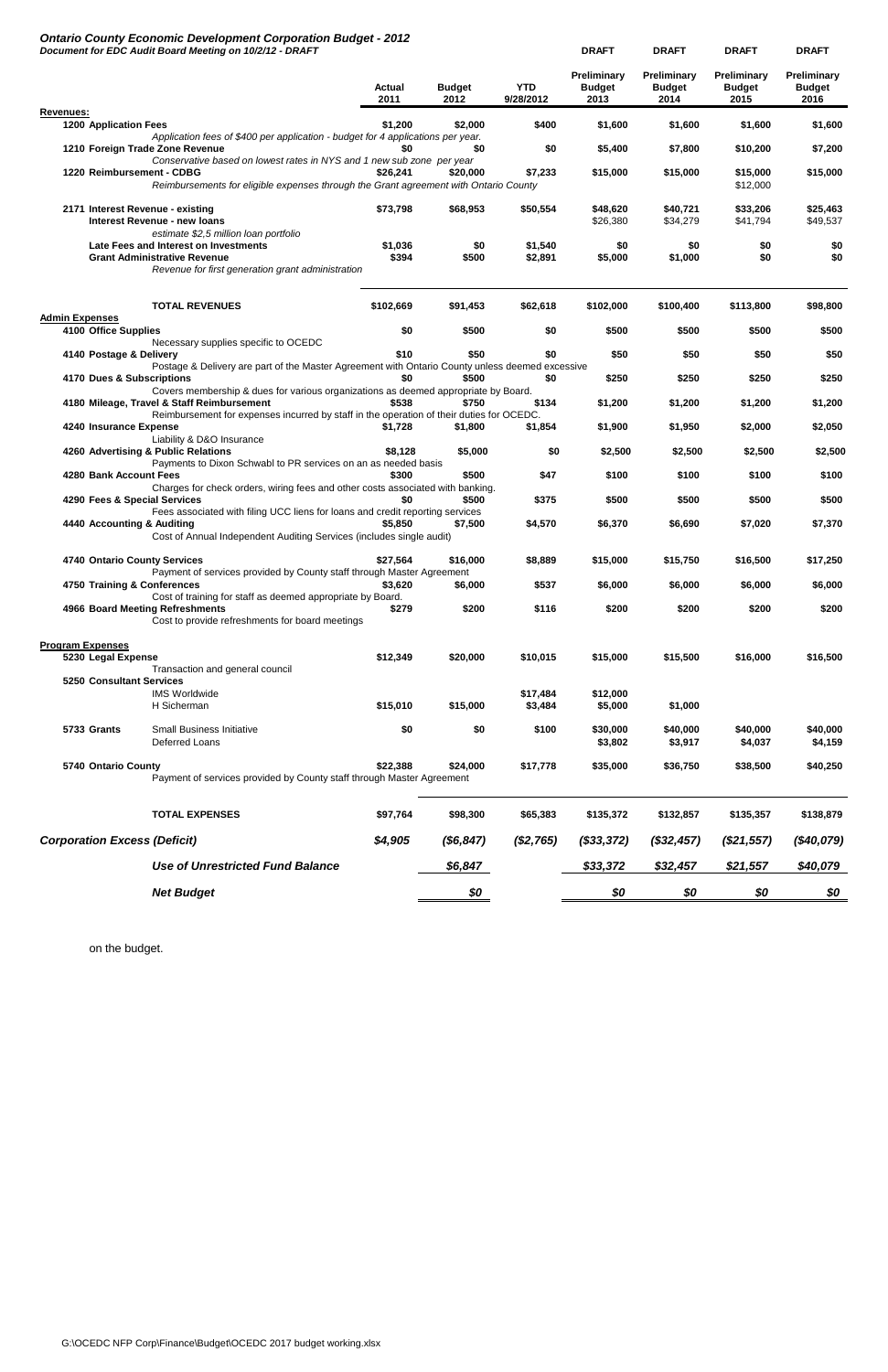#### **Ontario County Economic Development Corporation Budg** *Document for EDC Audit Board Meeting on 10/2/12 - DRAFT*

|                                                                              |                                                                                                 | <b>Preliminary</b><br><b>Budget</b><br>2017 | <b>Preliminary</b><br><b>Budget</b><br>2018 |
|------------------------------------------------------------------------------|-------------------------------------------------------------------------------------------------|---------------------------------------------|---------------------------------------------|
| <b>Revenues:</b><br><b>1200 Application Fees</b>                             |                                                                                                 | \$1,600                                     | \$1,600                                     |
| 1210 Foreign Trade Zone Revenue                                              | Application fees of \$400 per application - budge                                               | \$12,600                                    | \$15,000                                    |
| 1220 Reimbursement - CDBG                                                    | Conservative based on lowest rates in NYS and<br>Reimbursements for eligible expenses through t | \$15,000                                    | \$15,000                                    |
| 2171 Interest Revenue - existing<br>Interest Revenue - new loans             |                                                                                                 | \$17,663<br>\$57,337                        | \$11,908<br>\$63,092                        |
| Late Fees and Interest on Investments<br><b>Grant Administrative Revenue</b> | estimate \$2,5 million loan portfolio<br>Revenue for first generation grant administratior      | \$0<br>\$0                                  | \$0<br>\$0                                  |
|                                                                              | <b>TOTAL REVENUES</b>                                                                           | \$104,200                                   | \$106,600                                   |
| <b>Admin Expenses</b><br>4100 Office Supplies                                |                                                                                                 | \$500                                       | \$500                                       |
| 4140 Postage & Delivery                                                      | Necessary supplies specific to OCEDC                                                            | \$50                                        | \$50                                        |
| 4170 Dues & Subscriptions                                                    | Postage & Delivery are part of the Master Agree                                                 | \$250                                       | \$250                                       |
| 4180 Mileage, Travel & Staff Reimbursement                                   | Covers membership & dues for various organiza                                                   | \$1,200                                     | \$1,200                                     |
| 4240 Insurance Expense                                                       | Reimbursement for expenses incurred by staff ir<br>Liability & D&O Insurance                    | \$2,100                                     | \$2,150                                     |
| 4260 Advertising & Public Relations                                          | Payments to Dixon Schwabl to PR services on a                                                   | \$2,500                                     | \$2,500                                     |
| 4280 Bank Account Fees                                                       | Charges for check orders, wiring fees and other                                                 | \$100                                       | \$100                                       |
| 4290 Fees & Special Services                                                 | Fees associated with filing UCC liens for loans a                                               | \$500                                       | \$500                                       |
| 4440 Accounting & Auditing                                                   | Cost of Annual Independent Auditing Services (i                                                 | \$7,750                                     | \$7,750                                     |
| 4740 Ontario County Services                                                 | Payment of services provided by County staff th                                                 | \$18,000                                    | \$18,750                                    |
| 4750 Training & Conferences                                                  | Cost of training for staff as deemed appropriate                                                | \$6,000                                     | \$6,000                                     |
| 4966 Board Meeting Refreshments                                              | Cost to provide refreshments for board meetings                                                 | \$200                                       | \$200                                       |
| <b>Program Expenses</b><br>5230 Legal Expense                                |                                                                                                 | \$17,000                                    | \$17,500                                    |
| <b>5250 Consultant Services</b>                                              | Transaction and general council<br><b>IMS Worldwide</b><br>H Sicherman                          |                                             |                                             |
| 5733 Grants                                                                  | Small Business Initiative<br>Deferred Loans                                                     | \$40,000<br>\$2,843                         | \$40,000<br>\$0                             |
| 5740 Ontario County                                                          | Payment of services provided by County staff th                                                 | \$42,000                                    | \$43,750                                    |
|                                                                              | <b>TOTAL EXPENSES</b>                                                                           | \$140,993                                   | \$141,200                                   |
| <b>Corporation Excess (Deficit)</b>                                          |                                                                                                 | (\$36,793)                                  | ( \$34, 600)                                |
|                                                                              | <b>Use of Unrestricted Fund Balance</b>                                                         | \$36,793                                    | \$34,600                                    |
|                                                                              | <b>Net Budget</b>                                                                               | \$0                                         | \$0                                         |

**DRAFT DRAFT**

G:\OCEDC NFP Corp\Finance\Budget\OCEDC 2017 budget working.xlsx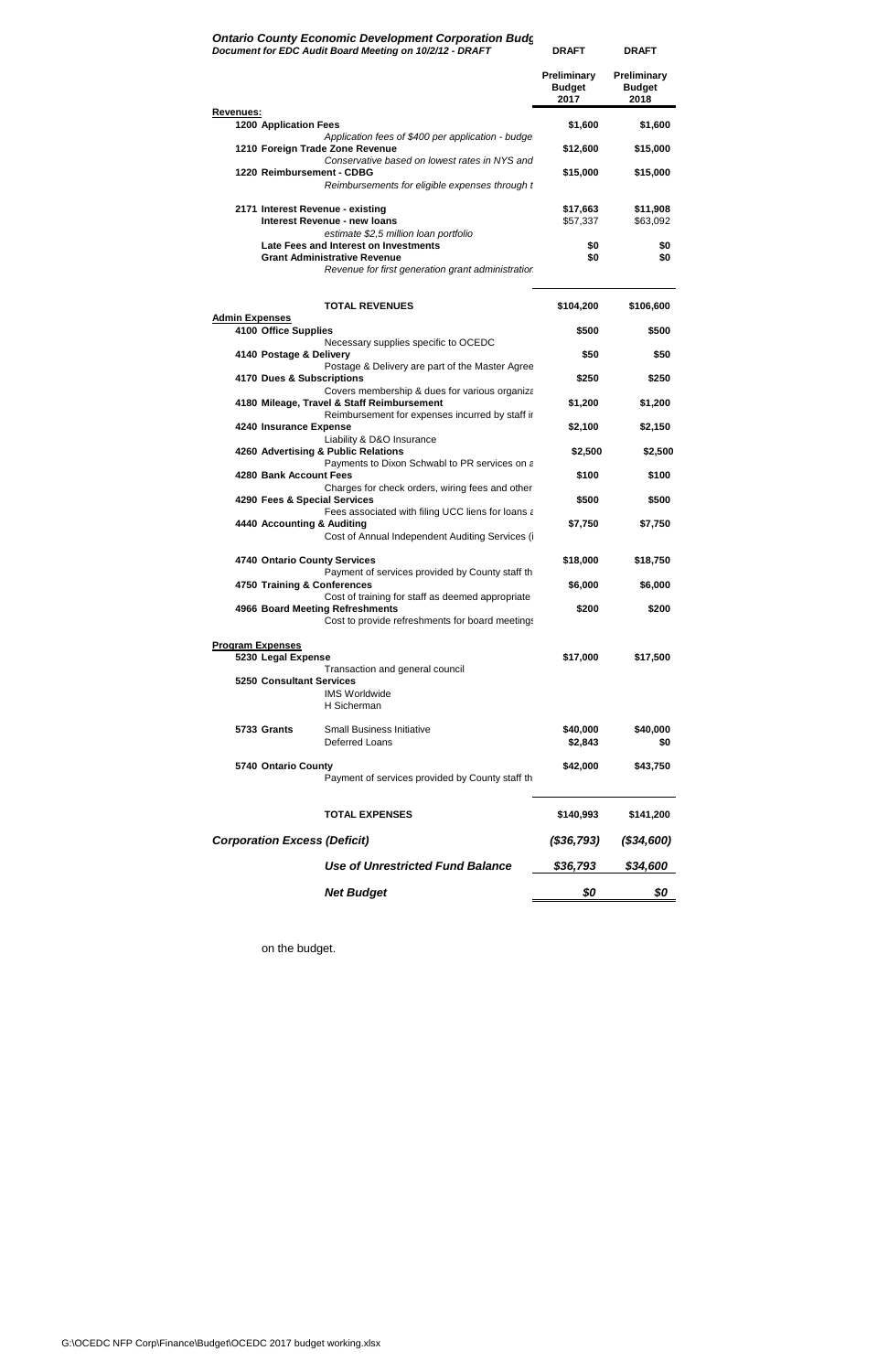|                                                                                                                                                                                                                              | <b>Budget</b><br>2010 | 2011       | 2012       |
|------------------------------------------------------------------------------------------------------------------------------------------------------------------------------------------------------------------------------|-----------------------|------------|------------|
| Revenues:<br><b>1200 Application Fees</b>                                                                                                                                                                                    | \$3,200               | \$2.000    | \$2,000    |
| Application fees of \$400 per application - budget for 8 applications per year.                                                                                                                                              |                       |            |            |
| 1210 Industrial Development Agency Cooperative Agreement<br>Cooperative services agreement with OCIDA for providing economic Development Services<br>which OCIDA is unable to provide - 1 year agreement.                    | \$20,000              | \$0        | \$0        |
| 1220 Reimbursement - CDBG<br>Reimbursements for eligible expenses through the Grant agreement with Ontario County                                                                                                            | \$0                   | \$20.000   | \$20,000   |
| 2171 Interest Revenue<br>Interest earnings from loaning activities                                                                                                                                                           | \$35,000              | \$75,000   | \$75,000   |
| <b>Grant Administrative Revenue</b><br>Revenue for first generation grant administration                                                                                                                                     | \$0                   | \$2,500    | \$3,500    |
|                                                                                                                                                                                                                              | \$58,200              | \$99.500   | \$100,500  |
| <b>Expenses:</b><br>4100 Office Supplies                                                                                                                                                                                     | \$500                 | \$500      | \$500      |
| Necessary supplies specific to OCEDC                                                                                                                                                                                         |                       |            |            |
| 4130 Telephone Expense                                                                                                                                                                                                       | \$500                 | \$0        | \$0        |
| Telephone expenses are part of the Master Agreement with Ontario County                                                                                                                                                      |                       |            |            |
| 4140 Postage & Delivery                                                                                                                                                                                                      | \$2,000               | \$0        | \$0        |
| Postage & Delivery are part of the Master Agreement with Ontario County unless deemed excessive<br>4150 Printing & Reproduction                                                                                              | \$2,500               | \$0        | \$0        |
| Printing & Reproduction are part of the Master Agreement with Ontario County unless deemed excessive<br>4170 Dues & Subscriptions                                                                                            | \$500                 | \$500      | \$500      |
| Covers membership & dues for various organizations as deemed appropriate by Board.<br>4180 Mileage, Travel & Staff Reimbursement<br>Reimbursement for expenses incurred by staff in the operation of their duties for OCEDC. | \$500                 | \$750      | \$750      |
| 4230 Legal Expense                                                                                                                                                                                                           | \$20,000              | \$20,000   | \$20,000   |
| Corporate Counsel services - Underberg & Kessler                                                                                                                                                                             |                       |            |            |
| 4240 Insurance Expense                                                                                                                                                                                                       | \$1,705               | \$1,725    | \$1,725    |
| Liability & D&O Insurance<br><b>4250 Consultant Services</b>                                                                                                                                                                 | \$5,000               | \$25,000   | \$25,000   |
| Charges related to Harry Sicherman; Stu Brown consulting                                                                                                                                                                     |                       |            |            |
| 4260 Advertising & Public Relations<br>Payments to Dixon Schwabl to PR services                                                                                                                                              | \$7,500               | \$6,000    | \$6,000    |
| 4280 Bank Account Fees                                                                                                                                                                                                       | \$750                 | \$500      | \$500      |
| Charges for check orders, wiring fees and other costs associated with banking.                                                                                                                                               |                       |            |            |
| 4290 Fees & Special Services                                                                                                                                                                                                 | \$500                 | \$500      | \$500      |
| Fees associated with filing UCC liens (\$20 each) for loans and credit reporting services (\$20 each).<br>4440 Accounting & Auditing                                                                                         | \$0                   | \$10,200   | \$7,500    |
| Cost of Annual Independent Auditing Services (first charge for auditing services will occur in<br>2011 for 2010 fiscal year end audit).                                                                                      |                       |            |            |
| 4740 Ontario County Services                                                                                                                                                                                                 | \$25,000              | \$40,000   | \$40,000   |
| Payment of services provided by County staff through Master Agreement                                                                                                                                                        |                       |            |            |
| 4750 Training & Conferences<br>Cost of training for staff as deemed appropriate by Board.                                                                                                                                    | \$4,000               | \$4,000    | \$4,000    |
| 4966 Board Meeting Refreshments<br>Cost to provide refresments for board meetings                                                                                                                                            | \$0                   | \$200      | \$200      |
|                                                                                                                                                                                                                              | \$70,955              | \$109,875  | \$107,175  |
| <b>Corporation Excess (Deficit)</b>                                                                                                                                                                                          | (\$12,755)            | (\$10,375) | ( \$6,675) |
| <b>Use of Unrestricted Fund Balance</b>                                                                                                                                                                                      |                       | \$10,375   | \$6,675    |
| <b>Net Budget</b>                                                                                                                                                                                                            |                       | \$0        | \$0        |

#### *Ontario County Economic Development Corporation Budget - 2011 Approved 4/19/11 OCEDC Board meeting*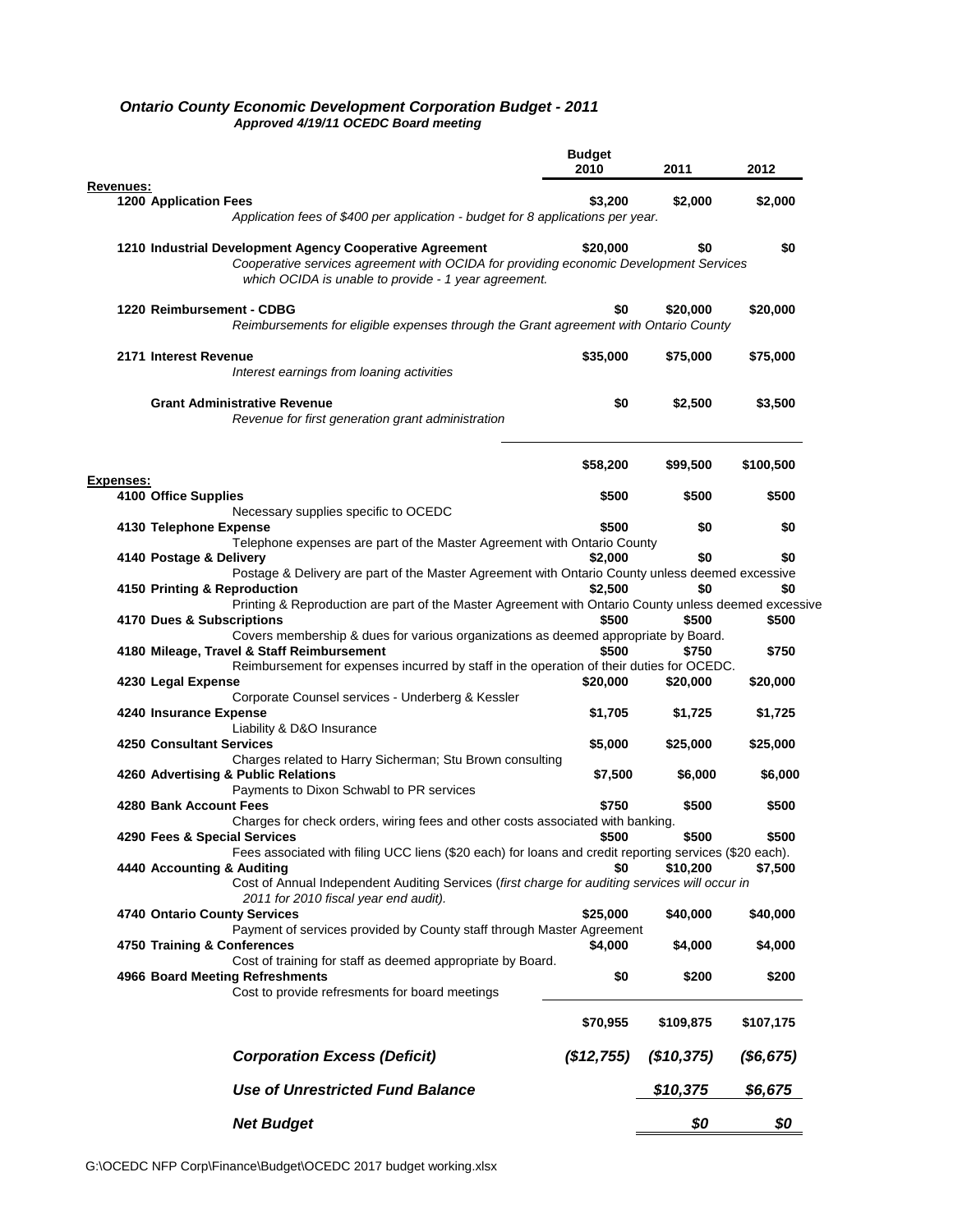#### *Ontario County Economic Development Corporation Budget - 2012 Working Document for Audit Committee Meeting on 11/3/11*

|                                                                                                                                         | Actual<br>2010 | <b>Budget</b><br>2011 | YTD<br>10/31/2011 | Budget<br>2012 | <b>Preliminary Preliminary</b><br><b>Budget</b><br>2013 |
|-----------------------------------------------------------------------------------------------------------------------------------------|----------------|-----------------------|-------------------|----------------|---------------------------------------------------------|
| Revenues:<br><b>1200 Application Fees</b>                                                                                               | \$3,200        | \$2,000               | \$800             | \$2,000        | \$2,000                                                 |
| Application fees of \$400 per application - budget for 5 applications per year.                                                         |                |                       |                   |                |                                                         |
| 1210 Industrial Development Agency Cooperative Agreement                                                                                | \$12,289       | \$0                   | \$0               | \$0            | \$0                                                     |
| 1220 Reimbursement - CDBG<br>Reimbursements for eligible expenses through the Grant agreement with Ontario County                       | \$23,732       | \$20,000              | \$9,648           | \$20,000       | \$20,000                                                |
|                                                                                                                                         |                |                       |                   |                |                                                         |
| 2171 Interest Revenue<br>Interest earnings from loaning activities                                                                      | \$19,269       | \$75,000              | \$62,336          | \$68,953       | \$82,886                                                |
| Late Fees and Interest on Investments                                                                                                   | \$27           | \$0                   | \$554             | \$200          | \$200                                                   |
| <b>Grant Administrative Revenue</b>                                                                                                     | \$5,387        | \$2,500               | \$0               | \$500          | \$250                                                   |
| Revenue for first generation grant administration                                                                                       |                |                       |                   |                |                                                         |
| <b>SMALL BUSINESS INITIATIVE REVENUE ????</b>                                                                                           |                |                       |                   | ?????          | ?????                                                   |
| <b>TOTAL REVENUES</b>                                                                                                                   | \$63,904       | \$99,500              | \$73,339          | \$91,653       | \$105,336                                               |
| Expenses:                                                                                                                               |                |                       |                   |                |                                                         |
| 4100 Office Supplies<br>Necessary supplies specific to OCEDC                                                                            | \$122          | \$500                 | \$0               | \$500          | \$500                                                   |
| 4130 Telephone Expense                                                                                                                  | \$0            | \$0                   | \$0               | \$0            | \$0                                                     |
| Telephone expenses are part of the Master Agreement with Ontario County                                                                 |                |                       |                   |                |                                                         |
| 4140 Postage & Delivery<br>Postage & Delivery are part of the Master Agreement with Ontario County unless deemed excessive              | \$0            | \$0                   | \$10              | \$0            | \$0                                                     |
| 4150 Printing & Reproduction<br>Printing & Reproduction are part of the Master Agreement with Ontario County unless deemed excessive    | \$0            | \$0                   | \$0               | \$0            | \$0                                                     |
| 4170 Dues & Subscriptions                                                                                                               | \$0            | \$500                 | \$0               | \$500          | \$500                                                   |
| Covers membership & dues for various organizations as deemed appropriate by Board.                                                      |                |                       |                   |                |                                                         |
| 4180 Mileage, Travel & Staff Reimbursement<br>Reimbursement for expenses incurred by staff in the operation of their duties for OCEDC.  | \$552          | \$750                 | \$279             | \$750          | \$750                                                   |
| 4230 Legal Expense                                                                                                                      | \$17,756       | \$20,000              | \$9,672           | \$20,000       | \$20,000                                                |
| Corporate Counsel services - Underberg & Kessler                                                                                        |                |                       |                   |                |                                                         |
| 4240 Insurance Expense<br>Liability & D&O Insurance                                                                                     | \$1,703        | \$1,725               | \$1,728           | \$1,725        | \$1,725                                                 |
| 4250 Consultant Services                                                                                                                | \$11,263       | \$20,000              | \$6,304           | \$15,000       | \$10,000                                                |
| Charges related to Harry Sicherman contract - HUD/CDBG consultant                                                                       |                |                       |                   |                |                                                         |
| 4260 Advertising & Public Relations<br>Payments to Dixon Schwabl to PR services                                                         | \$5,500        | \$6,000               | \$7,126           | \$6,000        | \$6,000                                                 |
| 4280 Bank Account Fees                                                                                                                  | \$324          | \$500                 | \$300             | \$500          | \$500                                                   |
| Charges for check orders, wiring fees and other costs associated with banking.                                                          |                |                       |                   |                |                                                         |
| 4290 Fees & Special Services<br>Fees associated with filing UCC liens (\$20 each) for loans and credit reporting services (\$20 each).  | \$0            | \$500                 | \$0               | \$500          | \$500                                                   |
| 4440 Accounting & Auditing                                                                                                              | \$0            | \$10,200              | \$5,850           | \$7,500        | \$7,750                                                 |
| Cost of Annual Independent Auditing Services (first charge for auditing services will occur in<br>2001 for 2010 fiscal year end audit). |                |                       |                   |                |                                                         |
| 4740 Ontario County Services                                                                                                            | \$31,456       | \$72,383              | \$34,285          | \$60,000       | \$60,000                                                |
| Payment of services provided by County staff through Master Agreement                                                                   |                |                       |                   |                |                                                         |
| 4750 Training & Conferences<br>Cost of training for staff as deemed appropriate by Board.                                               | \$839          | \$4,000               | \$0               | \$4,000        | \$4,000                                                 |
| 4966 Board Meeting Refreshments                                                                                                         | \$154          | \$200                 | \$0               | \$200          | \$200                                                   |
| Cost to provide refreshments for board meetings                                                                                         |                |                       |                   |                |                                                         |
| <b>SMALL BUSINESS INITIATIVE EXPENSE????</b>                                                                                            |                |                       |                   | ?????          | ?????                                                   |
| <b>TOTAL EXPENSES</b>                                                                                                                   | \$69,669       | \$137,258             | \$65,554          | \$117,175      | \$112,425                                               |
| <b>Corporation Excess (Deficit)</b>                                                                                                     | (\$5,764)      | ( \$37,758)           | \$7,784           | $(\$25,522)$   | (\$7,089)                                               |
| <b>Use of Unrestricted Fund Balance</b>                                                                                                 |                | \$37,758              |                   | \$25,522       | \$7,089                                                 |
| <b>Net Budget</b>                                                                                                                       |                | \$0                   |                   | \$0            | \$0                                                     |